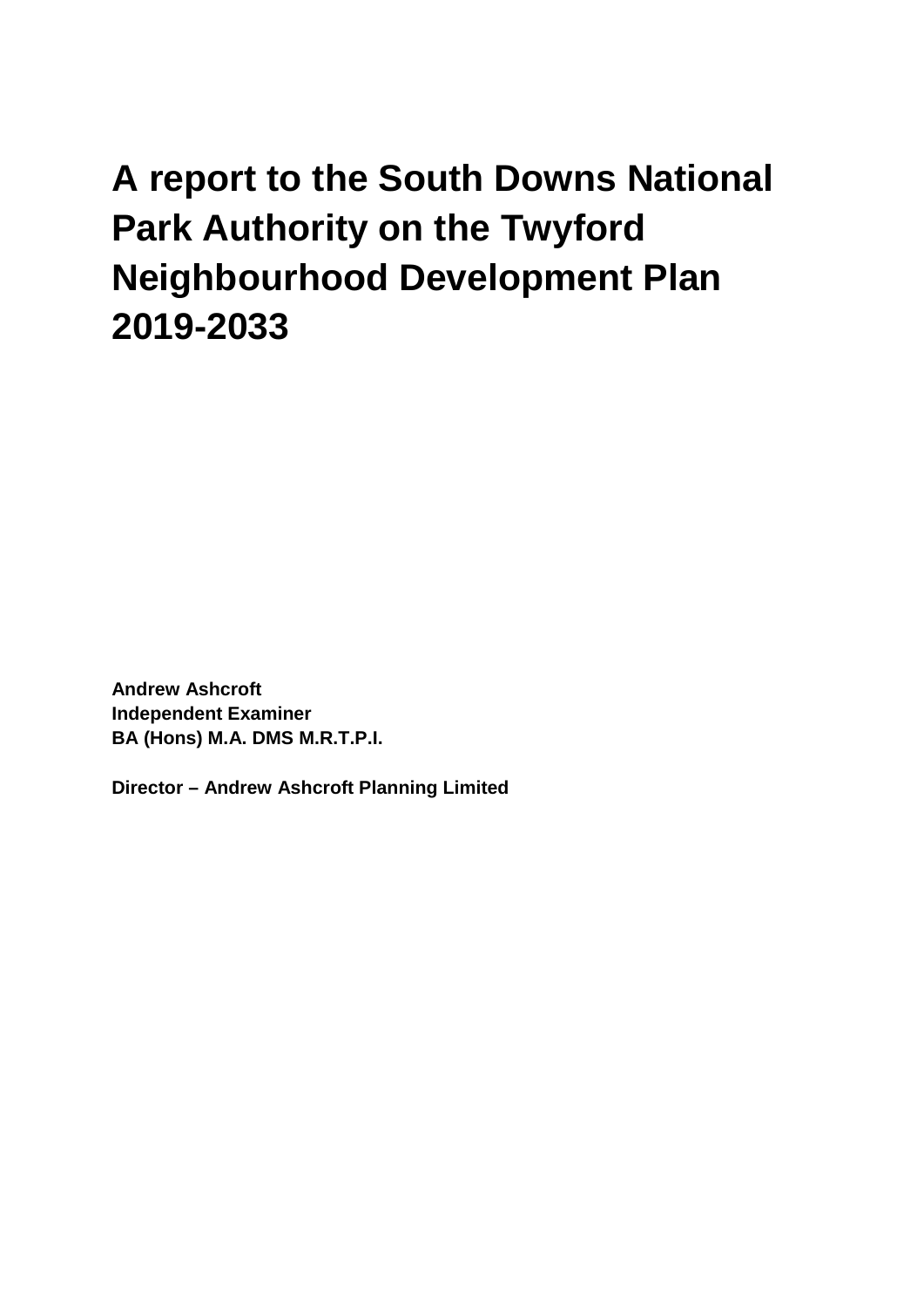# **Executive Summary**

- 1 I was appointed by South Downs National Park Authority in April 2021 to carry out the independent examination of the Twyford Neighbourhood Development Plan.
- 2 The examination was undertaken by written representations. I visited the neighbourhood area on 15 April 2021.
- 3 The Plan includes a range of policies and seeks to bring forward positive and sustainable development in the neighbourhood area. There is a very clear focus on safeguarding local character and providing a context within which new dwellings can be accommodated within the village. It includes a series of environmental policies including the identification of protected gaps.
- 4 The Plan has been underpinned by community support and engagement. It is clear that all sections of the community have been actively engaged in its preparation.
- 5 Subject to a series of recommended modifications set out in this report I have concluded that the Twyford Neighbourhood Plan meets all the necessary legal requirements and should proceed to referendum.
- 6 I recommend that the referendum should be held within the neighbourhood area.

**Andrew Ashcroft Independent Examiner 9 August 2021**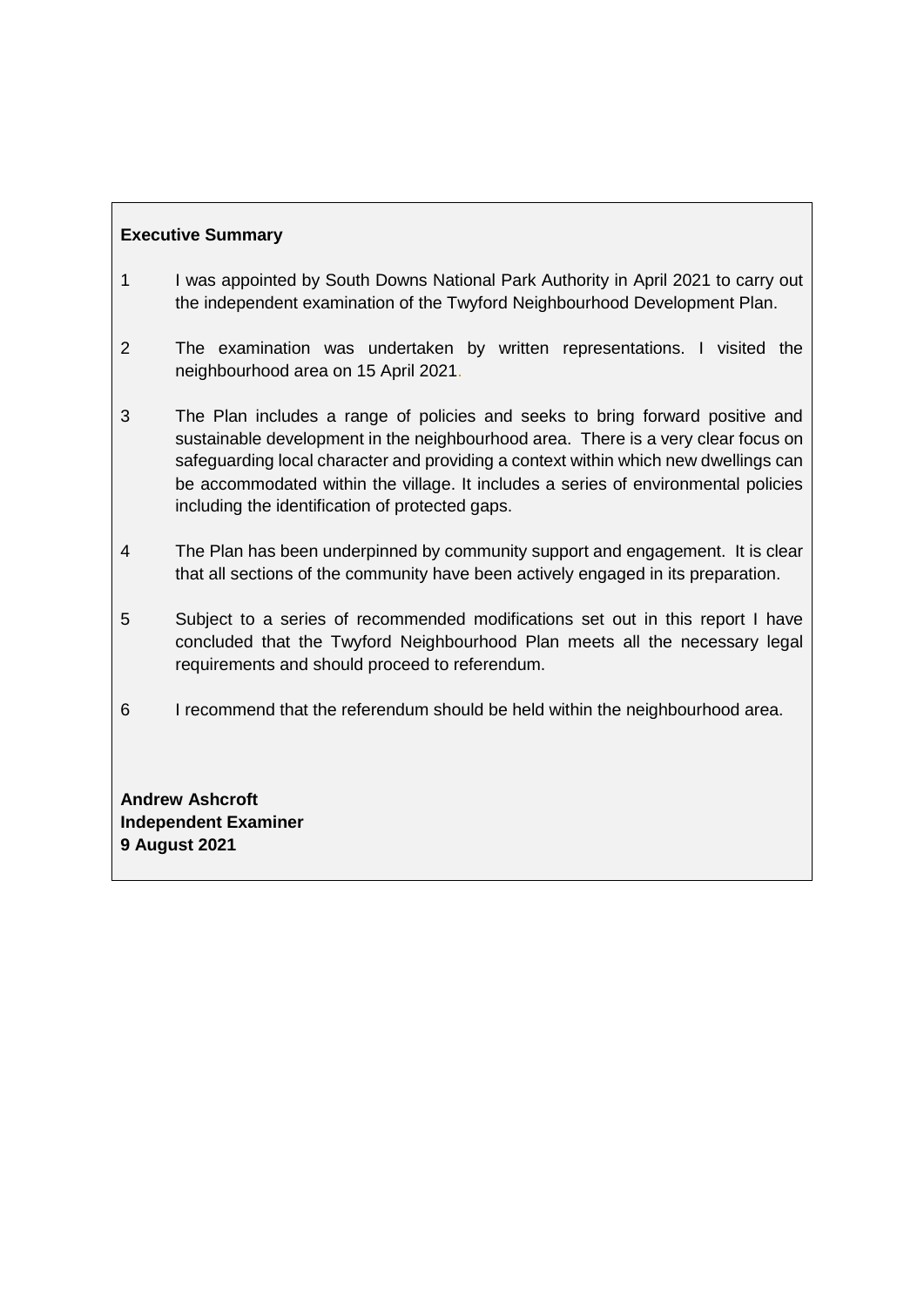### **1 Introduction**

- 1.1 This report sets out the findings of the independent examination of the Twyford Neighbourhood Development Plan 2019-2033 (the 'Plan').
- 1.2 The Plan has been submitted to South Downs National Park Authority (SDNPA) by Twyford Parish Council (TPC) in its capacity as the qualifying body responsible for preparing the neighbourhood plan.
- 1.3 Neighbourhood plans were introduced into the planning process by the Localism Act 2011. They aim to allow local communities to take responsibility for guiding development in their area. This approach was subsequently embedded in the National Planning Policy Framework (NPPF) 2012 and its updates in 2018 and 2019. The NPPF continues to be the principal element of national planning policy.
- 1.4 The role of an independent examiner is clearly defined in the legislation. I have been appointed to examine whether or not the submitted Plan meets the basic conditions and Convention Rights and other statutory requirements. It is not within my remit to examine or to propose an alternative plan, or a potentially more sustainable plan except where this arises as a result of my recommended modifications to ensure that the plan meets the basic conditions and the other relevant requirements.
- 1.5 A neighbourhood plan can be narrow or broad in scope. Any plan can include whatever range of policies it sees as appropriate to its designated neighbourhood area. The submitted plan has been designed to be distinctive in general terms, and to be complementary to the development plan in particular. It has a clear focus on maintaining the integrity of the neighbourhood area, identifying a site to deliver strategic housing growth and ensuring good design standards.
- 1.6 Within the context set out above this report assesses whether the Plan is legally compliant and meets the basic conditions that apply to neighbourhood plans. It also considers the content of the Plan and, where necessary, recommends changes to its policies and supporting text.
- 1.7 This report also provides a recommendation as to whether the Plan should proceed to referendum. If this is the case and that referendum results in a positive outcome the Plan would then be used to determine planning applications within the Plan area and will sit as part of the wider development plan.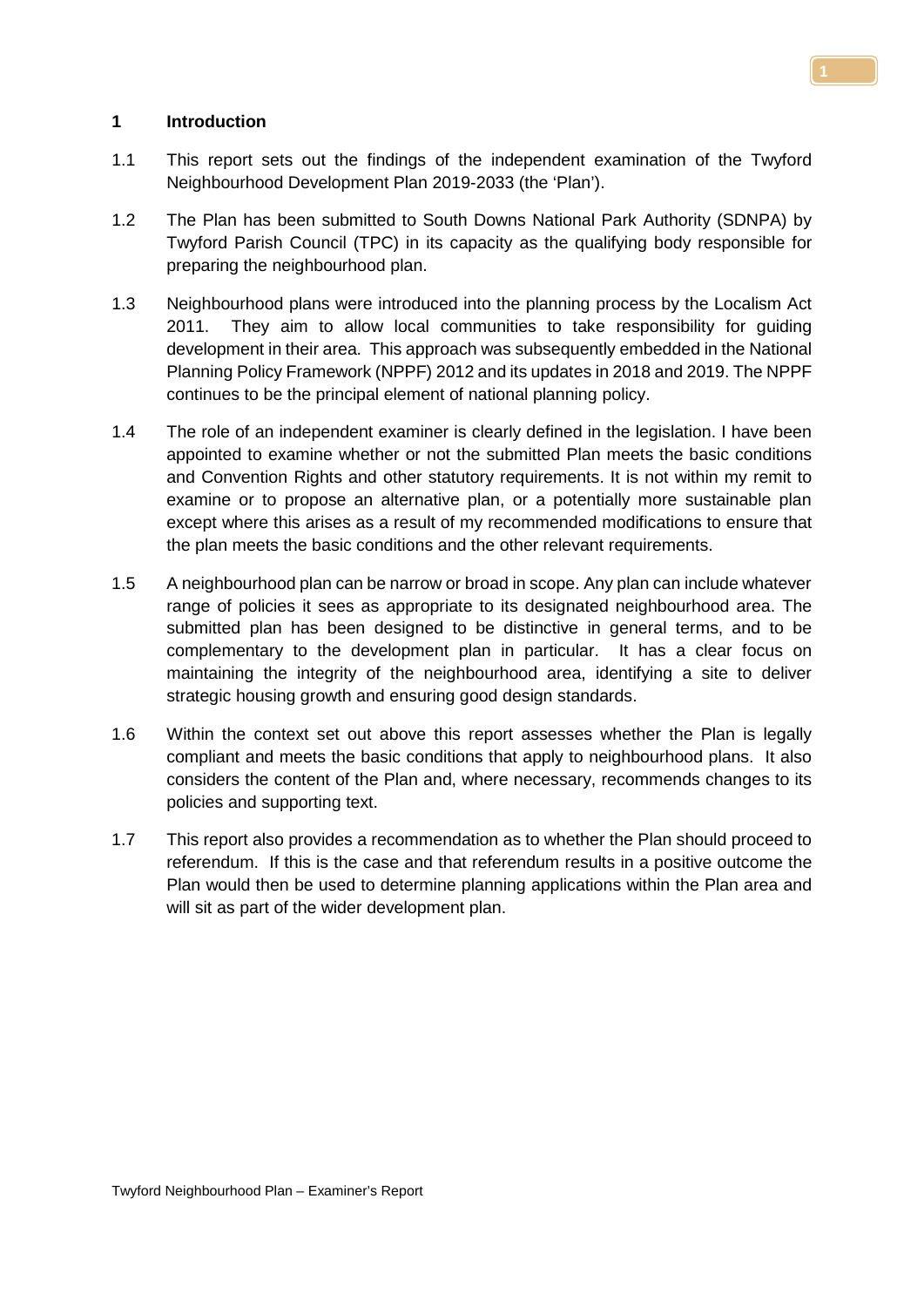### **2 The Role of the Independent Examiner**

- 2.1 The examiner's role is to ensure that any submitted neighbourhood plan meets the relevant legislative and procedural requirements.
- 2.2 I was appointed by SDNPA, with the consent of the Parish Council, to conduct the examination of the Plan and to prepare this report. I am independent of both SDNPA and the Parish Council. I do not have any interest in any land that may be affected by the Plan.
- 2.3 I possess the appropriate qualifications and experience to undertake this role. I am a Director of Andrew Ashcroft Planning Limited. In previous roles, I have over 35 years' experience in various local authorities at either Head of Planning or Service Director level. I am a chartered town planner and have significant experience of undertaking other neighbourhood plan examinations and health checks. I am a member of the Royal Town Planning Institute and the Neighbourhood Planning Independent Examiner Referral Service.

### *Examination Outcomes*

- 2.4 In my role as the independent examiner of the Plan I am required to recommend one of the following outcomes of the examination:
	- (a) that the Plan as submitted should proceed to a referendum; or
	- (b) that the Plan should proceed to referendum as modified (based on my recommendations); or
	- (c) that the Plan does not proceed to referendum on the basis that it does not meet the necessary legal requirements.
- 2.5 The outcome of the examination is set out in Sections 7 and 8 of this report.

#### *Other examination matters*

- 2.6 In examining the Plan I am required to check whether:
	- the policies relate to the development and use of land for a designated neighbourhood plan area; and
	- the Plan meets the requirements of Section 38B of the Planning and Compulsory Purchase Act 2004 (the Plan must specify the period to which it has effect, must not include provision about development that is excluded development, and must not relate to more than one neighbourhood area); and
	- the Plan has been prepared for an area that has been designated under Section 61G of the Localism Act and has been developed and submitted for examination by a qualifying body.
- 2.7 I have addressed the matters identified in paragraph 2.6 of this report. I am satisfied that the submitted Plan complies with the three requirements.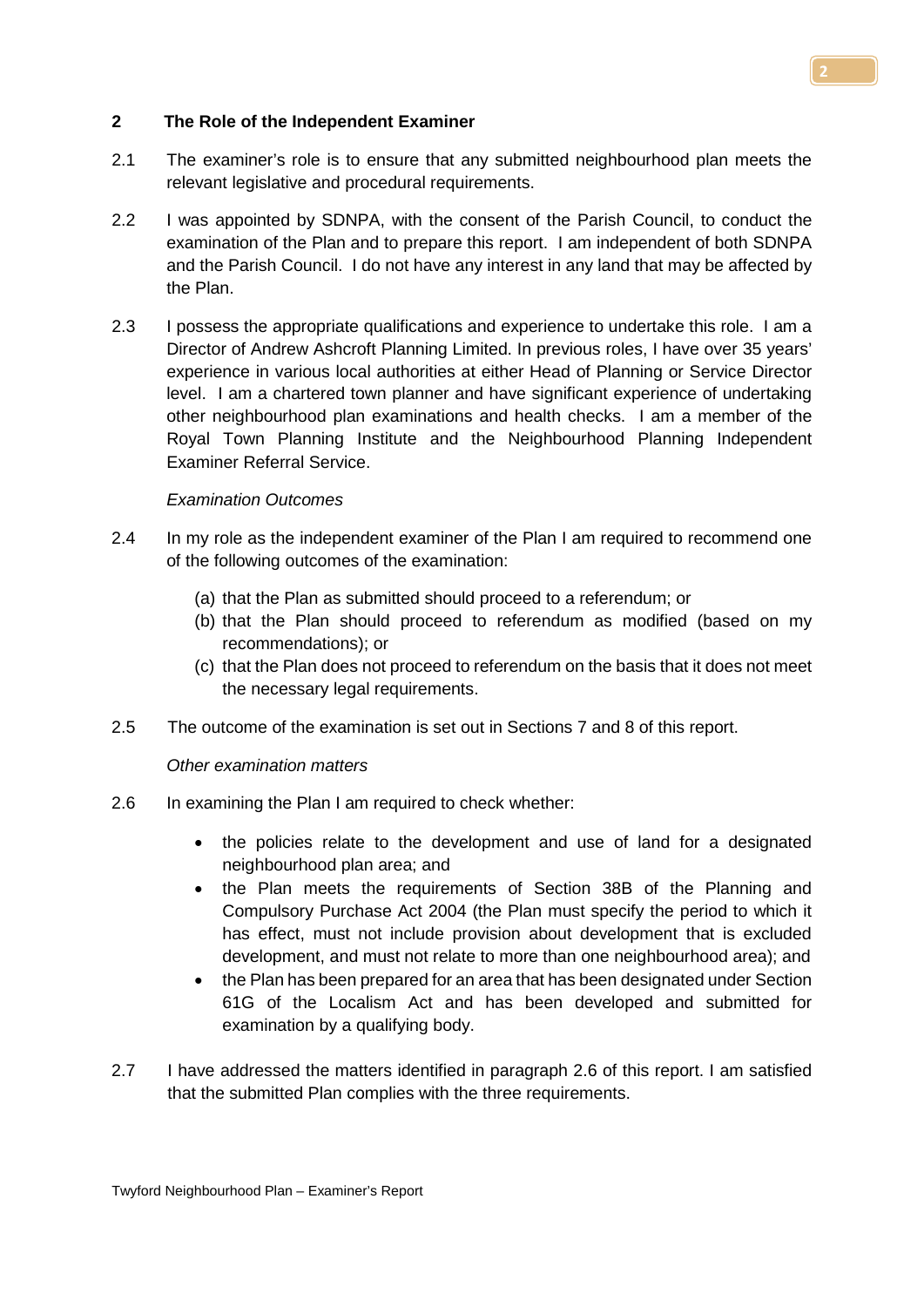### **3 Procedural Matters**

- 3.1 In undertaking this examination I have considered the following documents:
	- the submitted Plan;
	- the Basic Conditions Statement;
	- the Consultation Statement;
	- the Sustainability Assessment;
	- the Habitats Regulations Assessment;
	- Landscape Character Assessment (2015 Terra Firma)
	- Explanatory Notes A-H
	- the Parish Council's responses to my Clarification Note;
	- the representations made to the Plan;
	- the adopted South Downs Local Plan;
	- the National Planning Policy Framework (July 2021);
	- Planning Practice Guidance (March 2014 and subsequent updates); and
	- relevant Ministerial Statements.
- 3.2 I visited the neighbourhood area on 15 April 2021. I looked at its overall character and appearance and at those areas affected by policies in the Plan in particular. The visit is covered in more detail in paragraphs 5.9 to 5.16 of this report.
- 3.3 It is a general rule that neighbourhood plan examinations should be held by written representations only. The representation from the Humphreys Group suggested that a hearing was necessary. Having considered carefully all the information available to me, including the representations made to the submitted plan, I was satisfied that the Plan could be examined without the need for a public hearing. In reaching this decision I took account of the significant level of detail included in the Humphreys Group representation and those of the other parties who engaged in the process.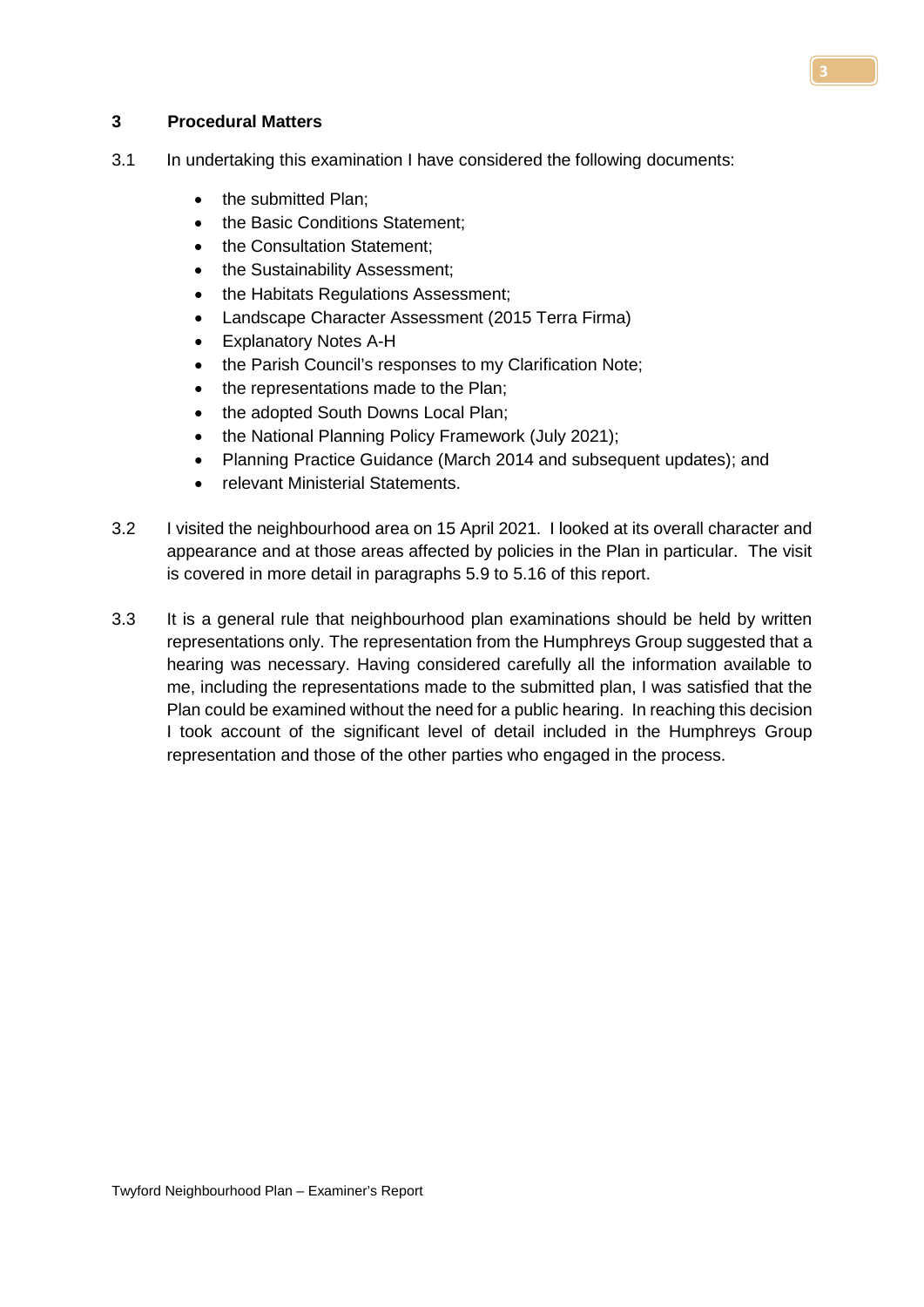## **4 Consultation**

### *Consultation Process*

- 4.1 Policies in made neighbourhood plans become the basis for local planning and development control decisions. As such the regulations require neighbourhood plans to be supported and underpinned by public consultation.
- 4.2 In accordance with the Neighbourhood Planning (General) Regulations 2012 the Parish Council has prepared a Consultation Statement. The Statement sets out the mechanisms used to engage all concerned in the plan-making process. It also provides specific details about the consultation process that took place on the pre-submission version of the Plan (January to February 2020). It captures the key issues in a proportionate way and is then underpinned by more detailed appendices. It is a good example of a Consultation Statement.
- 4.3 The Statement sets out details of the comprehensive range of consultation events that were carried out in relation to the initial stages of the Plan. They included:
	- the use of the Parish Council website to publicise the work of the Plan and its key stages;
	- ongoing discussions with landowners;
	- the initial consultation in the village (February 2015):
	- the consultation on housing needs (February/March 2015);
	- the consultation at The Graze Festival (August 2015);
	- the engagement with village groups (August to November 2015);
	- the Character Study Work (September 2015);
	- assessment of potential housing sites (November 2015 to February 2016); and
	- the parking survey in the village centre (April 2016).
- 4.4 The Statement also provides details of the way in which the Parish Council engaged with statutory bodies whilst the Plan was being prepared.
- 4.5 Section 4 of the Statement provides specific details on the comments received during the consultation process associated with the pre-submission version of the Plan. The various links provide details of its responses to the general comments made together with its detailed response to the representations from SDNPA and The Humphreys Group. The broader package identifies the principal changes that worked their way through into the submission version. This process helps to describe the evolution of the Plan.
- 4.6 It is clear that consultation has been an important element of the Plan's production. Advice on the neighbourhood planning process has been made available to the community in a positive and direct way by those responsible for the Plan's preparation.

Twyford Neighbourhood Plan – Examiner's Report 4.7 From all the evidence provided to me as part of the examination, I can see that the Plan has promoted an inclusive approach to seeking the opinions of all concerned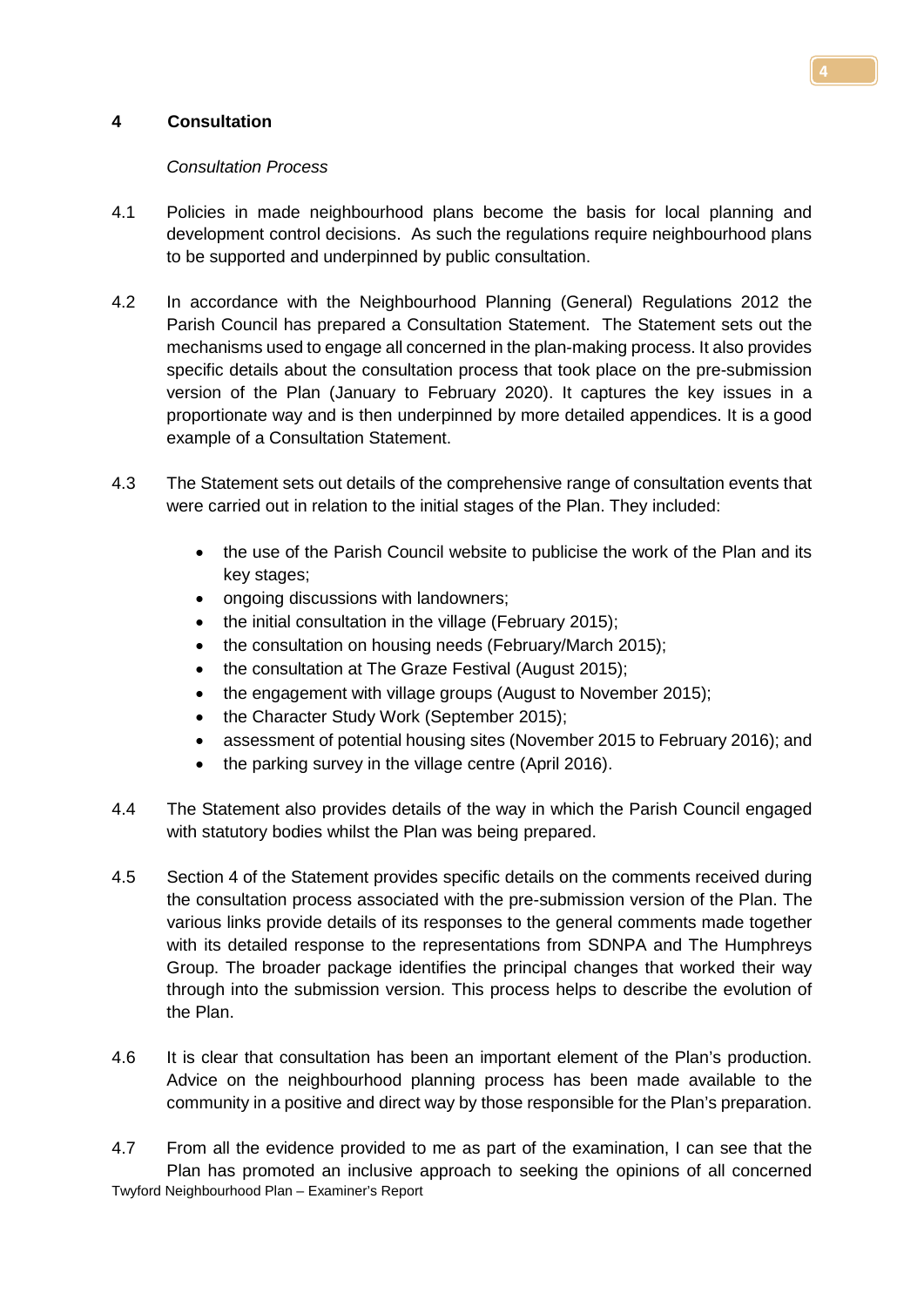throughout the process. SDNPA has carried out its own assessment that the consultation process has complied with the requirements of the Regulations.

### *Representations Received*

- 4.8 Consultation on the submitted plan was undertaken by SDNPA that ended on 25 March 2021. This exercise generated comments from a range of organisations as follows:
	- Highways England
	- Natural England
	- Twyford Waterworks Trust
	- South Downs National Park Authority
	- Southern Water
	- Morestead Racing Stables
	- National Grid
	- Twyford School
	- Historic England
	- The Humphrey Group
	- Environment Agency
- 4.9 Representations were also received from three local residents.
- 4.10 I have taken account of the various representations in examining the Plan. Where it is appropriate to do so I make specific reference to the individual representations in Section 7 of this report.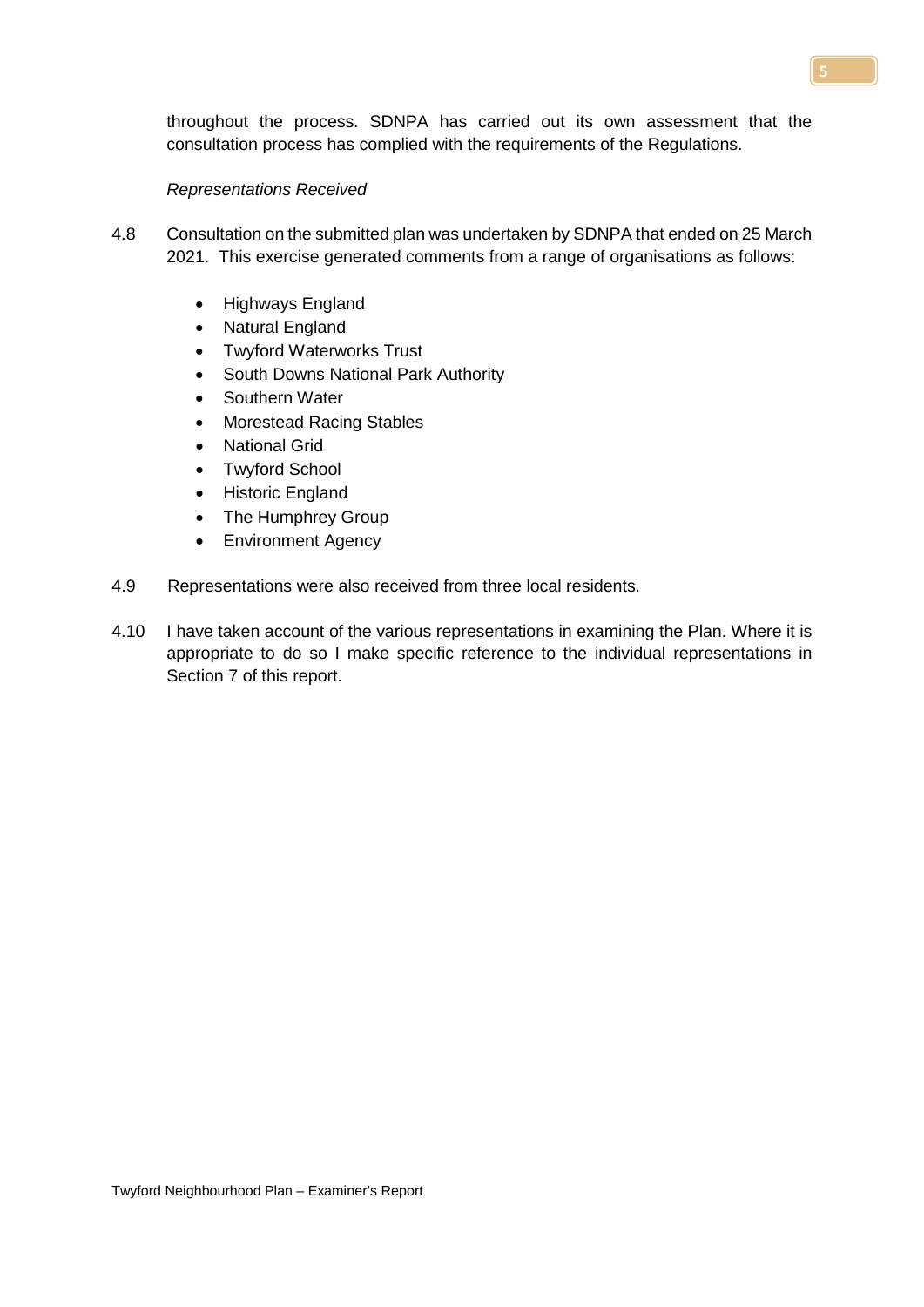# **5 The Neighbourhood Area and the Development Plan Context**

### *The Neighbourhood Area*

- 5.1 The neighbourhood area consists of the parish of Twyford. Its population in 2011 was 1589 persons living in 676 houses. It was designated as a neighbourhood area on 12 January 2015. It is an irregular area located between Winchester to the north and Eastleigh to the south. The neighbourhood area is predominantly a rural parish and much of its area is in agricultural use. It lies wholly within the South Downs National Park. The M3 runs through the northern part of neighbourhood area.
- 5.2 The principal settlement in the neighbourhood area is Twyford itself. It is based astride the B3335 and includes a series of attractive historic buildings. It has a comprehensive range of retail and community facilities which provide a degree of sustainability well beyond its limited population base. Twyford also has a large employment base. Twyford Preparatory School is the largest employer and there is a large commercial estate at Northfields Farm and Hazeley Enterprise Park. In addition, many people are self-employed or work from home.
- 5.3 The remainder of the neighbourhood area consists of a very attractive agricultural hinterland. Its western part is dominated by the River Itchen. It flows from its source 15 miles north-east, through Winchester and into Twyford in a broad corridor of ecological, cultural and landscape significance. It defines the location of the village and provides extensive informal recreation opportunities for local residents.

### *Development Plan Context*

- 5.4 The South Downs Local Plan (SDLP) was adopted in July 2019. It sets out the basis for future development in the National Park up to 2033. The Plan is landscape-led and based around a series of defined landscape types. Twyford falls within the Dip Slope which extends along the entire length of the South Downs ending in the east at the Sussex Heritage Coast. This broad area includes a series of villages and parts of country estates such as Uppark and Goodwood. Along with the Scarp Slope, it includes the downland part of the Brighton and Lewes Downs Biosphere Reserve. The villages on the Dip Slope are largely situated in southern-oriented valleys and have their own relationships with towns beyond the southern boundary of the National Park. Twyford is an exception to this approach and looks across the chalk ridge towards Winchester.
- 5.5 In this context Strategic Policy SD25 sets out an approach which supports the principle of development in identified settlements which are of a scale and nature appropriate to the character and function of the settlement in its landscape context, make best use of suitable and available previously developed land in the settlement and make efficient and appropriate use of land. Twyford is one of a series of such settlements. Policy SD26 sets out a requirement for the delivery of 20 new homes in Twyford up to 2033.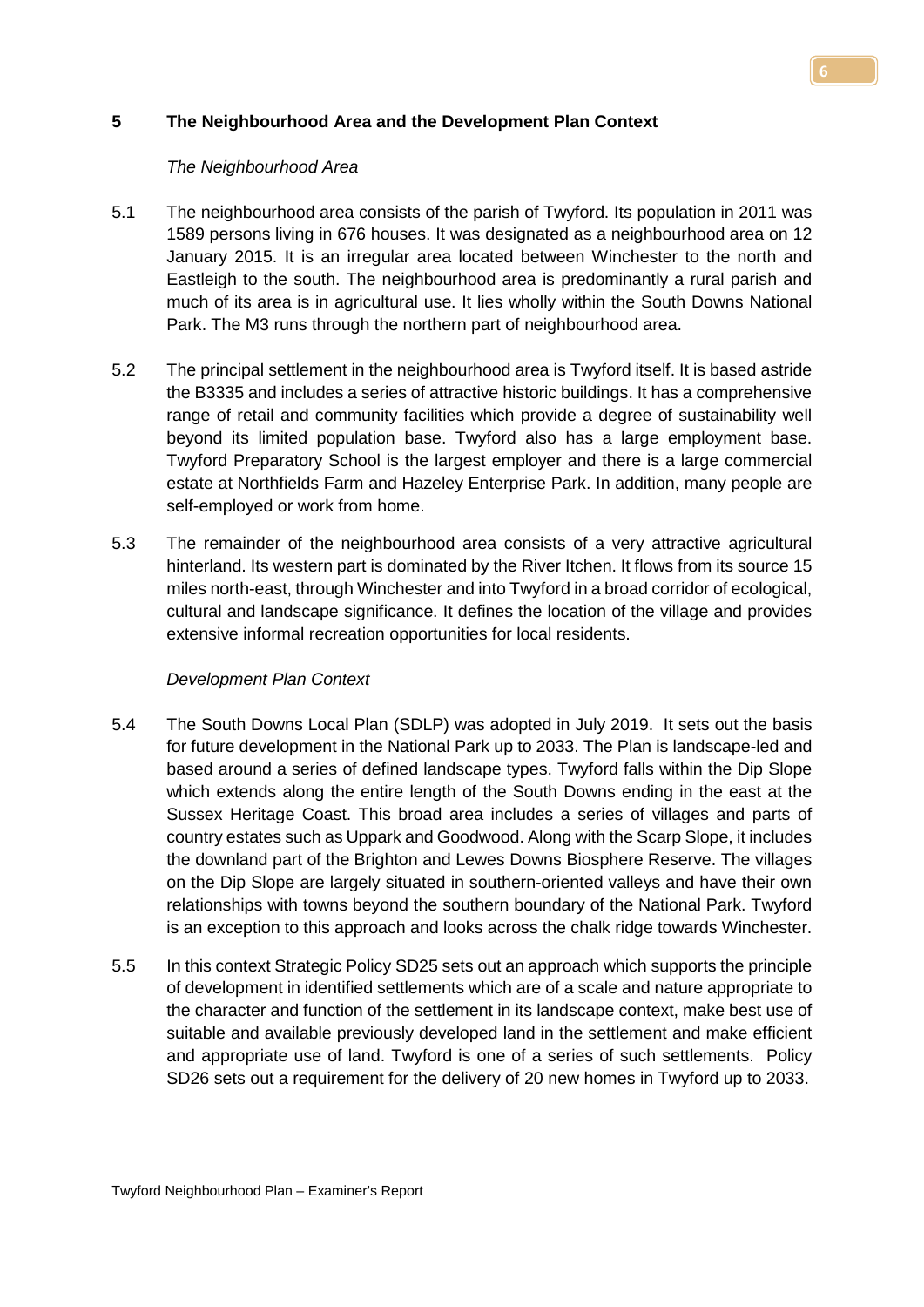- 5.6 In addition to this wider strategic approach the following policies are particularly relevant to the Twyford Plan:
	- SD5 Design
	- SD9 Biodiversity and Geodiversity
	- SD12 Historic Environment
	- SD15 Conservation Areas
	- SD22 Parking Provision
	- SD23 Sustainable Tourism
	- SD27 Mix of Homes
	- SD28 Affordable Homes
	- SD29 Rural Exception Sites
	- SD34 Sustaining the Local Economy
	- SD35 Employment Land
- 5.7 The Basic Conditions Statement usefully highlights the key policies in the Local Plan and how they relate to policies in the submitted Plan. It provides confidence to all concerned that the submitted Plan sits within its local planning policy context.
- 5.8 In process terms the timings involved have allowed the submitted neighbourhood plan directly to take account of this recently-adopted local planning context. In doing so it has relied on up-to-date information and research that has underpinned existing planning policy documents in the National Park. This is good practice and reflects key elements in Planning Practice Guidance on this matter.

### *Unaccompanied Visit*

- 5.9 I visited the neighbourhood area on 15 April 2021. I drove into the neighbourhood area from the M3 to the north. This gave me an initial impression of its setting and the character in general, and within the wider setting of the western extent of the South Downs National Park in particular.
- 5.10 I parked by the Church. I saw the splendid relationship between the Church itself, the former Rectory, Midmay House and the adjacent Barn. I carry on down Berry Lane to the River Itchen and then beyond into Berry Meadows. I saw the scale and the significance of the proposed Twyford and Shawford Protected Gap. I retraced my steps to the Church and saw the notice about the Lowdown Twyford Litter Pick. It had clearly been hugely successful as I did not encounter any litter throughout the visit.
- 5.11 I then walked back to High Street and continued up Bourne Lane. I saw the interesting collection of large houses and elements of the Twyford School site. I saw Orchard View and its current condition. As the Lane met Hazeley Road I saw the immaculate condition of the school playing fields.
- 5.12 I then looked at the proposed housing site by the Parish Hall and the surgery off Hazeley Road. I saw the way in which it related to the topography of the wider landscape in general, and the mature trees in particular. I looked at the site both from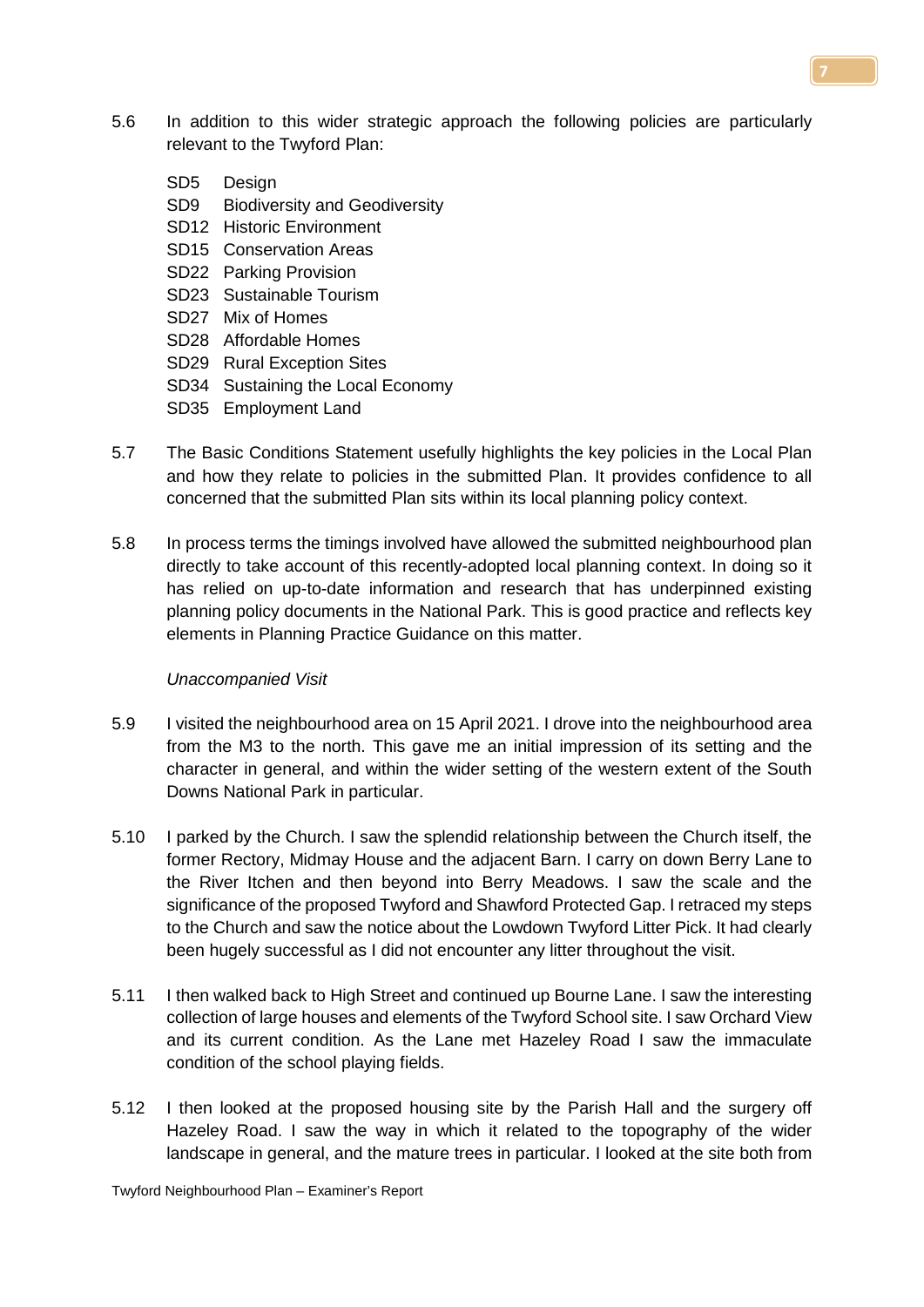Hazeley Road to its immediate south and from a wider context from the junction of Hazeley Road and Bourne Lane. I looked at the adjacent GP surgery/pharmacy/parish hall and then the shop and post office at the junction of Hazeley Road and High Street. I saw that the combination of these uses was physically and functionally at the heart of the community.

- 5.13 I then walked along High Street to the south. I saw Stacey's Garage and the Bugle Inn. I continued down to the proposed Twyford and Colden Common Protected Gap. I saw the various equestrian and agricultural uses in and around the proposed Gap.
- 5.14 I then retraced my steps and walked up Park Lane. I saw the very impressivelymaintained allotments and the equally well-maintained Hunter Park.
- 5.15 I then walked along the northern part of High Street. I saw Brunswick House on the eastern side and Beaulieu Cottages on the western side. I saw the Phoenix Inn. I walked up Queen Street and saw the Primary School. I continued past Twyford School and saw the impressive Twyford House and Wing House.
- 5.16 I walked along Northfields up to Northfield House. I saw the range of housing types and ages off Northfields. I finished my visit by driving along the Humphreys Farm Road to the range of commercial units located at the eastern end of Northfields Farm. I then drove to Morestead so that I could understand the context of the village within the wider National Park.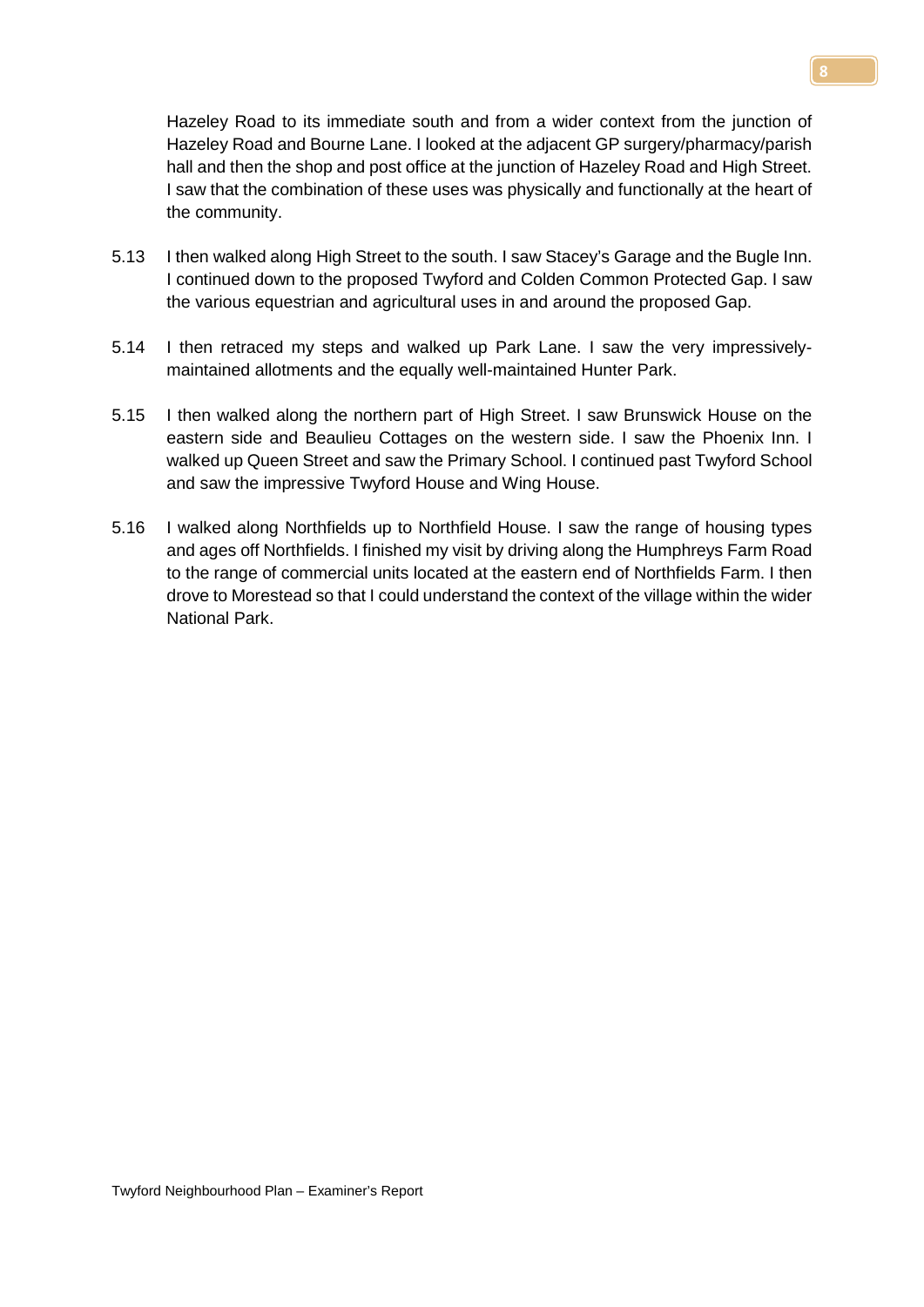# **6 The Neighbourhood Plan and the Basic Conditions**

- 6.1 This section of the report deals with the submitted neighbourhood plan as a whole and the extent to which it meets the basic conditions. The submitted Basic Conditions Statement has helped considerably in the preparation of this section of the report. It is a well-presented and informative document. It is also proportionate to the Plan itself.
- 6.2 As part of this process I must consider whether the submitted Plan meets the Basic Conditions as set out in paragraph 8(2) of Schedule 4B of the Town and Country Planning Act 1990. To comply with the basic conditions, the Plan must:
	- have regard to national policies and advice contained in guidance issued by the Secretary of State;
	- contribute to the achievement of sustainable development;
	- be in general conformity with the strategic policies of the development plan in the area;
	- be compatible with European Union (EU) obligations and the European Convention on Human Rights (ECHR); and
	- not breach the requirements of Chapter 8 of Part 6 of the Conservation of Habitats and Species Regulations 2017 (7).
- 6.3 I assess the Plan against the basic conditions under the following headings.

# *National Planning Policies and Guidance*

- 6.4 For the purposes of this examination the key elements of national policy relating to planning matters are set out in the National Planning Policy Framework (NPPF) issued in July 2021. This version of the NPPF was published whilst the examination was taking place. The submitted Basic Conditions Statement assessed the Plan against an earlier (February 2019) version of the NPPF. Section 7 of this report provides any necessary comments on a policy-by-policy basis where there are differences between the two versions of the NPPF.
- 6.5 The NPPF sets out a range of core land-use planning issues to underpin both planmaking and decision-taking. The following are of particular relevance to the Twyford Neighbourhood Plan:
	- a plan led system– in this case the relationship between the neighbourhood plan and the adopted South Downs Local Plan;
	- delivering a sufficient supply of homes;
	- building a strong, competitive economy;
	- recognising the intrinsic character and beauty of the countryside and supporting thriving local communities;
	- taking account of the different roles and characters of different areas:
	- highlighting the importance high quality design and good standards of amenity for all future occupants of land and buildings; and
	- conserving heritage assets in a manner appropriate to their significance.

.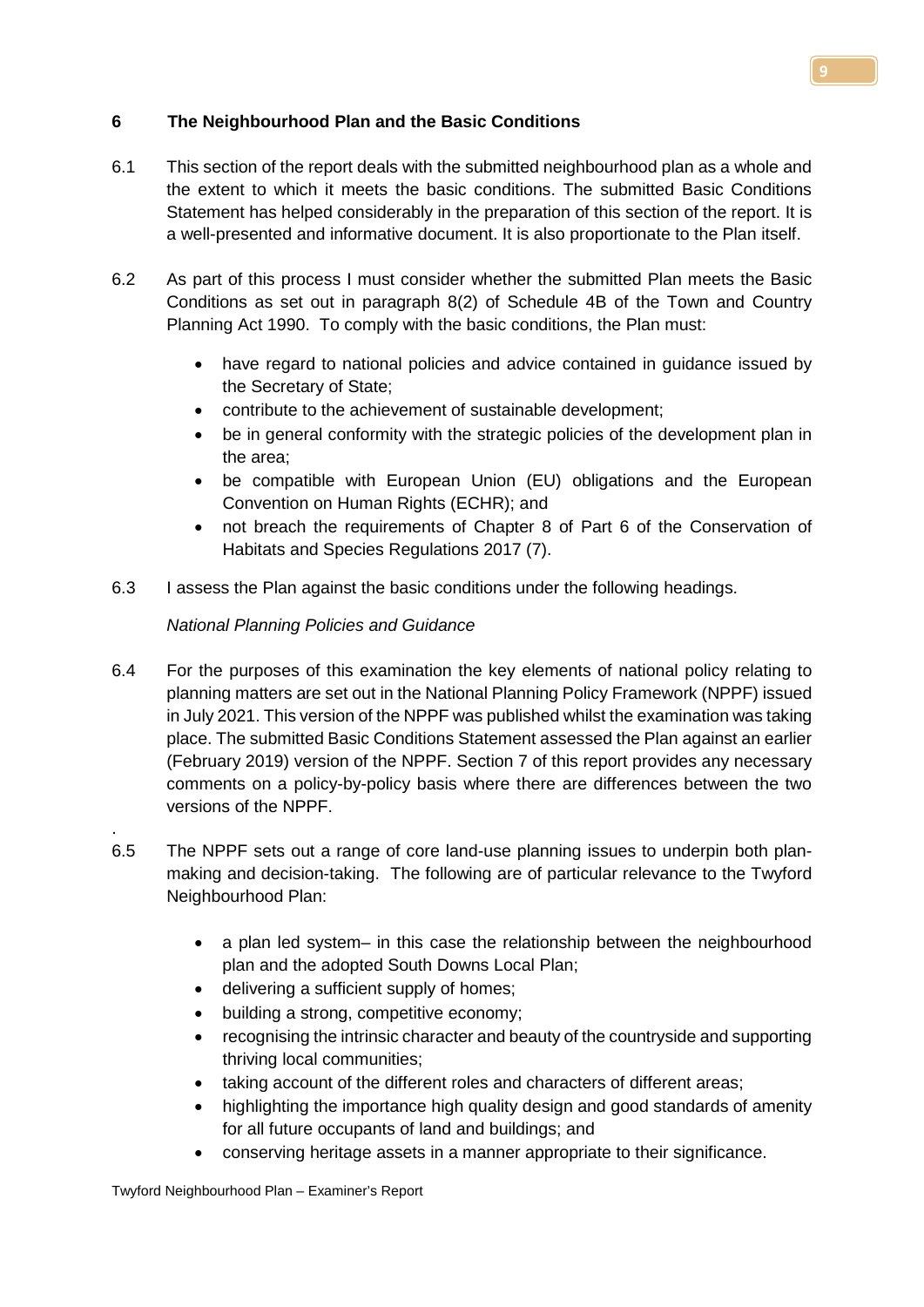- **10**
- 6.6 Neighbourhood plans sit within this wider context both generally, and within the more specific presumption in favour of sustainable development. Paragraph 13 of the NPPF indicates that neighbourhoods should both develop plans that support the strategic needs set out in local plans and plan positively to support local development that is outside the strategic elements of the development plan.
- 6.7 In addition to the NPPF I have also taken account of other elements of national planning policy including Planning Practice Guidance and ministerial statements.
- 6.8 Having considered all the evidence and representations available as part of the examination I am satisfied that the submitted Plan has had regard to national planning policies and guidance in general terms. It sets out a positive vision for the future of the neighbourhood area within the context of its role and status in the South Downs Local Plan. In particular it includes a series of policies on the scale and nature of new development. The Basic Conditions Statement maps the policies in the Plan against the appropriate sections of the NPPF.
- 6.9 At a more practical level the NPPF indicates that plans should provide a clear framework within which decisions on planning applications can be made and that they should give a clear indication of how a decision-maker should react to a development proposal (paragraph 16d). This was reinforced with the publication of Planning Practice Guidance in March 2014. Paragraph ID:41-041-20140306 indicates that policies in neighbourhood plans should be drafted with sufficient clarity so that a decision-maker can apply them consistently and with confidence when determining planning applications. Policies should also be concise, precise and supported by appropriate evidence.
- 6.10 As submitted the Plan does not fully accord with this range of practical issues. The majority of my recommended modifications in Section 7 relate to matters of clarity and precision. They are designed to ensure that the Plan fully accords with national policy.

*Contributing to sustainable development* 

6.11 There are clear overlaps between national policy and the contribution that the submitted Plan makes to achieving sustainable development. Sustainable development has three principal dimensions – economic, social and environmental. It is clear that the submitted Plan has set out to achieve sustainable development in the neighbourhood area. In the economic dimension the Plan includes policies for infill development and proposes a housing allocation (Policies SB1 and HN2). It also includes a package of policies on employment development (BE1-3). In the social role, it includes a policy on meeting local housing needs (Policy HN1) and on open spaces (Policy CP1). In the environmental dimension the Plan positively seeks to protect its natural, built and historic environment. It has a range of policies on landscape, heritage and ecology (LHE1-7). The Parish Council has undertaken its own assessment of this matter in the submitted Basic Conditions Statement.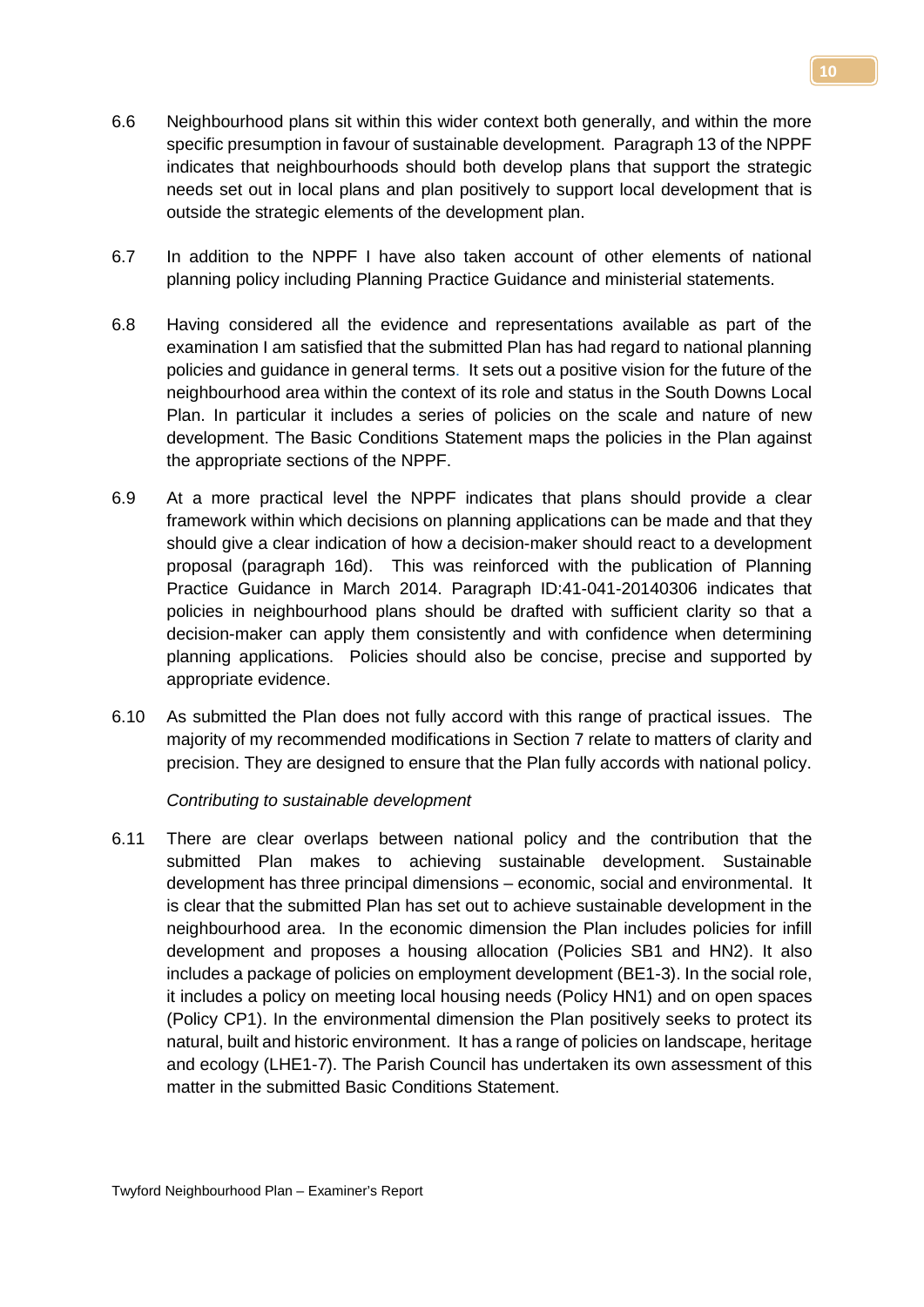### *General conformity with the strategic policies in the development plan*

- 6.12 I have already commented in detail on the development plan context in South Down National Park in paragraphs 5.4 to 5.8 of this report.
- 6.13 In general terms I am satisfied that the submitted Plan delivers a local dimension to this strategic context. There are some cases where there is a degree of overlap, duplication or potential conflict with strategic policies and I address these on a caseby-case basis The Basic Conditions Statement helpfully relates the Plan's policies to policies in the development plan. Subject to the recommended modifications set out in this report I am satisfied that the submitted Plan is in general conformity with the strategic policies in the development plan.

# *European Legislation and Habitat Regulations*

6.14 The Neighbourhood Plan General Regulations 2015 require a qualifying body either to submit an environmental report prepared in accordance with the Environmental Assessment of Plans and Programmes Regulations 2004 or a statement of reasons why an environmental report is not required.

# *Sustainability Appraisal including SEA*

- 6.15 In order to comply with this requirement TPC commissioned the preparation of a Sustainability Appraisal (SA). The work undertaken incorporates SEA. It is a wellconstructed document which assesses the environment of the neighbourhood area in a proportionate fashion.
- 6.16 The SA incorporates two key elements. The first is an assessment of the strategic aspects of the Plan. The second is an assessment of the reasonable alternatives which were considered during its preparation. In particular it assessed four specific options for the delivery of new housing.
- 6.17 The wider SA process considered and assessed changes to the settlement boundary and the main alternative options for sites to be allocated for housing. The policies were appraised as well as the "do nothing" scenario for the effects on the SA objectives if the policies in the Plan were not in place. The process has been iterative and where appropriate recommendations have been incorporated into the emerging Plan. The SA also includes a monitoring regime for identified environmental effects.
- 6.18 The site selection process has been both thorough and comprehensive. Paragraph 3.4 of the non-technical summary comments that the final strategic level appraisal was in terms of which site (or sites) would be allocated to provide 20 dwellings in order to meet the strategic requirement as set out in Policy SD26 of the SDLP. Four options were appraised on two sites, as follows: -
	- Option A the delivery of all 20 dwellings on site 26;
	- Option B the delivery of all 20 dwellings on site 1;
	- Option C Split the provision of dwellings between site 1 and 26, with 11 houses on each site giving a total of 22 (sites with over 10 houses maximise the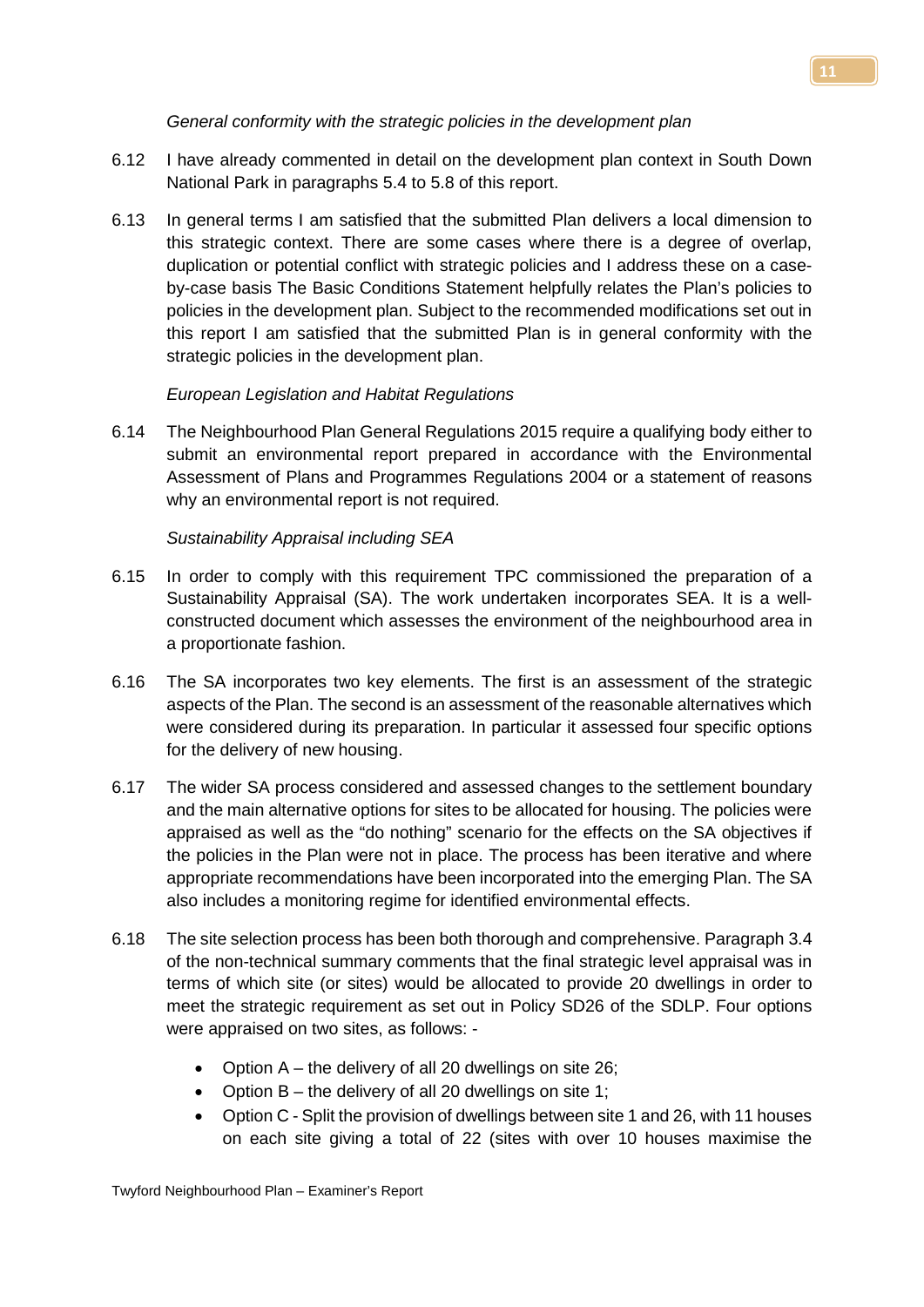provision of on-site affordable homes as per the policy in the South Downs Submission Local Plan); and

- Option D Site 26 to accommodate 14 dwellings on an area of this site suggested in a Landscape Assessment, with 6 further houses on site 1.
- 6.19 Paragraph 3.5 of the non-technical summary comments about the outcomes of the site selection process. Paragraph 3.6 comments about the mitigation measures associated with the selected Option D (Site 26). In the round I am satisfied that the wider approach is evidence-based and meets the basic conditions. TPC has balanced a wide range of information and developed the outcomes of the SA/SEA process into a robust policy base. I comment in further detail on the development of site 26 in both policies HN2 and DB1 later in this report.

# *Habitats Regulations Assessment*

- 6.20 SDNPA commissioned a Habitats Regulations Assessment (HRA) of the Plan as part of the preparation of the pre-submission Plan. This resulted in several changes being made to the Plan. In addition, Natural England also advised that the concept of nutrient neutrality in the Solent requires further appraisal in the HRA. The wider HRA assesses the post-consultation submission version of the Twyford Neighbourhood Plan and includes an Appropriate Assessment of water quality issues in relation to the Solent.
- 6.21 The report is both thorough and comprehensive. It takes appropriate account of the significance of European sites. In particular it assesses the extent to which the policies in the submitted Plan would have any direct or indirect impacts on the River Itchen SAC, the Solent & Southampton Water SPA/Ramsar and the Solent Maritime SAC. It provides details about the impact of the Plan's policies and proposals on the following matters:
	- Recreational Pressure;
	- Bird Disturbance:
	- Non-breeding birds;
	- Bat Disturbance;
	- Trampling/mechanical damage;
	- Water Quality;
	- Water Quantity and Abstraction; and
	- Atmospheric Pollution;
- 6.22 Due to potential impact of the proposals in the Plan on protected sites the assessment process proceeded to the Appropriate Assessment stage. Subject to the incorporation of additional text into the Plan the report concludes that the Plan is not likely to have significant environmental effects on a European nature conservation site or undermine their conservation objectives alone or in combination taking account of the precautionary principle. The Parish Council has carefully incorporated the additional text and policies into the submitted Plan as recommended by the report.
- 6.23 Having reviewed the information provided to me as part of the examination, I am satisfied that a proportionate process has been undertaken in accordance with the various regulations. The HRA report and the Appropriate Assessment provide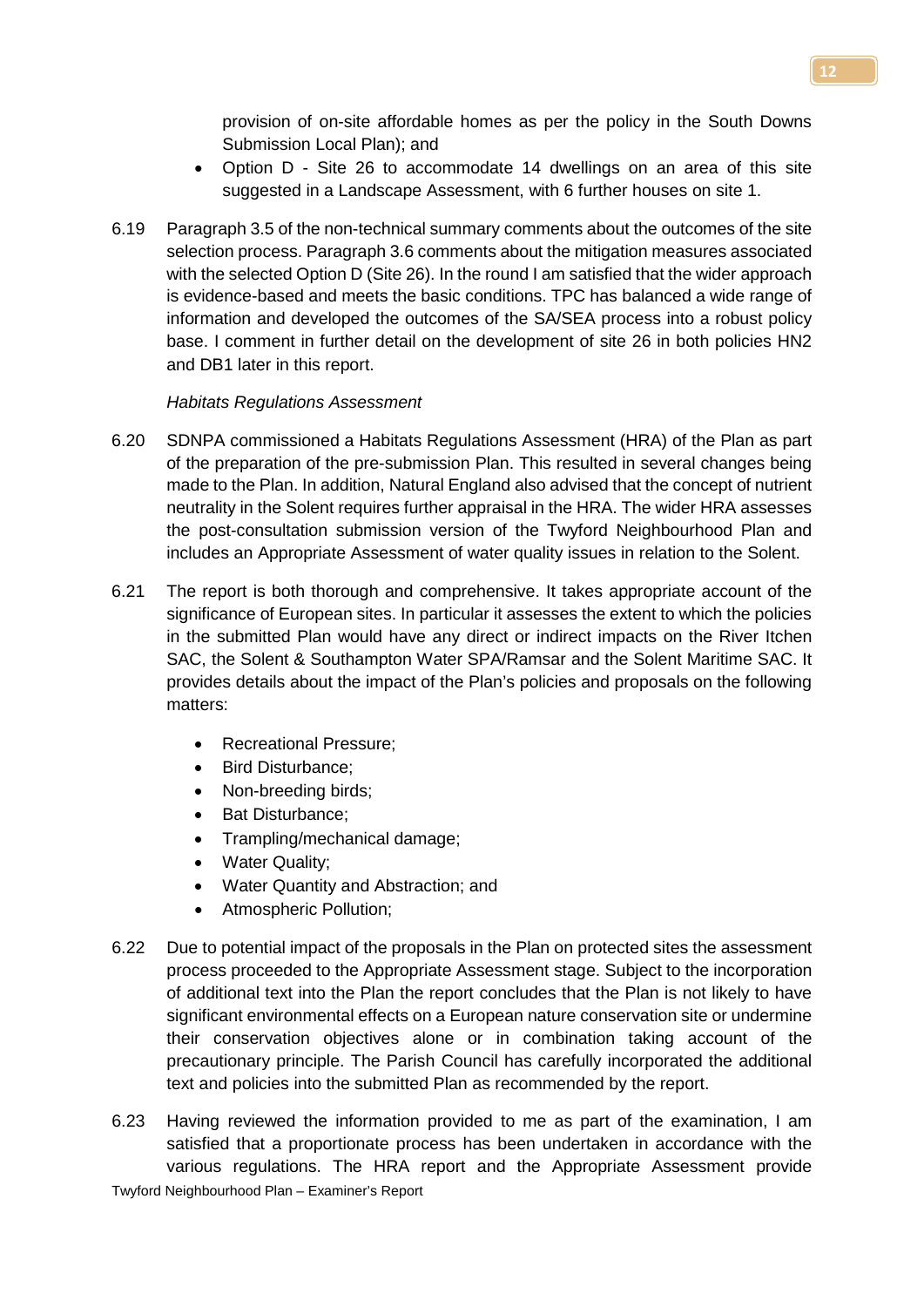assurance to all concerned that the submitted Plan takes appropriate account of important ecological and biodiversity matters. In the absence of any evidence to the contrary, I am entirely satisfied that the submitted Plan is compatible with this aspect of European obligations.

### *European Convention and Human Rights*

6.24 In a similar fashion I am satisfied that the submitted Plan has had regard to the fundamental rights and freedoms guaranteed under the European Convention on Human Rights (ECHR) and that it complies with the Human Rights Act. There is no evidence that has been submitted to me to suggest otherwise. In addition, there has been full and adequate opportunity for all interested parties to take part in the preparation of the Plan and to make their comments known. On the basis of all the evidence available to me, I conclude that the submitted Plan does not breach, nor is in any way incompatible with the ECHR.

#### *Summary*

6.25 On the basis of my assessment of the Plan in this section of my report I am satisfied that it meets the basic conditions subject to the incorporation of the recommended modifications contained in this report.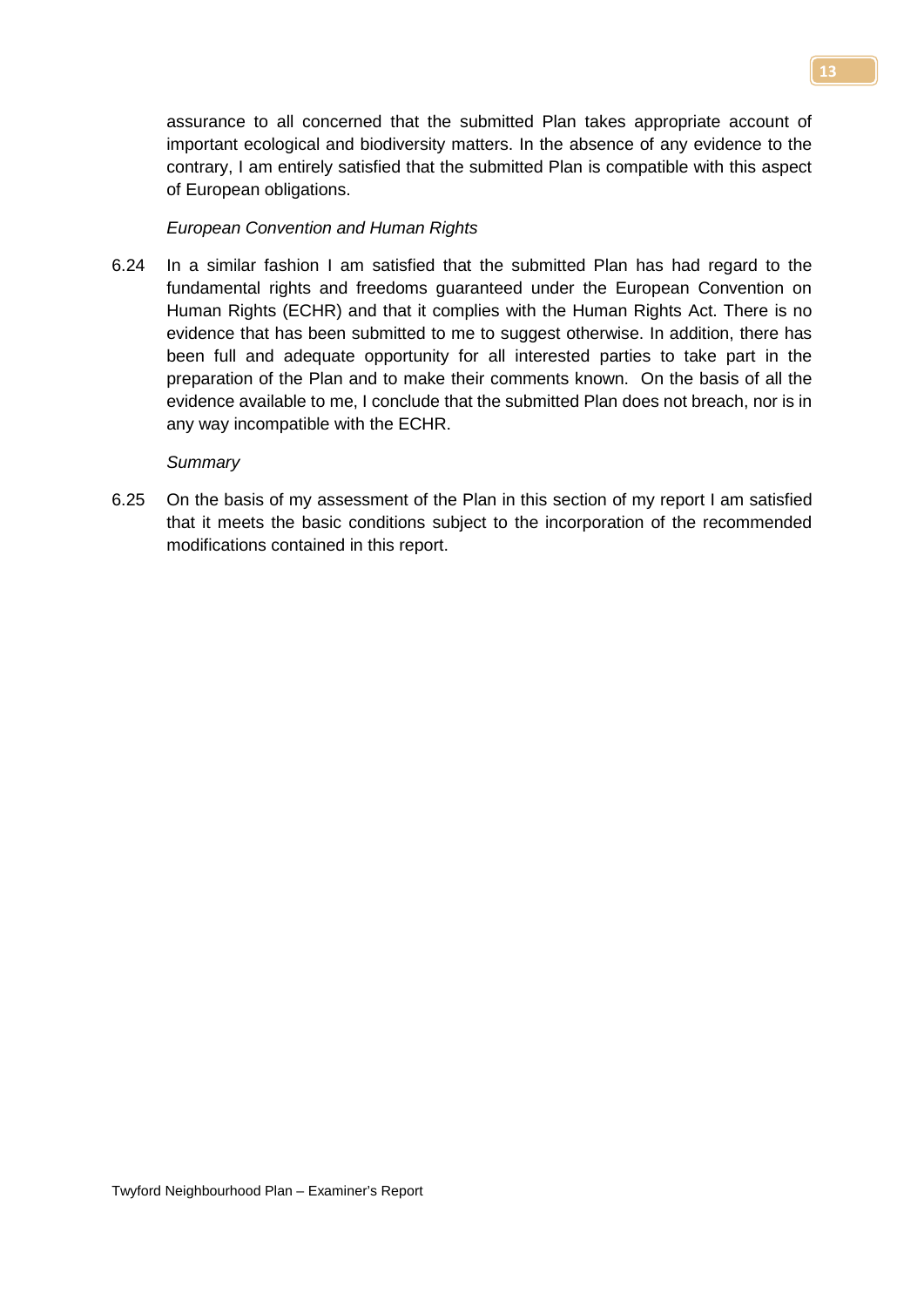## **7 The Neighbourhood Plan policies**

- 7.1 This section of the report comments on the policies in the Plan. In particular, it makes a series of recommended modifications to ensure that they have the necessary precision to meet the basic conditions.
- 7.2 My recommendations focus on the policies themselves given that the basic conditions relate primarily to this aspect of neighbourhood plans. In some cases, I have also recommended changes to the associated supporting text.
- 7.3 I am satisfied that the content and the form of the Plan is fit for purpose. It is distinctive and proportionate to the Plan area. The wider community and the Parish Council have spent time and energy in identifying the issues and objectives that they wish to be included in their Plan. This sits at the heart of the localism agenda.
- 7.4 The Plan has been designed to reflect Planning Practice Guidance (Section 41-004- 20190509) which indicates that neighbourhood plans must address the development and use of land.
- 7.5 I have addressed the policies in the order that they appear in the submitted plan. Where necessary I have identified the inter-relationships between the policies.
- 7.6 For clarity this section of the report comments on all policies whether or not I have recommended modifications in order to ensure that the Plan meets the basic conditions.
- 7.7 Where modifications are recommended to policies they are highlighted in bold print. Any associated or free-standing changes to the text of the Plan are set out in italic print.

*The initial section of the Plan (Sections 1-2)*

- 7.8 These initial parts of the Plan set the scene for the range of policies. They do so in a proportionate way. The Plan is presented in a professional way. It makes a very effective use of well-selected maps. A very clear distinction is made between its policies and the supporting text. It also highlights the links between the Plan's objectives and its resultant policies.
- 7.9 The Introduction addresses the background to neighbourhood planning. It comments about how the Plan has been prepared and the need for it to comply with the basic conditions. It defines the Plan period and includes a map of the designated neighbourhood area. It provides a very succinct summary of the role of a neighbourhood plan and how the Plan itself has been prepared within its wider strategic context. Section 1.4 draws attention to the details in Map 1. Whilst the Plan period is shown on the front cover of the Plan, I recommend that it is included at the end of Section 1.4 for clarity purposes.

# *At the end of section 1.4 add: The Plan period is 2019 to 2033*

7.10 The Introduction also provides a context to the detailed information on consultation and engagement (in the Consultation Statement) and on biodiversity matters (in the HRA).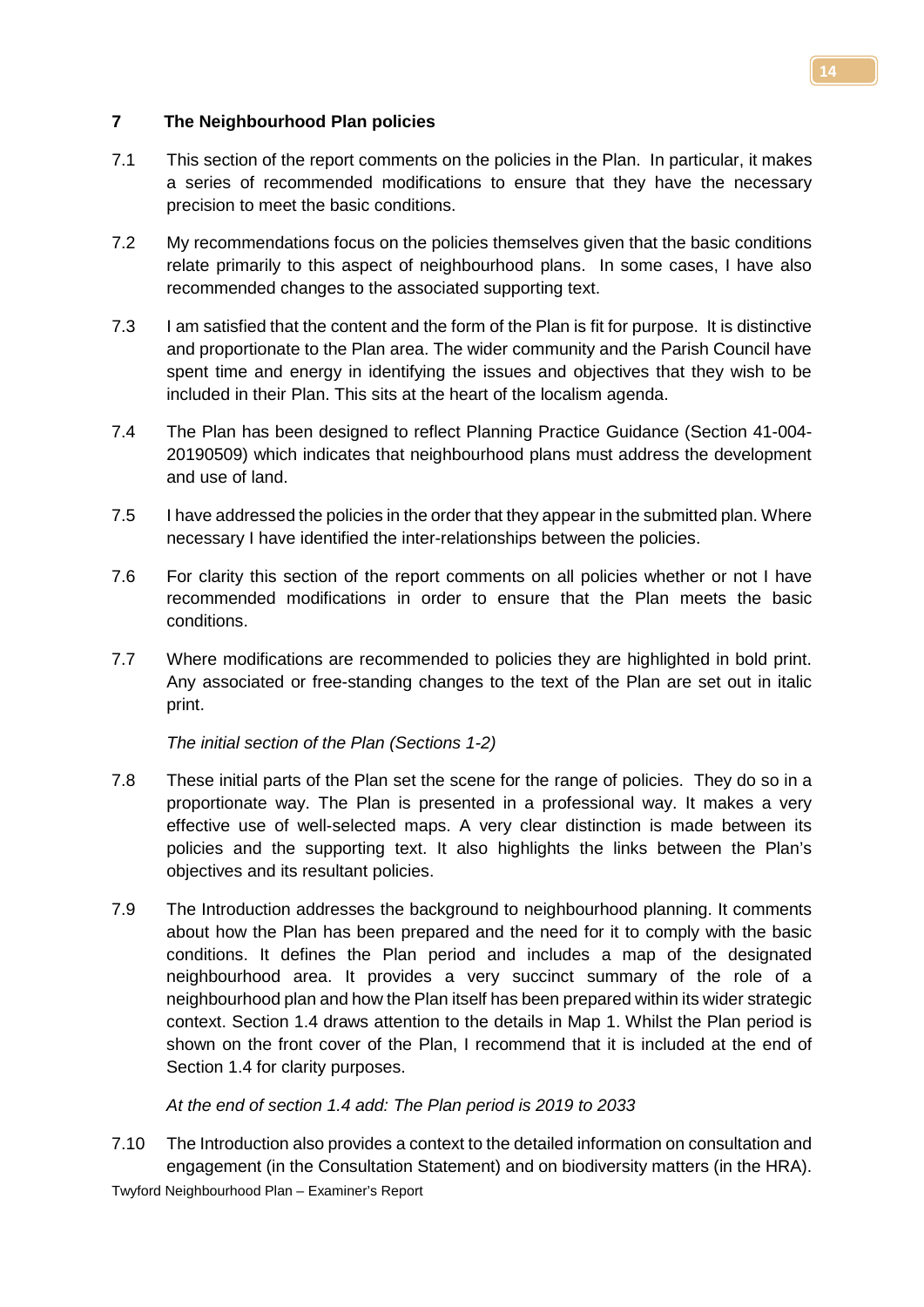- 7.11 Section 2 sets out a comprehensive vision and related objectives for the Plan. In all cases they are distinctive to the neighbourhood area. It is clear that the policies flow from the evidence base and the supporting text.
- 7.12 Section 2 also draws specific attention to the landscape qualities of the South Downs National Park and the outcomes which the Plan seeks to achieve. They have a healthy overlap with National Park Partnership Management Plan (2019).
- 7.13 The remainder of this section of the report addresses each policy in turn in the context set out in paragraphs 7.5 to 7.7 of this report.

### General commentary

- 7.14 The Plan is both detailed and comprehensive. It is very clear that TPC and those who have worked on the Plan have put a very significant time and effort into its preparation. In doing so the Plan is in a fortunate place that the SDLP was adopted during its preparation – this has provided a sound basis against which the emerging neighbourhood plan can seek to add distinctive local value to the existing policies in the development plan. In several instances the Plan has sought either to reinforce SDLP policies or to add local value to their content or application.
- 7.15 This approach is reflected in the structure and the organisation of the Plan. On a policy -by -policy basis the supporting text comments about the purpose of the policy concerned and its relationship to the SDLP. In turn this provides a strong connection to the Plan's Vision (Section 2.1), its objectives (Section 2.2), its relationship to the SDNP (Section 2.3) and to the Plan's intended outcomes (Section 2.5). This approach is best practice.
- 7.16 In general terms the policies in the Plan fall into four distinctive groups as follows:
	- Policies which are very specific to the neighbourhood area and complement the strategic approach taken national and local planning policies (for example LHE1 Protected Gaps). These are the types of policies which national legislation anticipates should come forward in neighbourhood plans and I will examine them in this context. In particular I will come to a case-by-case assessment of the extent to which the policies concerned are in general conformity with the strategic policies in the development plan. Various court cases have established that this will be a matter of judgement and that neighbourhood plan policies do not have to follow development plan policies in a slavish fashion.
	- Policies which identify particular facilities/land uses/parcels of land to which the more general policies in the SDLP would be applied (for example Policies CP1 and CP2). These policies are an interesting way in which a local community can provide a degree of clarity about the extent to which its facilities are affected by more strategic policies. I will examine them in this context.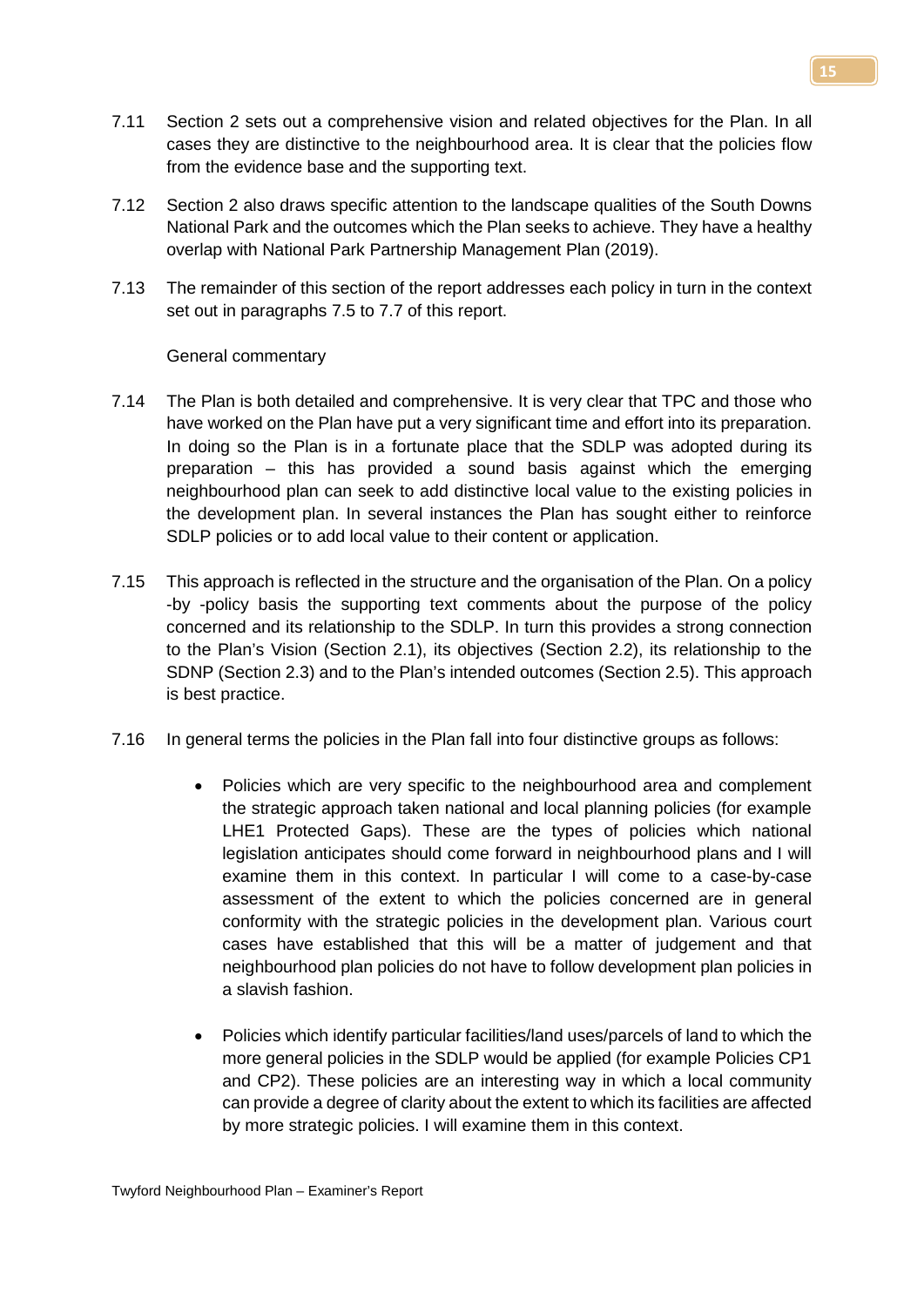- Policies which refer to specific matters in the neighbourhood area and which add little if any value to national and local policies which address the matter (for example Policy LHE4). I can appreciate that TPC has wanted to reinforce the importance of existing policies. However, there is no need for a neighbourhood plan to reinforce or repeat national or local policies and I will examine these policies in this context unless there is compelling evidence to the contrary.
- Policies which are effectively community actions as they set out the details of projects which TPC will pursue in the Plan period (either itself or with other partners and organisations). Matters of this nature traditionally arise during the Plan making process. In several circumstances TPC recognises in the Plan that some of the policies are aspirational. However, where they are community actions rather than land use-based policies which will be used to determine planning applications I recommend that they are relocated into a separate part of the Plan dealing with such matters. This will make an appropriate separation between land use and non-land use matters whilst safeguarding matters of importance to the local community within the wider Plan.
- 7.17 This overall approach will bring clarity to all concerned in the development management process. In particular it will bring a very clear distinction between the land use policies and the non-land use policies (in the proposed Community Action section). It will help to resolve the ongoing debate between TPC and SDNPA which has taken place during the Plan making process about the way the neighbourhood plan should relate to the adopted SDLP. Moreover, the arrangements in the Plan will accord with national advice which is to present Community Actions in a separate part of neighbourhood plans.
- 7.18 For the sake of brevity I will not repeat this explanation on a policy-by-policy basis.
- 7.19 The policy headings in the Plan identify the policy number in the pre-submission Plan. Whilst I understand that this provides an audit trail and reflects the development of the Plan the inclusion of such detail is unnecessary. I recommend their deletion.

*Remove the references to the policy numbers in the pre-submission Plan on a policyby-policy basis*

SB1 The Settlement boundary

- 7.20 This policy sets the scene for other key elements of the Plan. In summary development is supported within the settlement boundary but not elsewhere in the neighbourhood area.
- 7.21 The Plan comments that Twyford has had a settlement boundary for several years but that it has never been reviewed. Some changes are necessary to take account of developments in that period and because Twyford is now within the National Park. An independent review of the existing boundary was carried out by Terra Firma in late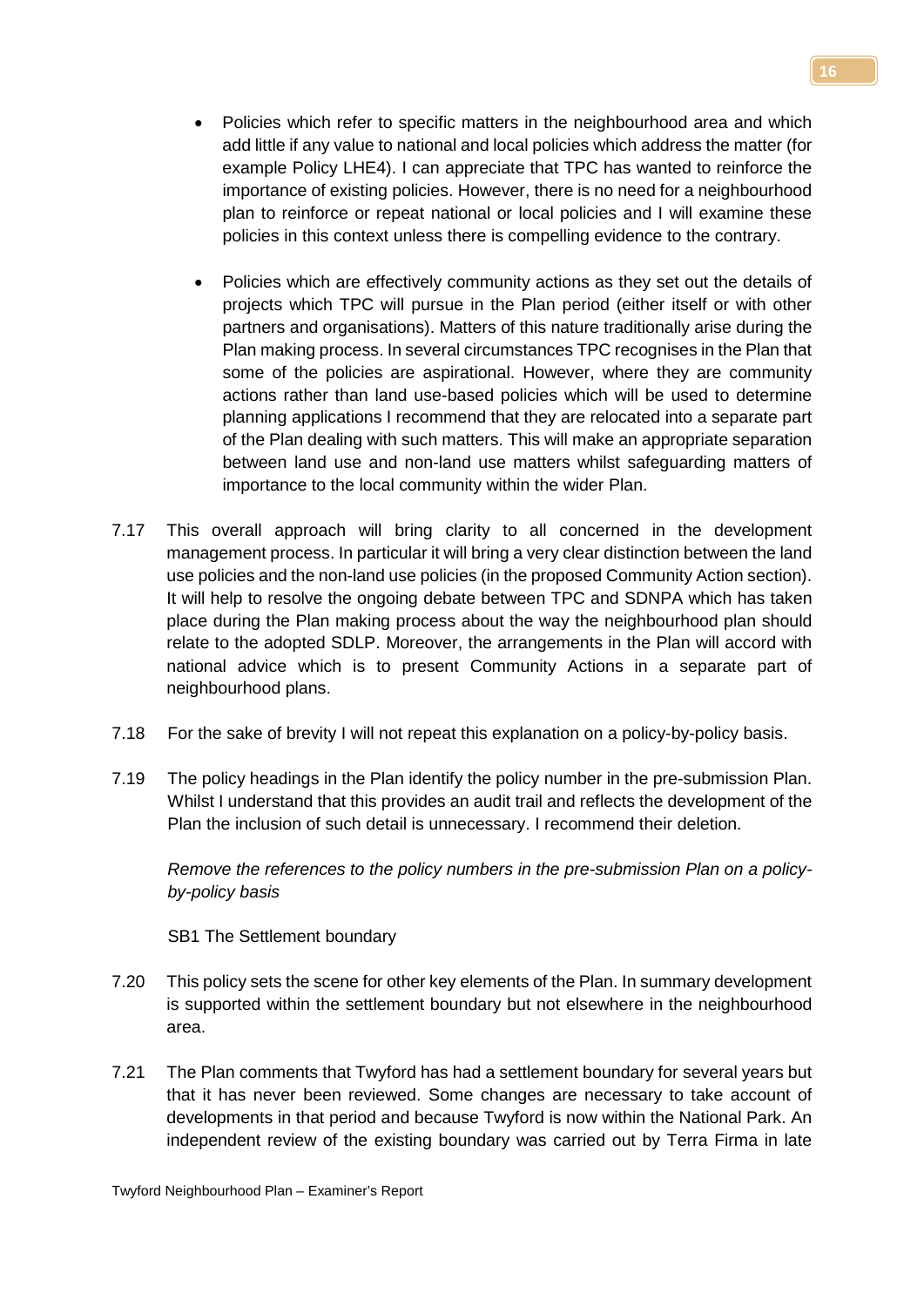2015, using the methodology for the review of settlement boundaries adopted by the SDNPA. The findings of this work are incorporated in this policy.

- 7.22 The policy proposes that the Twyford Preparatory School is no longer included within the settlement boundary and instead a specific policy in the Plan (Policy BE3).
- 7.23 The policy takes a sustainable approach towards the location of development within the parish. This is particularly important given the range of commercial and community facilities which are concentrated within the village. It is in general conformity with Policy SD25 of the SDLP. I recommend that the policy is modified so that it has the clarity required by the NPPF. The resulting policy also has a simpler format. Its approach remains unchanged. I also recommend a detailed modification to the supporting text to take account of the SDNPA representation on the linkage between the policy and the SDLP.
- 7.24 I looked at the relationship between the settlement boundary and Twyford School very carefully during the visit. On the one hand its main buildings are an important part of the fabric of the village. On the other hand, it has a distinctive function which is associated with extensive recreational facilities and playing fields to the south and the east. In this context TPC's decision to craft a separate policy for the School is understandable. I comment on that policy in more detail later in this report.

### **Replace the policy with:**

**'Within the settlement boundary (as defined in Map 2), proposals for development and redevelopment will be supported where they meet the requirements of other policies in the development plan** 

**Outside the settlement boundary, development proposals will only be supported where they comply with other policies in the development plan'**

*In the fifth paragraph of supporting text replace 'a minimum of' with 'approximately'*

SB2 Development outside the settlement boundary

- 7.25 This policy complements the approach in Policy SB1. In this case it sets out a policy approach towards development proposals outside the settlement boundary. It does so by identifying specific circumstances related to other policies in the Plan.
- 7.26 SDNPA comment that the policy does not make it clear that development outside the settlement boundary (and therefore in open countryside) will only be permitted in exceptional circumstances. The equivalent approach in the SDLP (Strategic Policy SD25) is more general in offering support in exceptional circumstances where it complies with other policies in that plan, responds to the context of the relevant broad area or river corridor and meets one of four criteria.
- 7.27 In its response to the clarification note TPC contends that in listing the classes of development which may be permitted outside the settlement boundary, the Plan clarifies the 'exceptional circumstances' as referenced in the SDLP.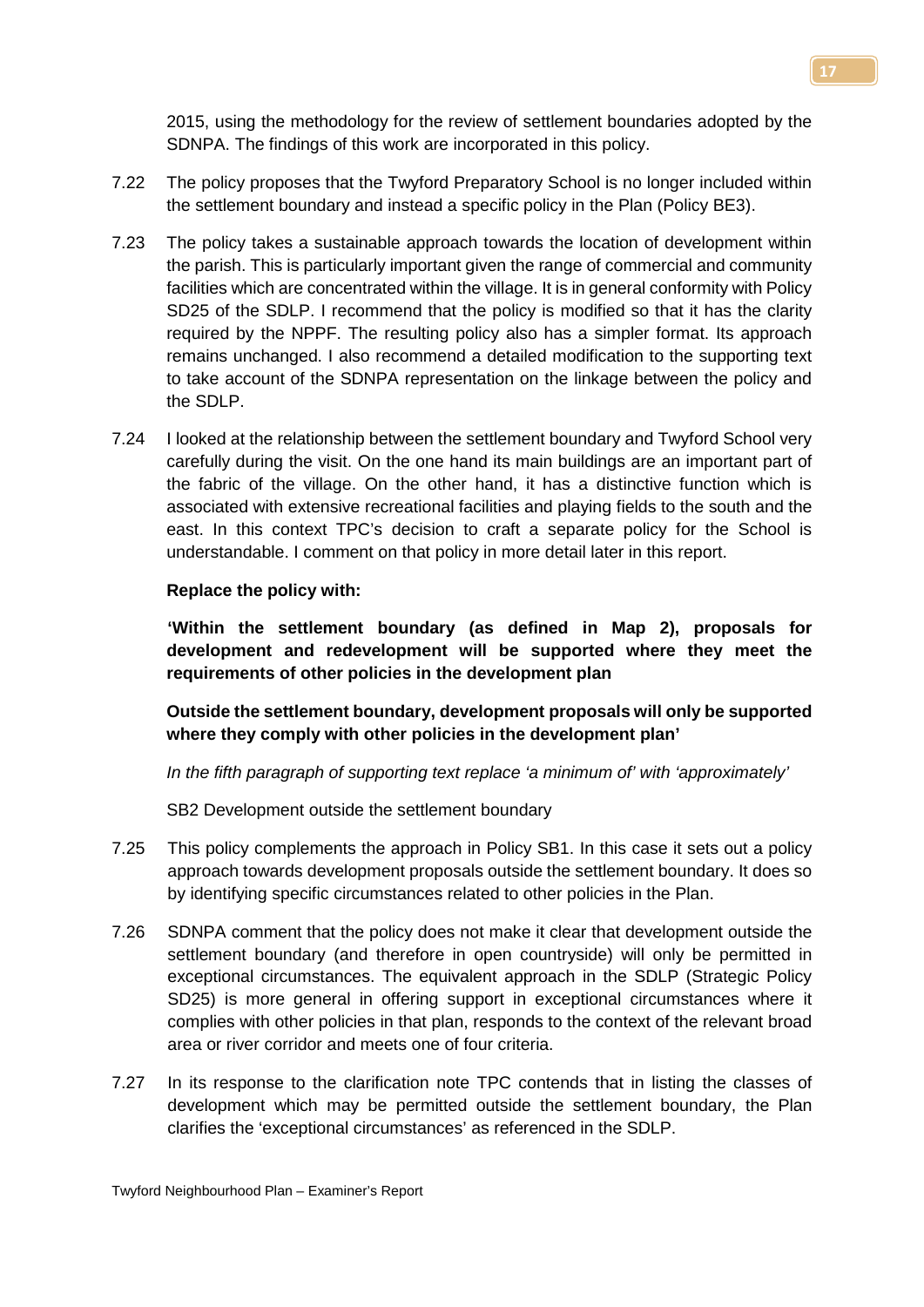- 7.28 I have considered this matter very carefully. It is an important matter given the sensitivity of the wider countryside in the parish. In practical terms there would be little difference between the outcomes of policies in the SDLP and in the submitted neighbourhood plan. Indeed, as TPC comments it has attempted to refine the approach in Strategic Policy SD25 of the SDLP to reflect local circumstances. Nevertheless, they take differing approaches which have the ability to detract from the overall clarity of the development plan. In particular the SDLP takes a restrictive and exceptional circumstances approach whereas the neighbourhood plan directly offers support for development which meets the requirements of identified policies.
- 7.29 I recommend modifications to remedy this issue. Their effect is to ensure that the policy follows the approach in the SDLP and supplements its details with reference to specific policies in the neighbourhood plan which affect parcels of land outside the defined settlement boundary.
- 7.30 I also recommend the deletion of the very detailed schedule of SDLP policies from the supporting text. Whilst this has been done in good faith to provide a degree of context to the policy some of the policies listed apply in a general sense rather than solely outside settlement boundaries.

### **Replace the policy with:**

**'Development outside the defined settlement boundary will be strictly controlled**

**In exceptional circumstances development proposals will be supported outside the settlement boundaries where they comply with the relevant policies in the development plan, respond to the context of the Dip Slope as defined in the SDLP, and, as appropriate:** 

- **the land concerned is allocated for development or safeguarded for the use proposed as part of the development plan in general and Policies HN2: Housing provision and allocation of land, HN4: Rural Exception Sites, HN6: Housing outside the Settlement Boundary, HN7: Orchard Close, BE1: Employment and Business provision BE2: Northfields Farm & Hazeley Enterprise Park BE3: Twyford Preparatory School, and ST1: Visitor and Tourism Facilities of this Plan in particular; or**
- **there is an essential need for a countryside location; or**
- **in the case of community infrastructure, there is a proven need for the development that demonstrably cannot be met elsewhere; or**
- **it is an appropriate reuse of a previously developed site, excepting residential gardens, and conserves and enhances the special qualities of the National Park'**

*In the supporting text under the Relationship to the SDLP delete 'The principal ones are' and the list of policies thereafter.*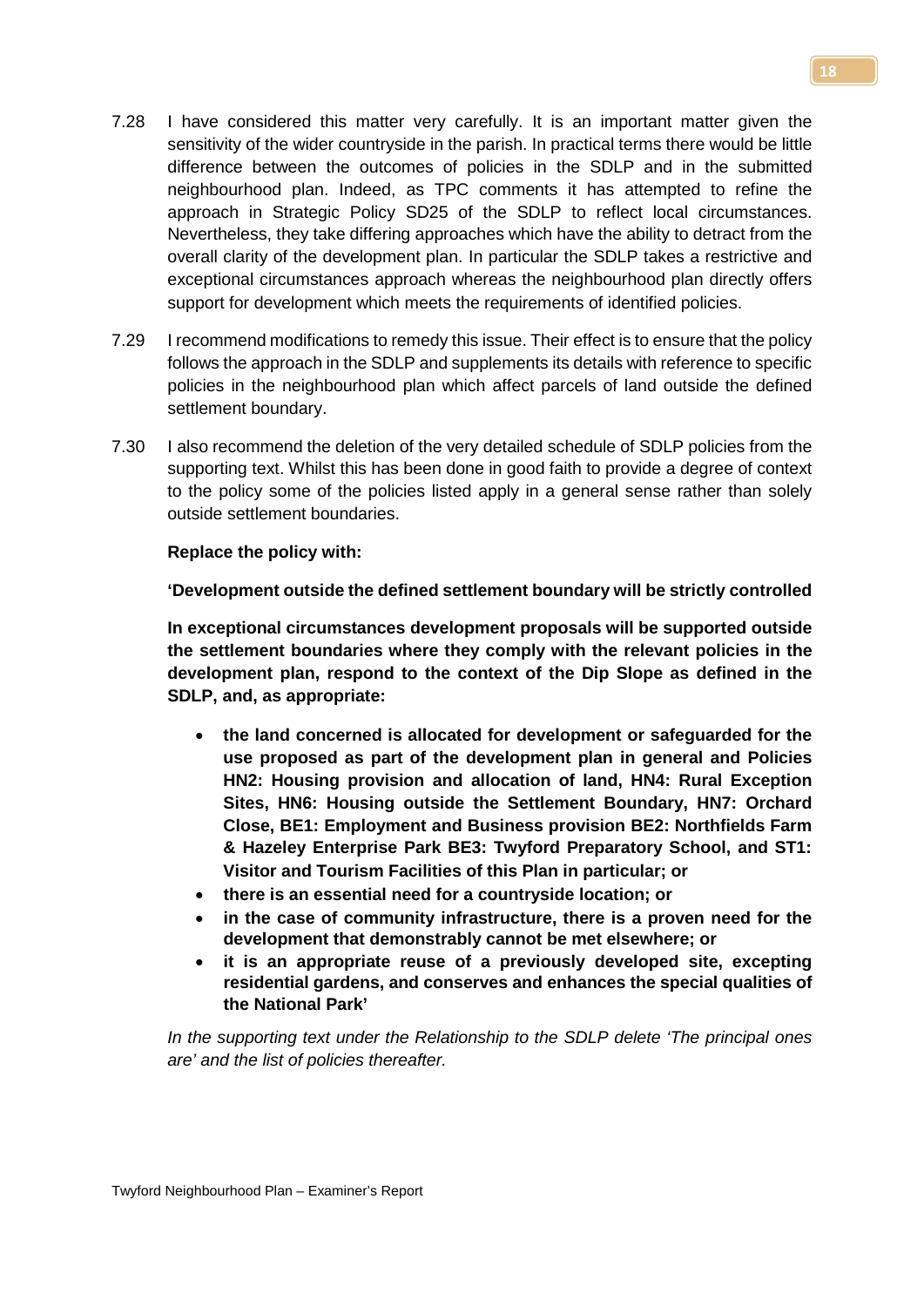HN1 Local housing needs and housing mix

- 7.31 This policy seeks to address the related issues of house sizes and affordability and to provide a more bespoke local approach to that included in the SDLP. The supporting text provides the context to the policy.
- 7.32 The policy has two related parts. The first requires that the mix of new housing developments follows the approach in Policy SD 27 of the SDLP. The second sets out specific maximum sizes for different sizes of new houses as follows:
	- 1 bed 80 square metres;
	- 2 bed 100 square metres;
	- 3 bed 120 square metres; and
	- 4 bed 150 square metres.
- 7.33 I sought advice from TPC on the evidence which it had used to take such approach. I was advised about a similar approach which has been taken in the formulation of the New Forest Local Plan. More importantly I was advised about local evidence (as already captured in Rural Community Profile) as follows:

*'The housing data on page 31 shows how small a proportion of Twyford housing is in council tax bands A, B and C (the lowest tax bands). The proportion in 2011 was 26.6% compared to 46.2% for Hants and 66.2% for England and this has not improved since that date with 21 four-bed and 14 three-bed market dwellings built since 2011 compared with only 12 two-bed and 8 one-bed market dwellings. (SDNPA dwelling completions records for Twyford). The Rural Community charts also show the 2009 median house prices for Hampshire as being £370k detached, £255k semi-detached,*  and £201k terraced. This compares with the recent median prices for Twyford in April *(HM Land Registry) of £833k detached, £418k semi-detached and £386 terraced which represents a 1.6 to 2.2 times increase over a 12-year period when median salaries have not increased by the same percentage. It is relevant also to note that overall, sold housing prices around Twyford over the last year were 24% up on the previous year and 18% up on the 2018 peak of £514,952. As a result of the above, the housing affordability ratios for Twyford (median house prices as a ratio of median*  salaries), which were already high in 2011, are likely to have increased in 2021 making *Twyford even less affordable to younger individuals and families. In the view of Parish Council, the House Sizes Policy is justified as a way of trying to rebalance this, and is a more equitable approach to these issues than focussing on small and medium sized houses'*

- 7.34 On the balance of the information I am satisfied that the approach taken is both distinctive to the parish and evidence-based. In addition, the proposed housing sizes are not unduly restrictive and, with good design and layout will provide appropriate houses throughout the Plan period.
- 7.35 I recommend detailed modifications to the wording of the policy to bring the clarity required by the NPPF. Otherwise, it meets the basic conditions. It will assist significantly in the delivery of both the economic and the social dimensions of sustainable development in the parish.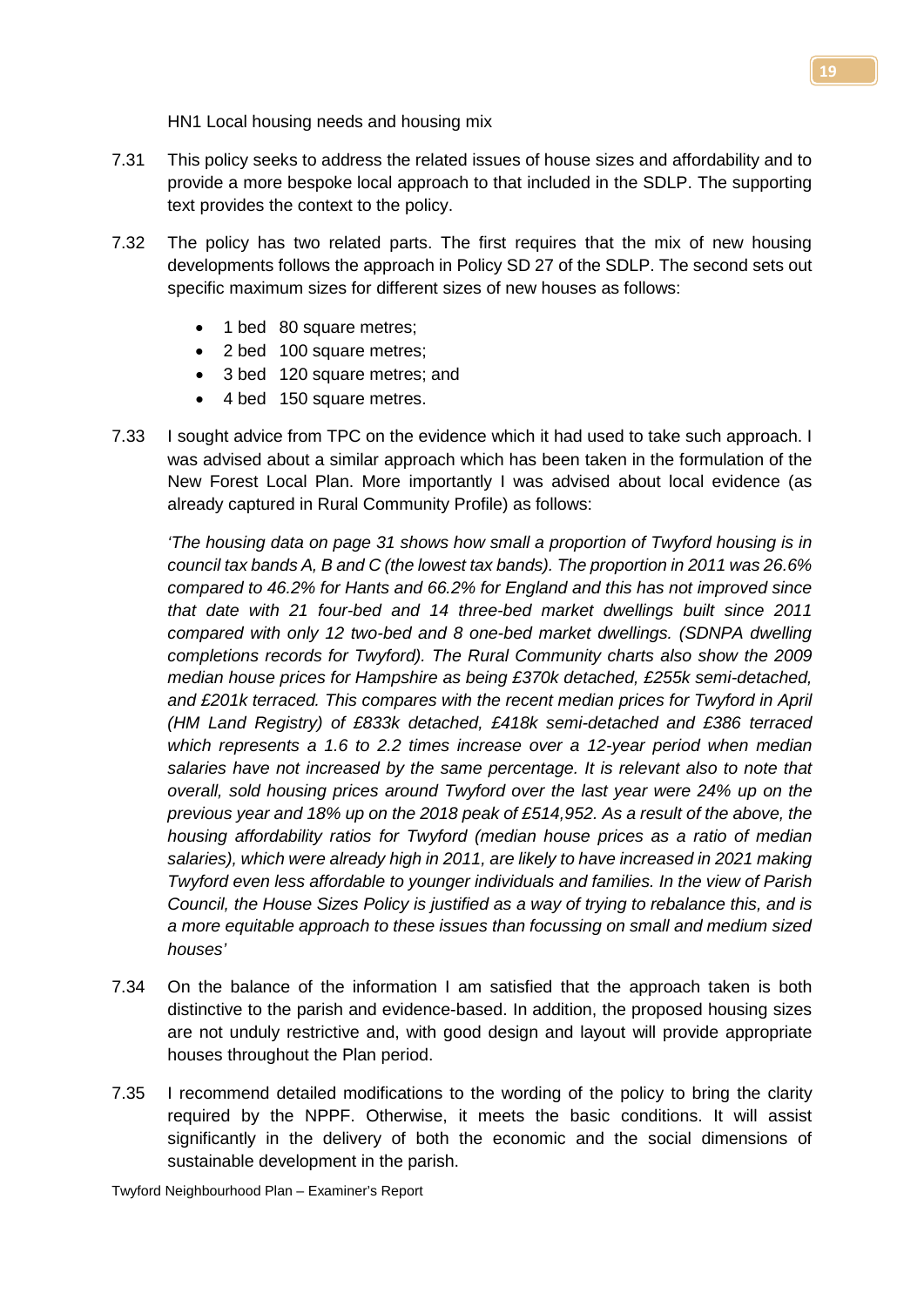**Replace the first part of the policy with: 'Development proposals for new housing should comply with the provisions of Policy SD 27 of the South Downs Local Plan'**

**Replace the second part of the policy with: 'Development proposals for one-, two-, three- or four-bedroom houses should not exceed a maximum floor area of 80 sq. metres; 100 sq. metres, 120 sq. metres and 150 sq. metres respectively except where larger replacement dwellings otherwise comply with the provisions of Policy HN6 a)'**

*At the end of the supporting text under Purpose of the Policy add: 'Policy HN1 addresses this important matter. The maximum areas are to be measured gross internally (that is excluding the external walls)'*

HN2 Housing provision and allocation of land

- 7.36 This policy proposes a housing allocation to meet the strategic requirement included in Policy SD26 of the SDLP.
- 7.37 The proposed allocation is a key element of the Plan. It brings forward an imaginative proposal to ensure strategic housing delivery in a very sustainable part of the village. Indeed, its very purpose is to concentrate development in immediately close proximity to local services and facilities. The wider process has also paid great attention to the way in which the development would be able to be incorporated into the National Park in general, and within the specific and local topography of the site in particular.
- 7.38 The site selection process is detailed in the SA and in the earlier Housing Site Selection process. The process has been both robust and thorough. Historic England raises commentary on the allocation of the site in the Plan. I address its comments in Policy DB<sub>1</sub>.
- 7.39 The resulting policy is matter of fact in the way it which allocates the site for housing development. It meets the basic conditions. It makes specific reference to Policy DB1 which provides further details to control its development.

HN3 Affordable provision on allocated and windfall sites

- 7.40 This policy comments about the need for allocated and windfall sites to deliver affordable housing. It makes reference to Policy SD28 of the SDLP. It also comments about the way in which the delivered affordable housing is allocated. It specifies that it should follow the approach taken in 2010 to the Hewlett Close development. TPC sets out its case on this issue in Explanatory Note C.
- 7.41 As submitted the policy conflates two issues. The first is the delivery of affordable housing and in this context the policy offers no added value to the contents of Policy SD28 of the SDLP other than to comment that providing affordable housing is a principal objective of the Plan, with a strong preference for social rented housing provided to eligible households at a reduced cost or rent. The second is the allocation of the delivered affordable housing and which is managed by Winchester City Council in its capacity as the housing authority. Whilst I can understand TPC's support for the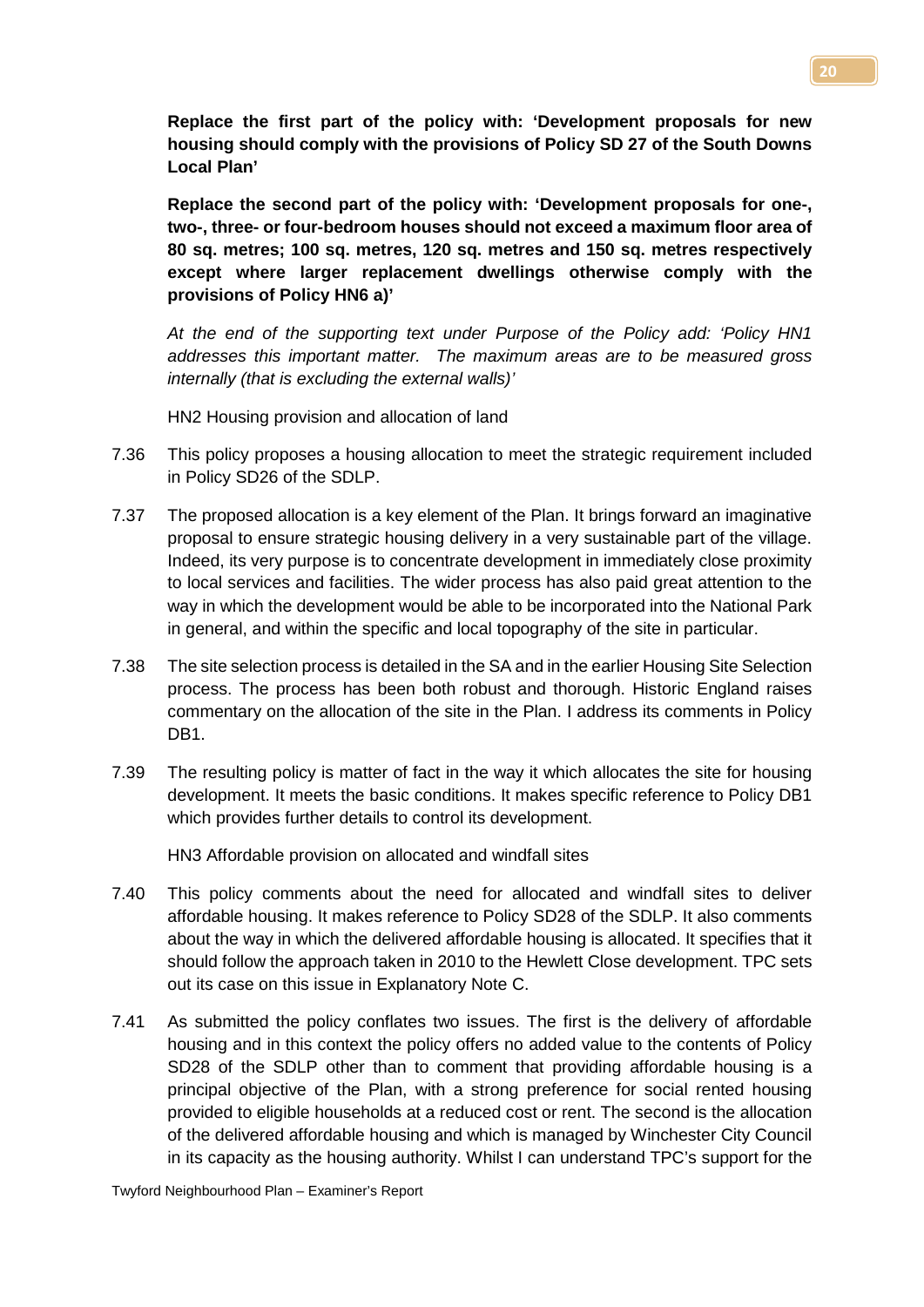outcome of the allocation of affordable houses on the Hewlett Close development, the allocation of any future such sites will need to be considered based on their specific circumstances. In any event the approach in the SDLP provides a context for this to take place. The fourth part of Policy SD28 comments that occupancy conditions and local connection criteria will be applied to affordable housing to ensure local needs are met. This approach is underpinned by paragraph 7.62 of the SDLP which comments that 'local connections will be determined by the Authority, parish council and relevant housing authority, having primary regard to the relevant housing register allocations policy'.

7.42 In all the circumstances I recommend that the policy is deleted. However, I recommend that the supporting text is retained with a degree of modification so that TPC's views on the allocation of affordable housing can be considered by the SDNPA throughout the Plan period. In reaching this conclusion I have taken account of TPC's response to the clarification note.

### **Delete the policy**

*Replace the fourth paragraph of supporting text with: 'The Parish Council considers that the occupation of affordable housing in the parish should be limited to people with strong local connections to Twyford Parish. This approach was taken for the most recent scheme at Hewlett Close where priority was given to those born and educated in the Parish and those who have been resident in the Parish for a long time and have close relatives in the Parish. This would take account of the approach set out in Policy SD28 of the South Downs Local Plan'*

*Delete the fifth paragraph of the supporting text.*

*Delete the final sentence of the sixth paragraph of supporting text.*

HN4 Rural exception sites

- 7.43 This policy comments about the approach towards rural exception housing. Its first part comments that any such proposals will be assessed against the contents of Policy SD29 of the SDLP. The second part of the policy proposes the same occupancy restrictions as those in Policy HN3.
- 7.44 Plainly this is an important local matter. However, the policy raises the same issues as those which apply to Policy HN3. I recommend that it is deleted for the same reasons. In particular it offers no added local value to Policy SD29 of the SDLP. I reaching this conclusion I have taken account of TPC's response to the clarification note.
- 7.45 In this case I also recommend the deletion of the associated supporting text. It explains a general matter without any specific commentary about the neighbourhood area.

#### **Delete the policy**

*Delete the supporting text*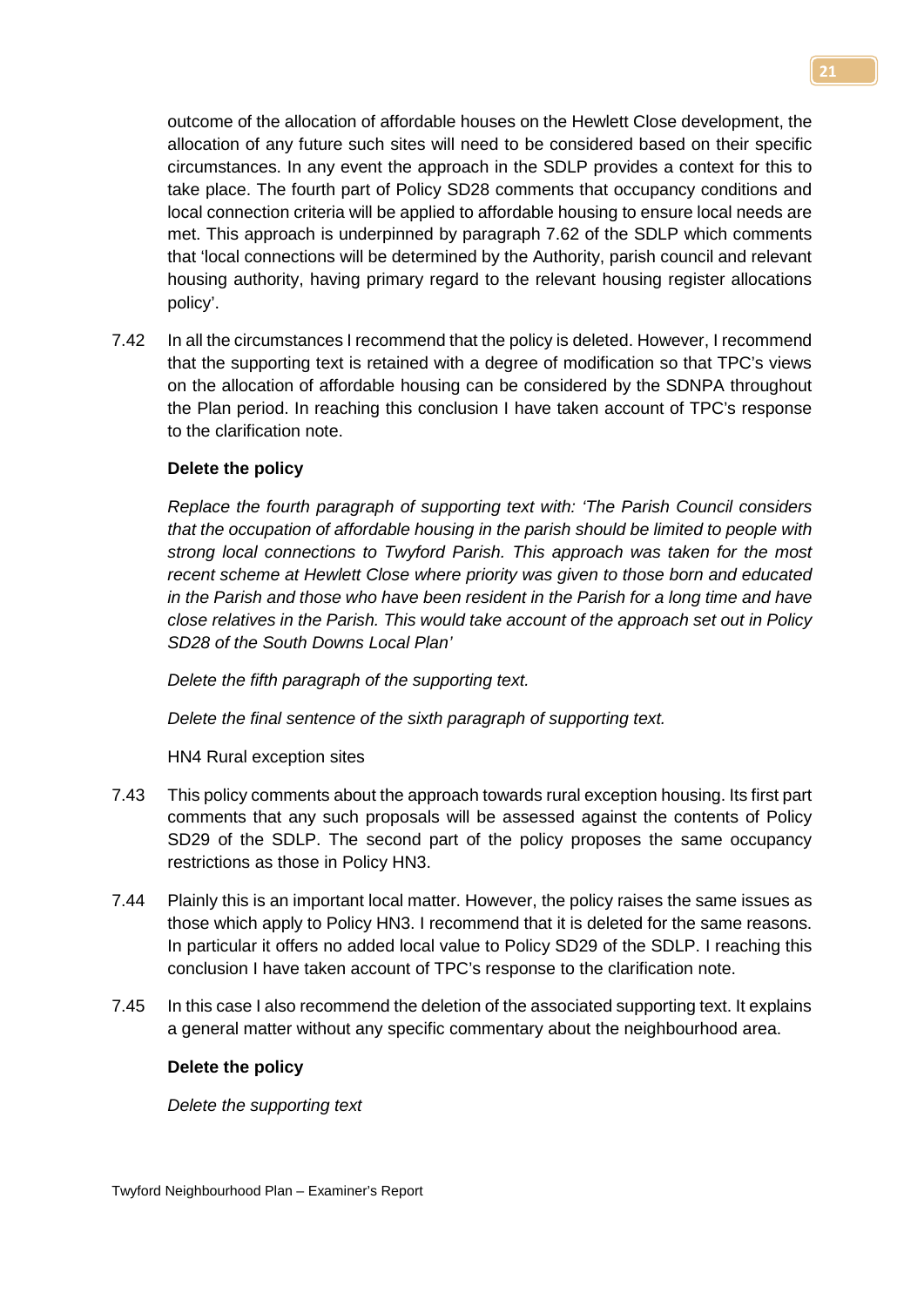HN5 Housing within the Settlement Boundary

- 7.46 This policy comments about the type of housing development which will be supported within the settlement boundary. It has three related parts. The first identifies the type of housing development which would be supported. The second comments about particular restrictions which would apply to new development. The third comments in detail about developments of more than one dwelling or over 0.1 hectare in size.
- 7.47 The policy has been developed within the policy context already provided by the SDLP. In particular Policies SD25 and 31 comment about the focus of new development within settlement boundaries and extensions to existing dwellings respectively.
- 7.48 I sought TPC's comments on the added value of the second and third parts of the policy beyond the content of the SDLP. It commented that:

*'HN5 is seen as an important policy as it is likely to be the one most used by the widest range of people, for multiple purposes. The SDLP policies are drafted to cover development both inside and outside the Settlement Boundary but with subtle differences. TNP HN5 is simpler because it applies only within the SB. The categories listed here do not appear in SDLP'*

- 7.49 SDNPA suggests that elements of the policy unnecessary in the way in which they repeat or restate Local Plan policies or other policies in the submitted neighbourhood plan. I have considered these comments very carefully along with TPC's response to the clarification note. On the balance of the information available to me I am satisfied that there is a purpose to the policy which adds value to the existing development plan policies and which provides a broader context to day-to-day development proposals in the parish. Nevertheless, I recommend the following series of modifications to the policy and the supporting text to bring the clarity required by the NPPF.
	- the deletion of the second part of the policy (which largely repeats or signposts other policies);
	- its replacement with a specific policy element of the conservation area and walls and boundary features in particular. Otherwise, this important element of the character of the parish is not addressed. This is particularly important given the recommended modifications to Policy LHE4 later in the report;
	- the refinement of the third part of the policy so that it uses more specific language (rather than expressing a preference for certain types of development);
	- the deletion of the element of supporting text which comments about neighbour disputes and the expectation that applicants would discuss proposed extensions with their neighbours. Whilst this is good practice a neighbourhood plan cannot create an expectation for this approach;
	- the refinement of the approach in the Plan towards applying the approach towards affordable housing provision to schemes for the elderly to ensure that it is in general conformity with the provisions of Policy SD28 of the SDLP; and
	- the relocation of policy elements into the supporting text.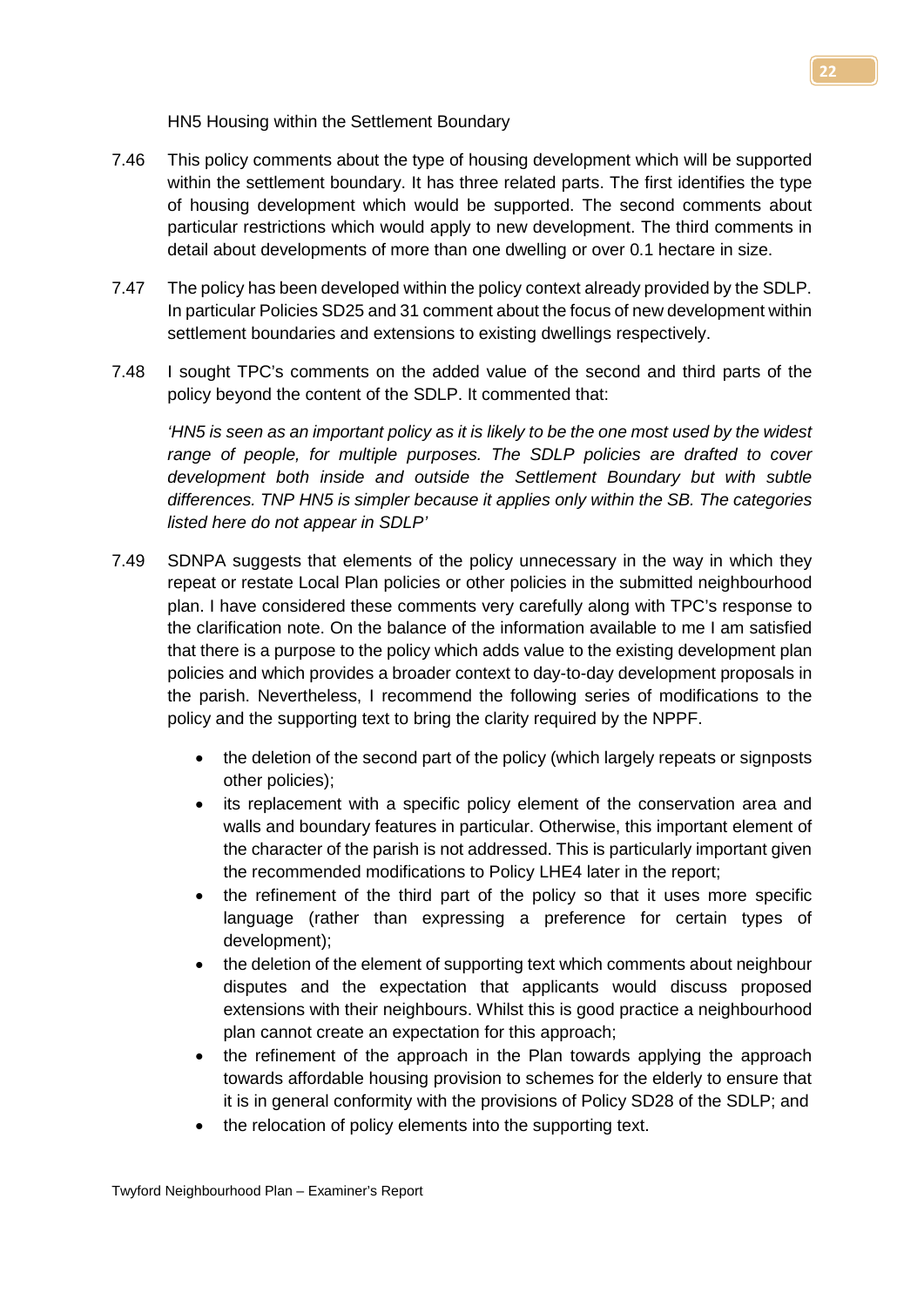As an indirect outcome of the recommended modifications the policy will have a much simpler format.

**In the first part of the policy replace 'permitted' with 'supported'**

**Replace the second part of the policy with: 'Development proposals within the Twyford Conservation Area should be designed to preserve or enhance its character or appearance. In particular proposals should safeguard the relationship between buildings, their garden spaces and walls'**

**Replace the third part of the policy with: 'On sites in excess of 0.1 ha, or where more than one new dwelling is proposed, housing development should comply with Policy SD 27 of the South Downs Local Plan, and deliver the numbers of dwellings and housing mix in accordance with Policy HN1 of this Plan. Development proposals which make provision for those with special needs and the elderly will be particularly supported'**

*At the end of the second paragraph of supporting text under the Purpose heading add: 'Policy HN5 has been designed to be complementary to Local Plan policies. Development proposals should also take account of other policies in the neighbourhood plan, and policy HN1 on housing mix in particular.* 

*Delete the third paragraph of supporting text under the Purpose of the Policy heading.*

*At the end of the sixth paragraph of supporting text add: 'The third part of Policy HN5 addresses this important matter. Where a scheme falls within Use Class C2 (Residential institutions) and is wholly for special needs or the elderly, the provisions of Policy SD 28 of the Local Plan will not apply'*

*In seventh paragraph of supporting text (under the purpose of the policy heading) replace the final sentence with: 'This matter is addressed in the second part of Policy HN5'*

HN6 Housing outside the Settlement Boundary

- 7.50 This policy identifies a series of circumstances where housing schemes would be supported outside the settlement boundary. It identifies four types of development which would be supported as follows:
	- extensions and replacement dwellings;
	- annexes;
	- hostel accommodation at racing stables; and
	- the subdivision of larger houses
- 7.51 The policy takes an appropriate and distinctive approach to this matter. In particular I am satisfied that it is in general conformity with the strategic policies in the development plan and brings distinctive local value.

Twyford Neighbourhood Plan – Examiner's Report 7.52 SDNPA make detailed comments about the first type of development highlighted in the policy. I recommend modifications to the policy to reflect its comments and to ensure that the policy approach is in general conformity with Policies SD30 and 31 of the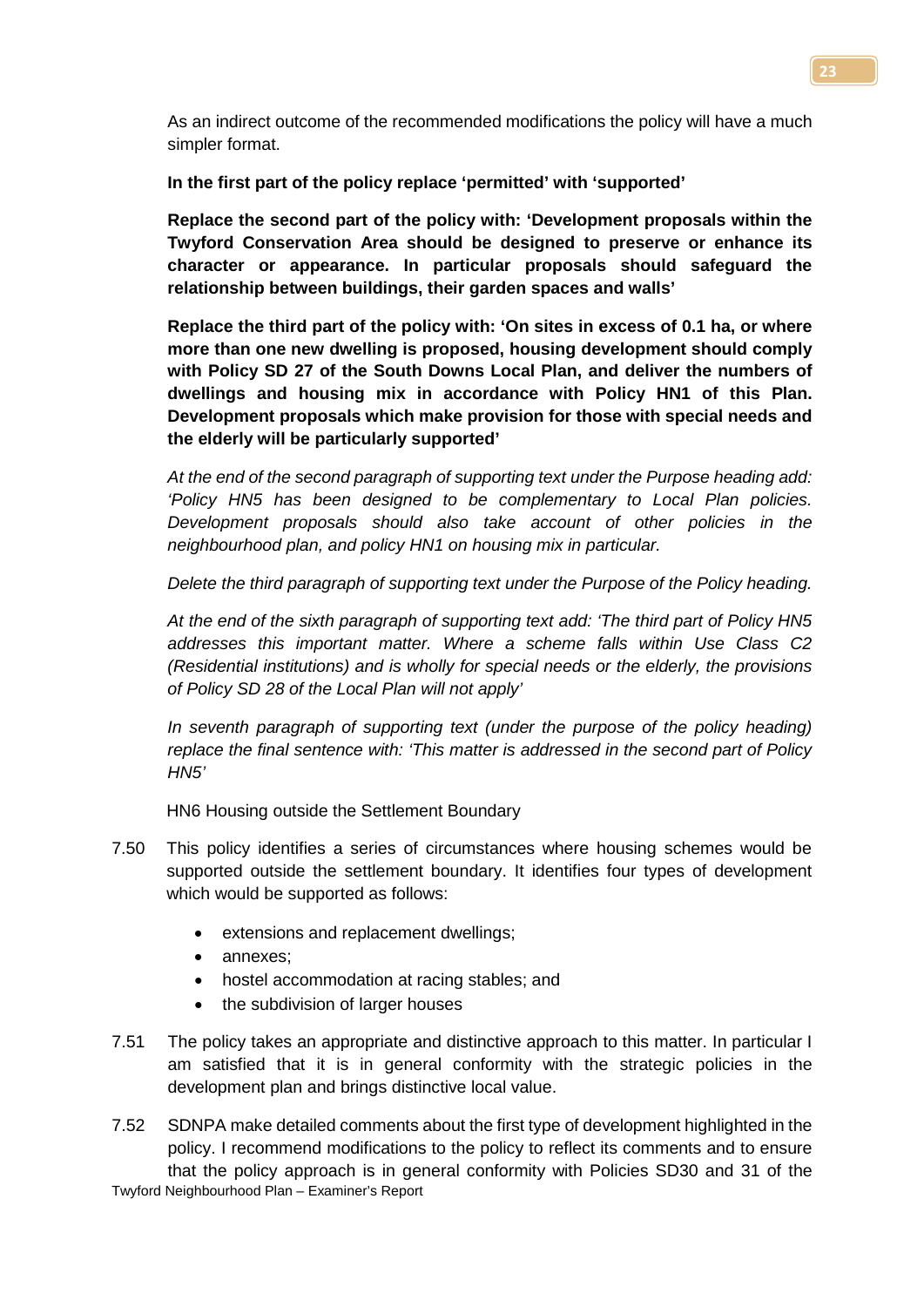SDLP. I also recommend a detailed modification to the wording used in the opening part of the policy.

7.53 SDNPA also suggests that the specific reference to hostel accommodation for racing stables should be deleted. I have considered this matter carefully and have taken account of the detailed response which TPC made to the earlier comments from SDNPA at the pre-submission stage. I have also taken account of the representation from Morestead Racing Stables on this matter. In all the circumstances I am satisfied that the inclusion of such a use in the policy is locally-distinctive to the parish. There is a facility of this type within its boundary and racing stables are uses which are traditionally associated with a countryside location in general, and a downs environment in particular. Racing stables can contribute to the overall sustainability and well-being of local communities and stimulate the local economy. The supporting text associated with the policy addresses this matter in a balanced way. However, to bring the clarity required by the NPPF I recommend additional supporting text.

### **In the opening part of the policy replace 'permitted' with 'supported'**

**Replace a) with: 'Extensions and replacement dwellings. For such proposals Policies SD 30 and SD 31 of the South Downs Local Plan will apply with limitations of approximately a net increase of approximately 30% compared with the gross internal area of the existing dwelling being applied in each and every case'**

#### **Replace c) with 'hostel accommodation tied to the operation of racing stables'**

#### **In d) delete 'will be permitted' and at the end of d) ii add 'and'**

*At the end of the third paragraph of supporting text (under the Purpose of the Policy) add: 'Any such applications will be considered by the National Park Authority based on their individual details and accommodation requirements. As appropriate to their circumstances, planning conditions or legal agreements may be required to take account of the special circumstances presented by such proposals'* 

#### HN7 Orchard Close

- 7.54 This policy comments about Orchard Close. Until recently it was used as a residential home and provided assisted living accommodation for older people. It is located to the east of the village on Bourne Lane and sits in substantial grounds. Following the closure of the residential home it has been purchased by Twyford School. In its representation to the Plan the School sought to update TPC on the current ownership position and to provide a degree of flexibility for the School to use the accommodation for boarding school or other schooling facilities
- Twyford Neighbourhood Plan Examiner's Report 7.55 In its response to the clarification TPC responded positively to the representation and proposed a series of changes and updates both to the policy and to the supporting text. I recommend modifications which take account of TPC's responses to the School's comments. The modifications incorporate wording which will bring the clarity required by the NPPF. In particular the first criterion in the modified policy requires that changes of use or redevelopment proposals are landscape-led in terms of their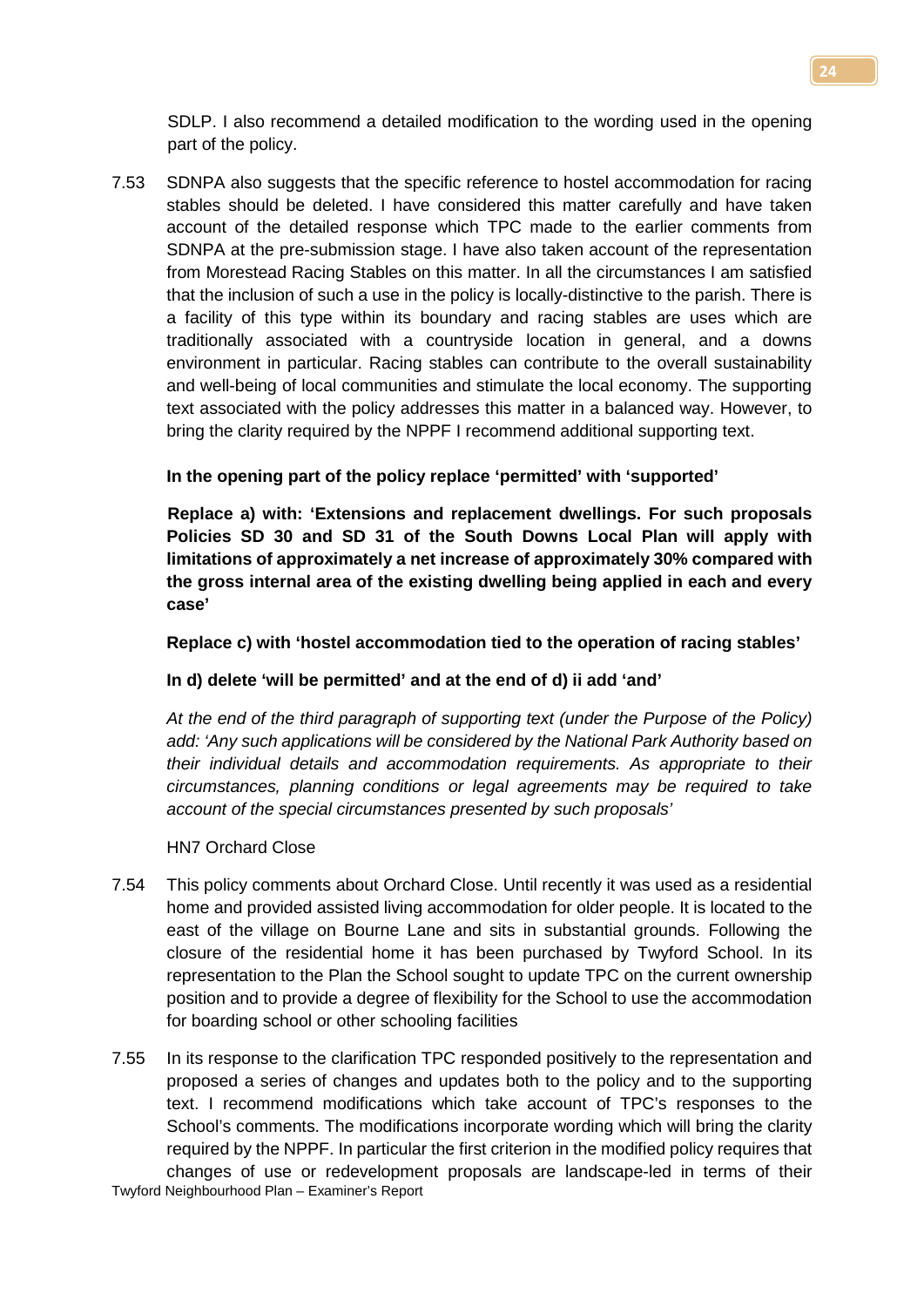outcome rather than requiring a more process-driven approach for the preparation of a design brief as included in the submitted policy.

#### **Replace the policy with:**

**'The change of use or redevelopment of Orchard Close to residential or other uses will be supported subject to the following criteria:**

- **the design is landscape-led and retains the existing landscape garden with its trees;**
- **any new buildings are within or adjacent to the footprint of the existing buildings;**
- **the proposal does not result in an unacceptable increase in traffic generation; and**
- **the proposal uses the existing vehicular access point'**

### *Replace the supporting text with:*

### *'Purpose of the Policy*

*Orchard Close was formerly a residential home providing assisted living accommodation for older people. The home has recently closed and the site has now been acquired by Twyford School for educational purposes. No detailed proposals for the future use of the home have yet been submitted.* 

*Orchard Close is located outside the settlement boundary. As such any further development requires exceptional circumstances to be shown, in accordance with Policy SD25.2 of the Local Plan. The site is relatively large and merits a special policy to guide changes which are imminent following its change of ownership. In particular Orchard Close however has a number of individual characteristics which should inform the landscape-led design of proposals for new development and which justify a more focused policy. These are:* 

- *the Edwardian gardens as described by Hampshire Gardens Trust;*
- *the trees, both surrounding, and within the site;*
- *Bourne Lane is a historic sunken lane;*
- *Bourne Lane has no footway or lighting and is substandard width; and*
- *Bourne Lane is heavily-used.*

*The policy has been designed to address several important matters. The first is that the existing vehicular access to Bourne Lane should be retained and used to service any new development. There should be no unacceptable increase in traffic generation above that already associated with the care home; current standards show that this allows reasonable flexibility for alternative development while safeguarding the historic lane from increased traffic. There are several dwellings close to Orchard Close, so the impact on change to residential use is acceptable amenity is also to be considered.* 

*Residential use or other uses may take place by conversion of one or both of the existing buildings. If redevelopment is proposed, new building should be limited to the footprint of the existing buildings, or to the immediate surrounds. The aim of this is to*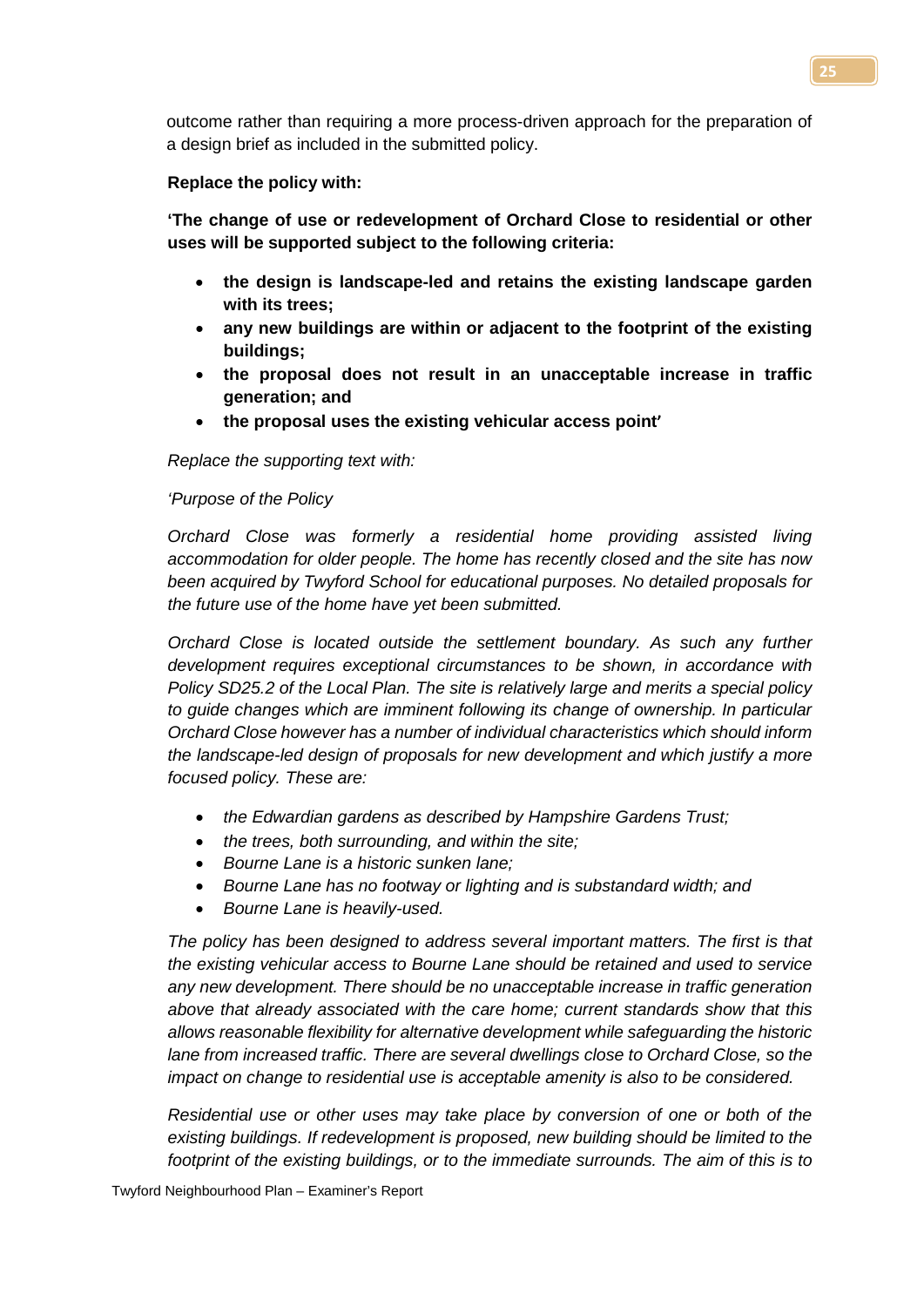*minimise the impact on the historic garden which was designed around a building near the top of the garden. Proposals which both protect the integrity of the garden and its features and secure its continued management should be addressed in all proposals.* 

*Where necessary any new development should comply with the requirements for affordable housing as set out in Policy HN4 of this Plan and Strategic Policy SD 28 of the South Downs Local Plan.*

*Improvements to pedestrian access to and from the site would be welcomed but is likely to require third party land'*

BE1 Employment and business provision

- 7.56 This policy comments about proposals for employment and business development. Its approach falls within the wider context set by the proposed settlement boundary.
- 7.57 As submitted the policy comments about both proposals for employment and business uses within and outside the defined settlement boundary. However, I recommend that the element relating to proposals within the settlement boundary is deleted. It adds no local value beyond the contents of policies in the SDLP. I also recommend consequential modifications to both the policy title and to the supporting text.
- 7.58 I am satisfied that the second part of the policy with regard to proposals for employment and business uses outside the defined settlement boundary adds value to Policies SD34 and 35 of the SDLP. I recommend modifications to the wording about heavy traffic movements so that it relates to the capacity of the highways network rather than to 'additional' traffic being generated. Any such approach would be difficult to monitor, would vary over time and would take no account of the acceptability or otherwise of such traffic levels.
- 7.59 I also recommend modifications to the supporting text so that the overlapping relationship between Policies BE1 and BE2 on the Northfields Farm and Hazeley Enterprise Park are clear. Otherwise, the policy will make a significant contribution to achieving the economic dimension of sustainable development in the plan period.

#### **Replace the policy with:**

**'Proposals for new business development, (including the expansion of existing premises or the redevelopment of sites or premises) outside the defined settlement boundary will be supported where they are in accordance with the contents of Policy SD 34 of the South Downs Local Plan, and the uses specified in Policy SD 34 (a—d and g only) in particular.** 

**Changes of use for commercial purposes will be supported where any additional heavy traffic generated can be accommodated within the capacity of the local highways network'**

*Replace the policy title with: 'Employment and business provision outside the Settlement Boundary'.*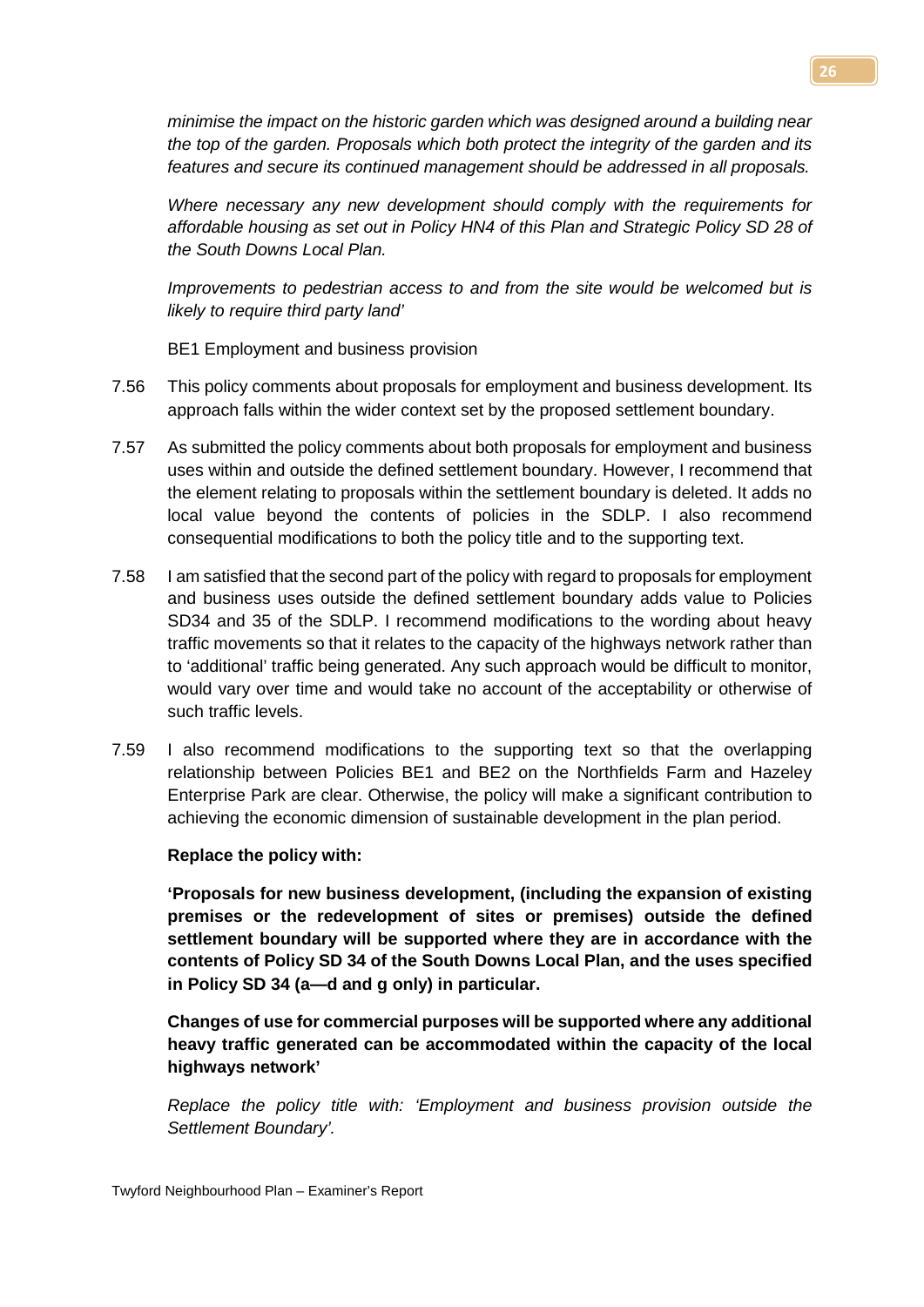*At the beginning of the supporting text add: 'This policy relates to proposals for business and employment proposals outside the defined settlement boundary. Proposals inside the boundary are already addressed in Policy SD35 of the South Downs Local Plan'*

*Replace the second sentence of the second paragraph of supporting text with: 'The evidence base for Twyford Parish shows that the community has extensive opportunities for employment, few of the businesses in the Parish provide direct services for the community and that existing planning permissions provide the opportunity for expansion and modernisation of existing commercial premises'*

*At the end of the first sentence of the third paragraph of the supporting text add 'Policies BE1 and BE2 apply to the Northfields Farm and Hazeley Enterprise Park which is the largest employment site in the parish'*

BE2 Northfields Farm and Hazeley Enterprise Park

- 7.60 This policy comments about this specific site to the immediate north of the village. It has a separate access from Hazeley Road. Due to the various uses the site has a complex history.
- 7.61 The policy has the following related elements:
	- the identification of the enterprise park as a local employment site;
	- proposals for the expansion of individual commercial buildings or redevelopments will be supported where they remove the feed mill and relate to the principles of a master plan for the wider site; and
	- a reference to support for a new access road to the Park (and which is then dealt with in greater detail in Policy MA3).
- 7.62 The policy has attracted overlapping representations from the owners of the site (The Humphreys Group) and SDNPA. In their different ways they address the following matters:
	- their support for the designation of the park as a local employment site
	- their concerns over the appropriateness of the need for a detailed master plan to inform new development (based on existing consents, the proportionality of the approach and which organisation would prepare any master plan required)
	- the requirement to remove the feed mill; and
	- the comments in the supporting text about how any subsequent planning applications should be considered if the application for the care home is not implemented.
- Twyford Neighbourhood Plan Examiner's Report 7.63 I have considered these matters very carefully. I have also considered TPC's very detailed commentary on the representations in its response to the clarification note. I can understand the circumstances which have caused TPC to develop the policy as submitted. Plainly the site has a complicated history and the development of a neighbourhood plan provides an opportunity to develop a locally-distinctive policy. Nevertheless, as submitted I have concluded that the policy is overly-restrictive and onerous. In particular the requirement for a master plan approach is likely to be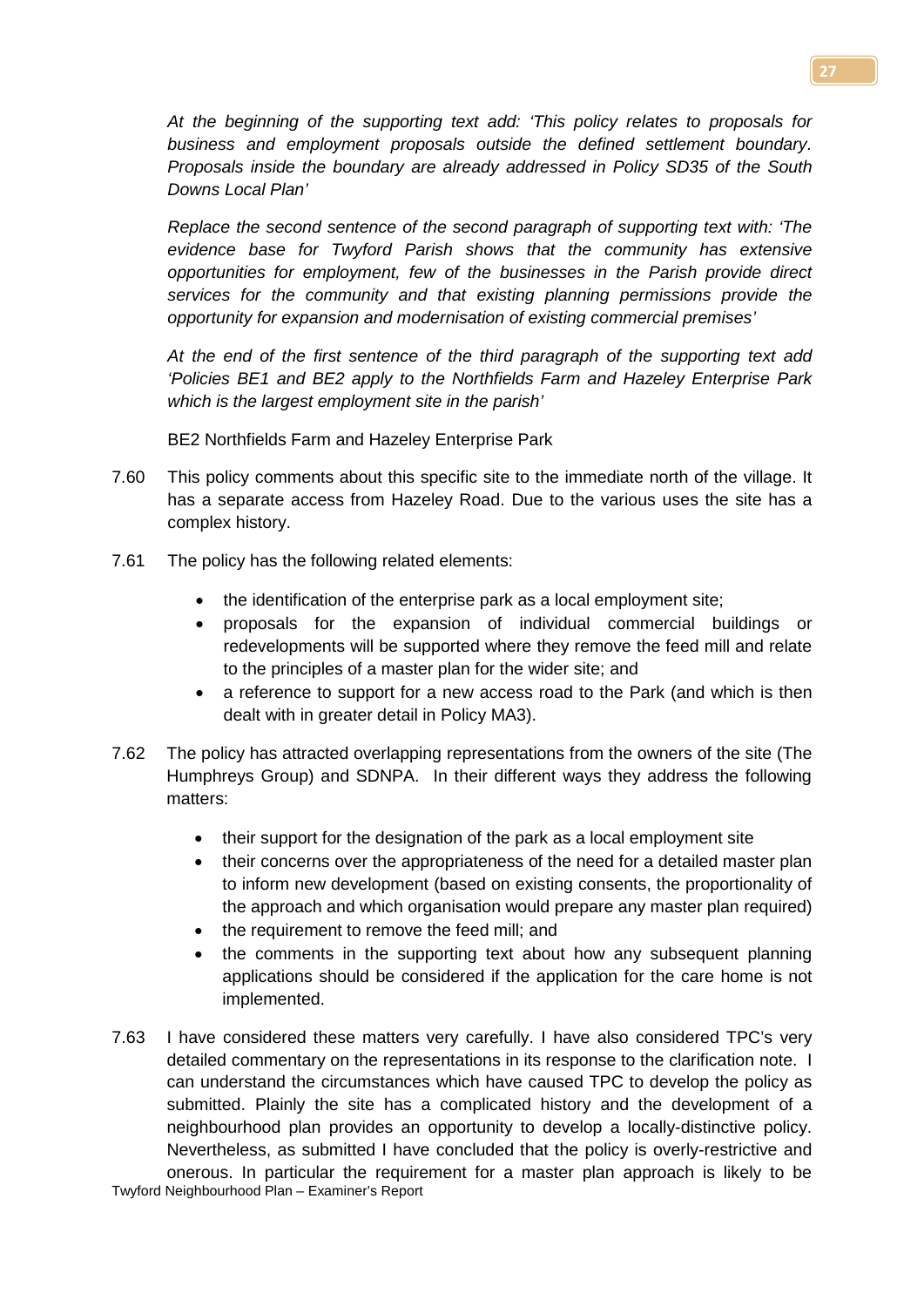disproportionate to the needs of most planning applications. In addition, the removal of the feed mill is already a requirement of an extant planning permission and where there is a direct relationship between the development proposed and the feed mill. These circumstances will not necessarily apply to other planning applications. In any event it is not the role of a neighbourhood plan to seek to affect an extant planning permission.

7.64 I recommend modifications to the policy to address these matters. The resulting policy continues to address many of the matters included in the submitted policy which featured as components of its proposed master plan-led approach. This will ensure that the policy is both criteria-based and able to provide a locally-distinctive policy approach to this important site. I also recommend that the potential need for a master plan approach is captured in the supporting text. This would apply only to large scale proposals which differed from the substantive approach of the three planning permissions on the site.

### **Replace the policy with:**

**'The Northfields Farm and Hazeley Enterprise Park as shown on Map 6 is designated as a local employment site.**

**Proposals for the extension/adaptation of existing business premises or for the development of new employment uses within the site will be supported subject to the following criteria:**

- **they are positively-designed to take account of their location in the wider landscape;**
- **they can be satisfactorily accommodated in the local highways network;**
- **they minimise impacts on the wider landscape and, where practicable, includes areas of planting identified on Map 6; and**
- **as appropriate to their scale and nature development proposals provide pedestrian and cycle access to the existing network'**

*Delete the fourth paragraph of supporting text (beginning 'Consents have been granted')*

*In the sixth paragraph of supporting text replace 'Principle' with 'The principal'*

*Under the Relationship to the SDLP heading replace the text with the following:*

*'The site is outside the Settlement Boundary. Policy SD 35 of the Local Plan requires that premises in commercial use should be retained for that purpose. A variety of planning permissions exist on the site and provide a context for development in the Plan period. Policy BE2 of this Plan provide a local context within future proposals for employment development can be determined. It takes account of the location in the wider landscape and the potential impact of any further proposals on the capacity of the highways network.*

*The provision of a new route to the north west providing a direct connection to B3335 while avoiding the centre of the village is addressed in Policy MA4*

Twyford Neighbourhood Plan – Examiner's Report *The Care Home development is associated with the eventual demolition of the feed mill (by way of a planning obligation)'*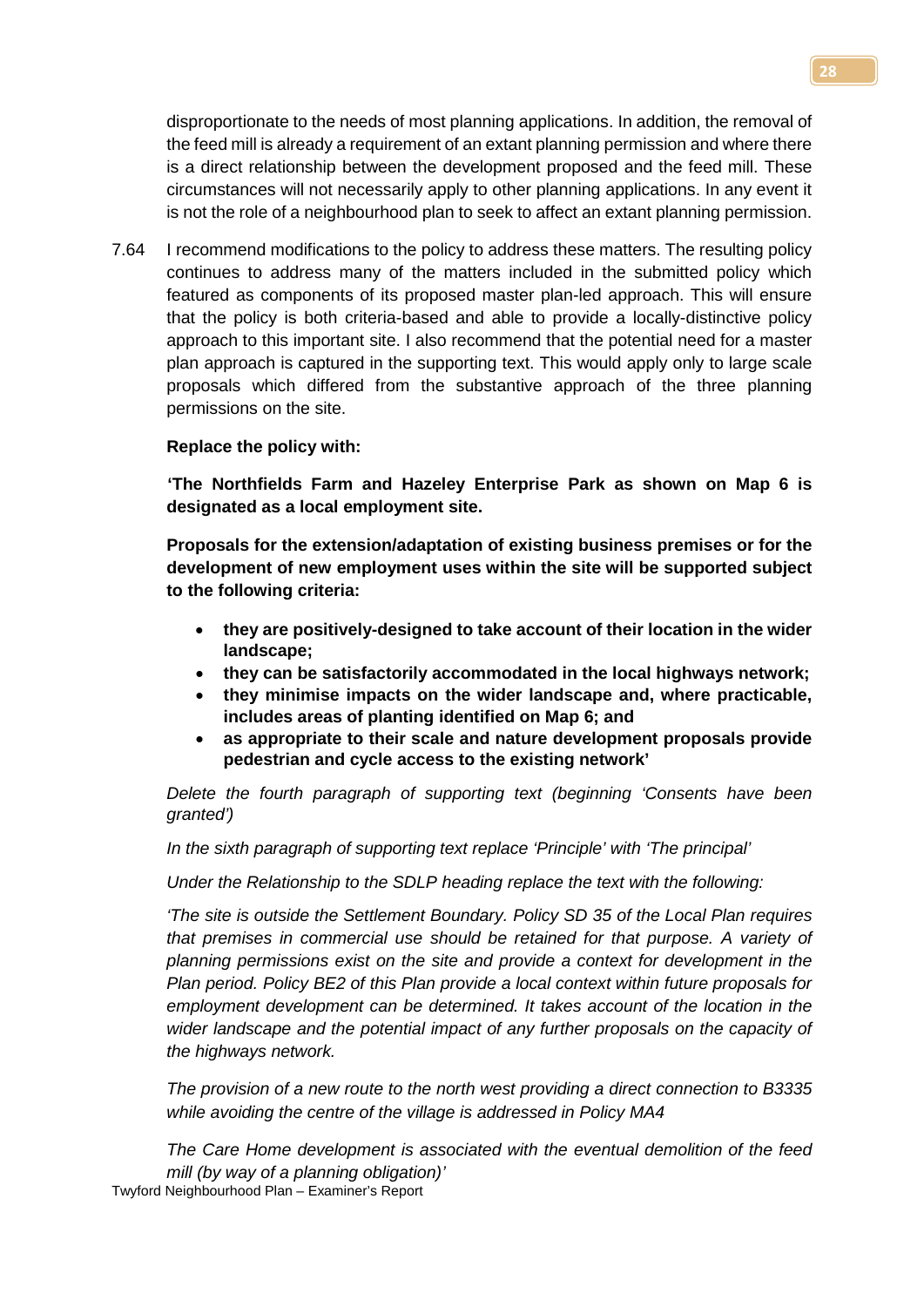BE3 Twyford Preparatory School

- 7.65 This policy comments about the Twyford School Site. The School is an integral part of the village and a major employer in the parish. The policy is important both in its own right and as the Plan proposed the exclusion of the School from the settlement boundary in particular.
- 7.66 The policy sets a positive tone for proposals which may come forward to sustain the School in the Plan period. At its heart is a requirement that development comes forward within the context of a Master Plan for the overall site. The policy comments that the Plan should address access and vehicle movements, landscape and design, heritage and an overall approach to the location of any new buildings.
- 7.67 It is common ground between TPC and the School that the preparation of a master plan has been overtaken by events. As the School comments in its representation '(it) prepared a master plan in 2017 which detailed aspirations for the school over approximately a 10-year period. This document was an internal document which was mainly shared with governors and management; however, it was shown to the local community in 2018 for information purposes. Since this time, and in light of the acquisition of Orchard Close, which may allow achievement of some of the school's objectives, the way in which the school's aspirations will be accommodated has changed'.
- 7.68 The proposed contents of a master plan in the policy are comprehensive. They address a series of matters which would naturally arise in the consideration of development proposals in an extensive site on the edge of the village and with a range of heritage, landscape and access requirements. In its response to the clarification note TPC reasserts its views about the significance of such issues. In its representation the School confirms its commitment to the sensitive management of its estate and highlights its track record in doing so.
- 7.69 I have considered this matter very carefully. Plainly the preparation of a master plan would be helpful for longer-term certainty and clarity. However, the School is not at a point at which it has been able to produce such a plan. Similarly, the submitted policy provides no clarity on how the master plan would be approved. Indeed, the policy simply requires that the School prepares a master plan and then developments which conform with the master plan will be supported. In any event the policy would be ineffective without a master plan. In this context the School has a reasonable expectation that any future planning applications would be determined on the basis of the development plan and any material planning considerations which apply to that proposal.
- 7.70 In all the circumstances I recommend that the policy is recast so that provides the clarity required by the NPPF. The modified policy retains the matters identified for inclusion in a master plan as key parts of a criteria- based approach. I also recommend that the School's suggestion that an indicative master plan should be submitted with any future planning applications to show how the school intends to develop the site over the next 10 years. Plainly this will need to be pursued on a proportionate basis – whilst such an approach would be appropriate for substantial new development it would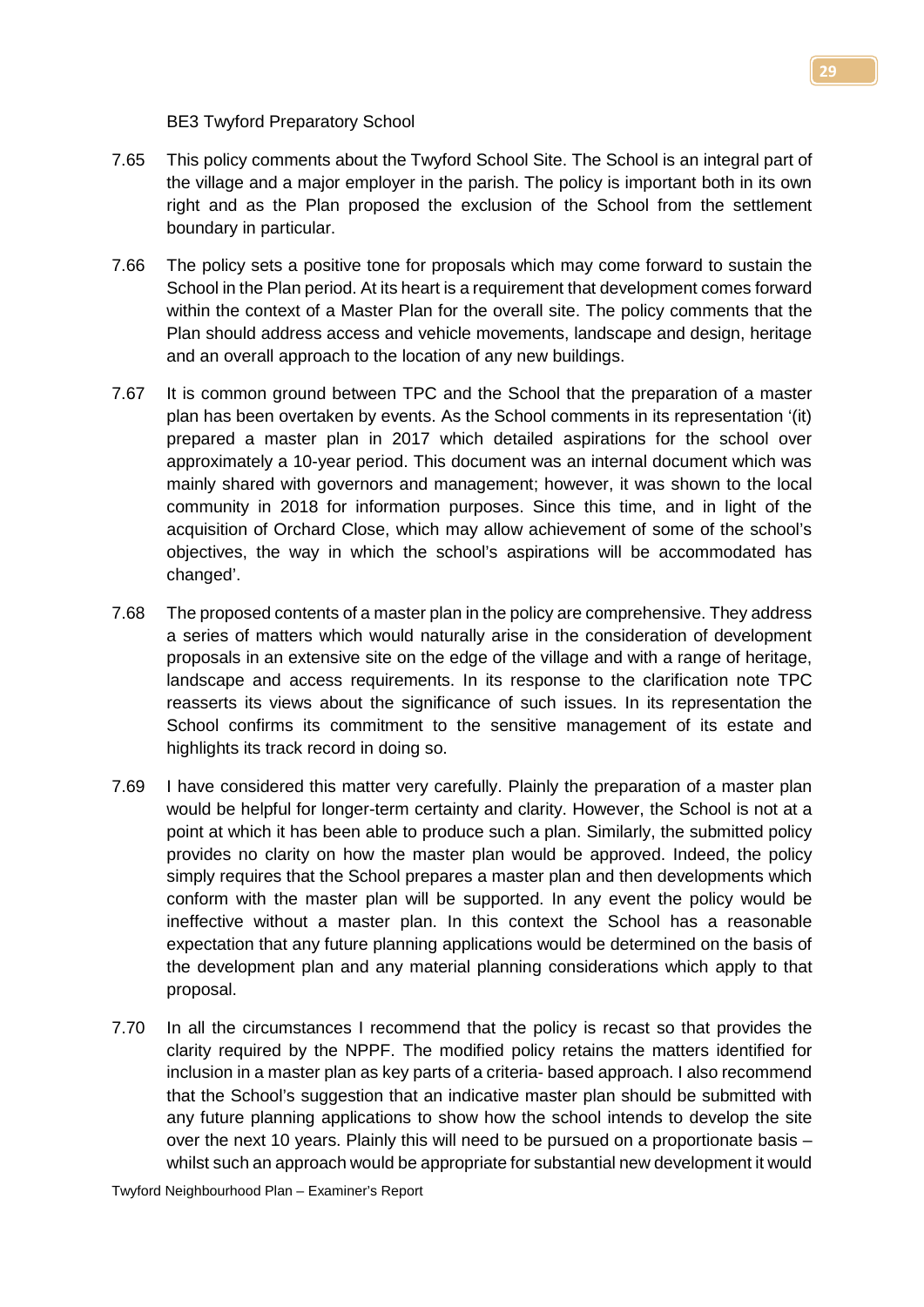be unnecessary for minor works to the existing buildings. I also recommend modifications to the third part of the policy to take account of TPC's helpful response to the clarification note.

### **Replace the policy with:**

**'Development proposals related to the educational needs of the School within the area shown on Map 7 will be supported subject to the following criteria:** 

- **they incorporate measures for access and movement which manage both the use of the car and the impact of pupil related traffic on the village and local roads;**
- **they take a sensitive approach to the landscape setting of the School;**
- **they are sensitively designed to respect the landscape setting of the School and the integrity and character of the buildings in the wider School site;**
- **they respect the historic fabric and archaeology of the building concerned and the wider School complex; and**
- **any additional buildings are sensitively-located both within the wider landscape and in relation to other buildings both within the School site and/or on adjacent parcels of land.**

**Any new buildings should be located on the upper part of the site in close proximity to existing buildings'**

*Delete the final sentence of the fifth paragraph of supporting text.*

*Add additional paragraphs of text thereafter to read:* 

*'The School has undertaken some earlier work on the preparation of a master plan to provide clarity for the medium and longer term. This work has not progressed as circumstances have changed in general, and with the purchase of Orchard House in particular. In this context Policy BE3 sets out a criteria-based approach for the determination of any planning applications which may come forward. Where it is proportionate to do so an indicative parameter master plan should be submitted with planning applications to show how the School intends to develop the site in the medium and longer term and the way in which the current proposal fits within that framework.*

*The second part of the policy sets out general approach to the location of any new buildings. It takes account of the openness of the lower land (now playing fields)'*

ST1 Visitor and tourism facilities

- 7.71 This policy offers general support to the enhancement of existing tourism facilities or the development of new facilities within the settlement boundary. It makes a close association with Policy Strategic Policy SD23 of the SDLP.
- 7.72 The third part of the policy comments that visitor accommodation will only be supported within the settlement boundary. Given the nature of the parish this approach would be appropriate. Nevertheless, a strict interpretation of the policy would not be in general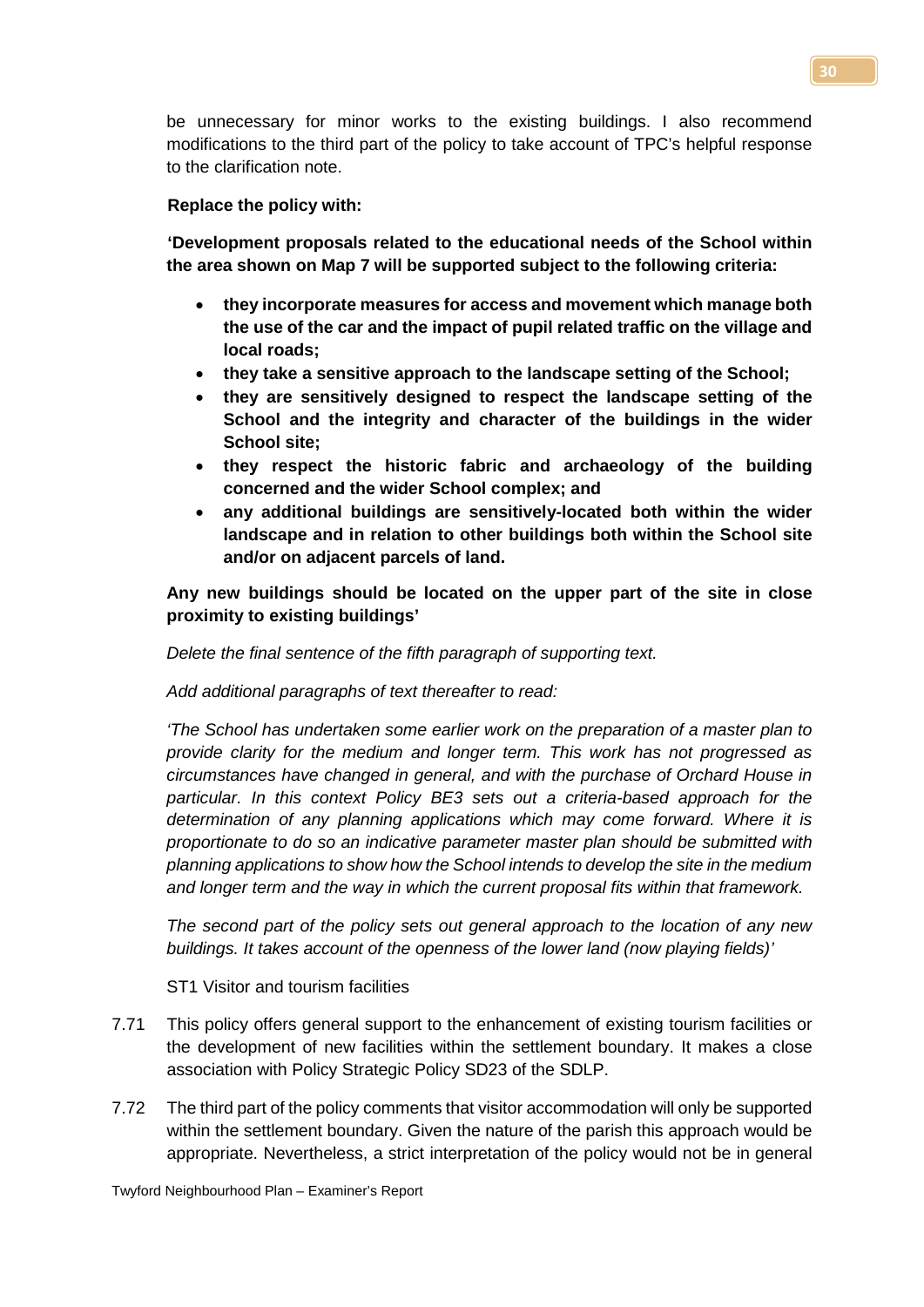conformity with Policy SD23 of the SDLP. In this context I recommend that it is expanded to take account of the circumstances supported in Part 1 g of Policy SD23. I also recommend consequential modifications to the supporting text. Otherwise, with detailed modifications to its wording the wider policy meets the basic conditions.

## **In the first and second parts of the policy replaced 'permitted' with 'supported'**

**Replace the third part of the policy with: 'Visitor accommodation will only be supported within the settlement boundary unless the circumstances as set out in Strategic Policy SD23 Part 1 g) apply to the site or the building concerned'**

*Replace the final paragraph of supporting text with: 'Provision is made for visitor accommodation only within the Settlement Boundary (unless the provisions of Policy SD23 of the Local Plan apply or by conversion of farm buildings on the basis of Policy SD 41 of the Local Plan)'*

ST2 Visiting and enjoying Twyford

- 7.73 The South Downs National Park Partnership Management Plan 2020—2025 includes a series of objectives which include "Outstanding Experiences" for those visiting the National Park. It will be for Twyford Parish Council and all local landowners and organisations to work with the SDNPA on a range of matters. Two areas in particular are identified. The first is appropriate and sensitively-sited signage, orientation and visitor information (at visitor information points and online) is to be provided for key sites of interest in the Parish, linked to key transport and access routes and compliant with other policies. The second is the promotion of sustainable visitor behaviour to users of paths and trails using appropriate resources, signage and interpretation at key sites.
- 7.74 This policy sets out a general approach to achieve these matters. It is distinctive from the other policies in the Plan as there is no specific policy in a policy box. In its response to the clarification note TPC advised that a policy was included in the pre-submission Plan dealing with countryside management issues. This was pointed out by SDNPA and as such the policy was removed but the text retained.
- 7.75 I recommend that the intentions of the policy are captured in the Community Actions Section of the Plan. This will provide clarity to all concerned that there is no land use policy of this type in the Plan whilst highlighting the collaborative work which TPC intends to pursue to encourage sustainable recreation, leisure and tourism in the parish.
- 7.76 With detailed modifications I am satisfied that the supporting text can remain in the Plan. Indeed, it provides a broader context to the importance of the conservation area to the parish.

*Capture the intention of this part of the Plan to a new section in the Plan on Community Actions (as addressed in paragraphs 7.153 of this report).* 

*In the supporting text delete 'Policy ST2' from the initial title*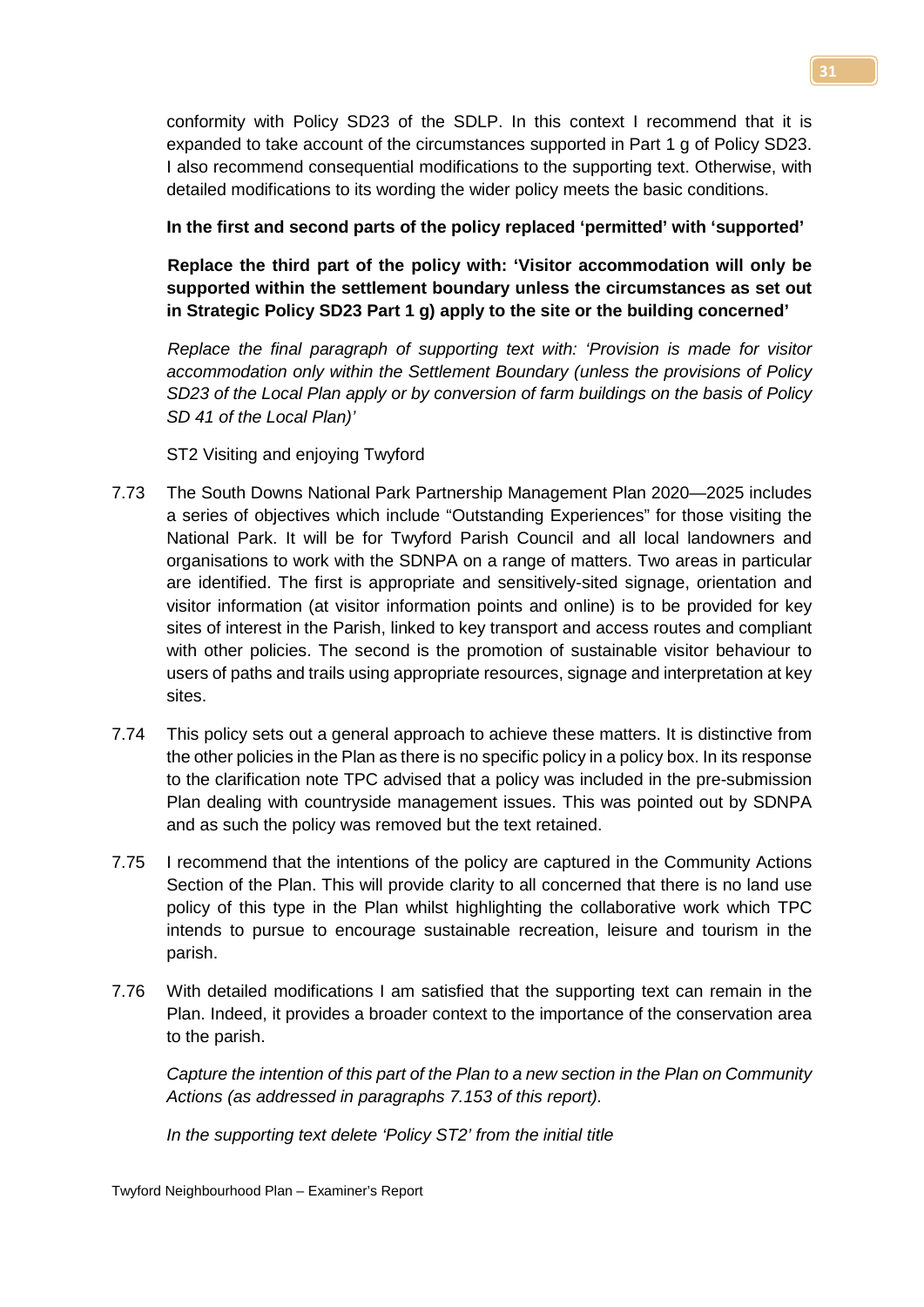*At the end of the fourth paragraph of the text add: 'The Community Actions section of this Plan sets out the Parish Council's intention to work with the relevant public and private organisations to deliver key elements of the South Downs National Park Partnership Management Plan with regard to recreation and sustainable tourism'*

#### CP1 Open Spaces

- 7.77 This policy identifies a series of sporting, leisure and open spaces in the parish in Table 1 and on Map 8. In its response to the clarification note TPC clarified that its intention was to apply the provisions of Policy SD46 of the SDLP to the identified facilities.
- 7.78 I looked at the various open spaces as part of the visit. I saw their importance to the community and their extensive use. In this context I am satisfied that the policy brings a distinctive approach to that in Policy SD46 of the SDLP by defining the facilities in the parish to be safeguarded by that approach.
- 7.79 I recommend modifications to the format of the policy so that its effects are clear. Otherwise, it meets the basic conditions. Its implementation will do much to deliver the social dimension of sustainable development.

### **Replace the policy with:**

**'The Plan identifies Twyford's community, sports facilities and open spaces in Table 1 and Map 8. Development proposals affecting the identified facilities will be assessed against the provisions of Strategic Policy SD 46 of the South Downs Local Plan'**

CP2 New and Existing Community Facilities

- 7.80 This policy has a similar format to that of Policy CP1. In this case it identifies a series of community facilities in the parish in Table 2 and on Map 8. In its response to the clarification note TPC clarified that its intention was to apply the provisions of Policy SD43 of the SDLP to the identified facilities.
- 7.81 I looked at the various community facilities as part of the visit. I saw their importance to the community. In this context I am satisfied that the policy brings a distinctive approach to that in Policy SD43 of the SDLP by defining the facilities in the parish to be safeguarded by that approach.
- 7.82 The policy's focus is on safeguarding existing community facilities. This is in contrast with its title which also refers to new facilities. For clarity I recommend that the 'new' element of the policy title is deleted.
- 7.83 I recommend modifications to the format of the policy so that its effects are clear. Otherwise, it meets the basic conditions. Its implementation will do much to deliver the social dimension of sustainable development in the parish.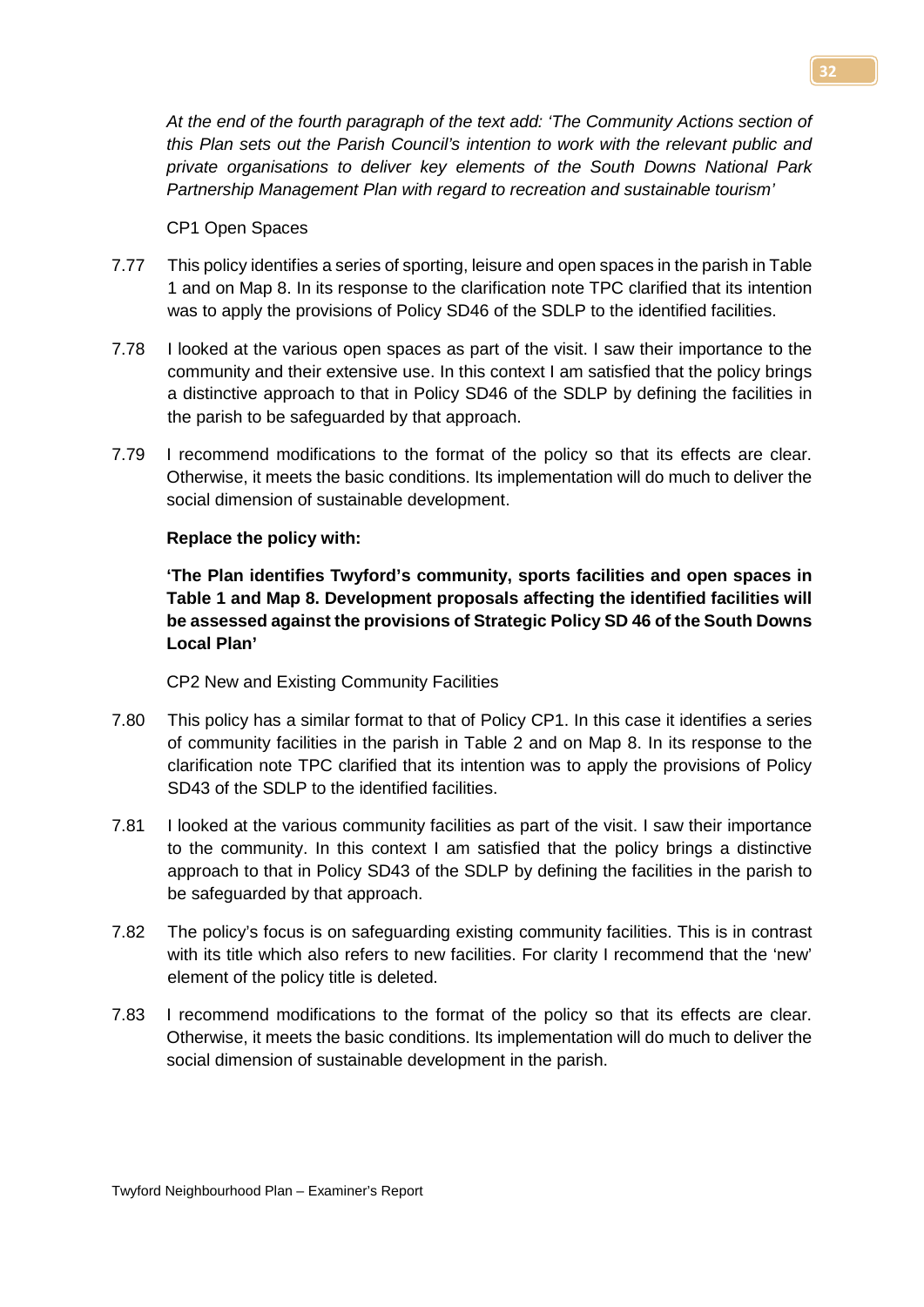### **Replace the policy with:**

**'The Plan identifies Twyford's community facilities in Table 2 and Map 8. Development proposals affecting the identified facilities will be assessed against the provisions of Strategic Policy SD 43 of the South Downs Local Plan'**

*In the policy title delete 'New and'* 

CP3 St Mary's Primary School

- 7.84 The policy offers support to improvements to the school, including updated access arrangements. I saw its importance to the wider community during the visit.
- 7.85 I recommend that the two parts are combined into a single policy. I also recommend that the policy acknowledges that not all improvement works to the School will need planning permission. Otherwise, the policy meets the basic conditions. As with the other policies in this part of the Plan its implementation will do much to deliver the social dimension of sustainable development in the parish.

# **Replace the policy with:**

**'Insofar as planning permission is required development proposals for the maintenance and improvement of the St Mary's Primary School's facilities, including its access arrangements, will be supported'**

LHE1 Protected gaps

- 7.86 The policy identifies two protected gaps around Twyford village. One is to the west (between it and Shawford). The other is to the south (between it and Colden Common). I looked at the two proposed Gaps during the visit. In particular I took time to look at the Twyford-Shawford Gap and its relationship to the River Itchen and the network of footpaths to the west running through the Meadow.
- 7.87 The policy sets out to deliver a key objective of the Plan to maintain the rural character of the village. As the Plan comments retaining the open and undeveloped countryside between Twyford and adjoining settlements is an important way of keeping the sense of place and character of the village, and in preventing erosion of the countryside and landscape of the National Park and its relationship to the village.
- 7.88 The policy is underpinned by detailed research and evidence. As part of the Plan's development, the Parish Council commissioned a full study of the parish landscape from Terra Firma Consultants. The resulting Parish Landscape Assessment Part 1: Landscape Character Assessment December 2015 builds on earlier studies by Winchester City Council, Hampshire County Council and the National Park Authority.
- 7.89 The policy defines the two gaps and then sets out an approach to safeguard them from development unless it does not reduce the physical separation of the settlements or compromise the integrity of the gap, individually or cumulatively with other existing or proposed developments. In this context its approach is clear without being prescriptive.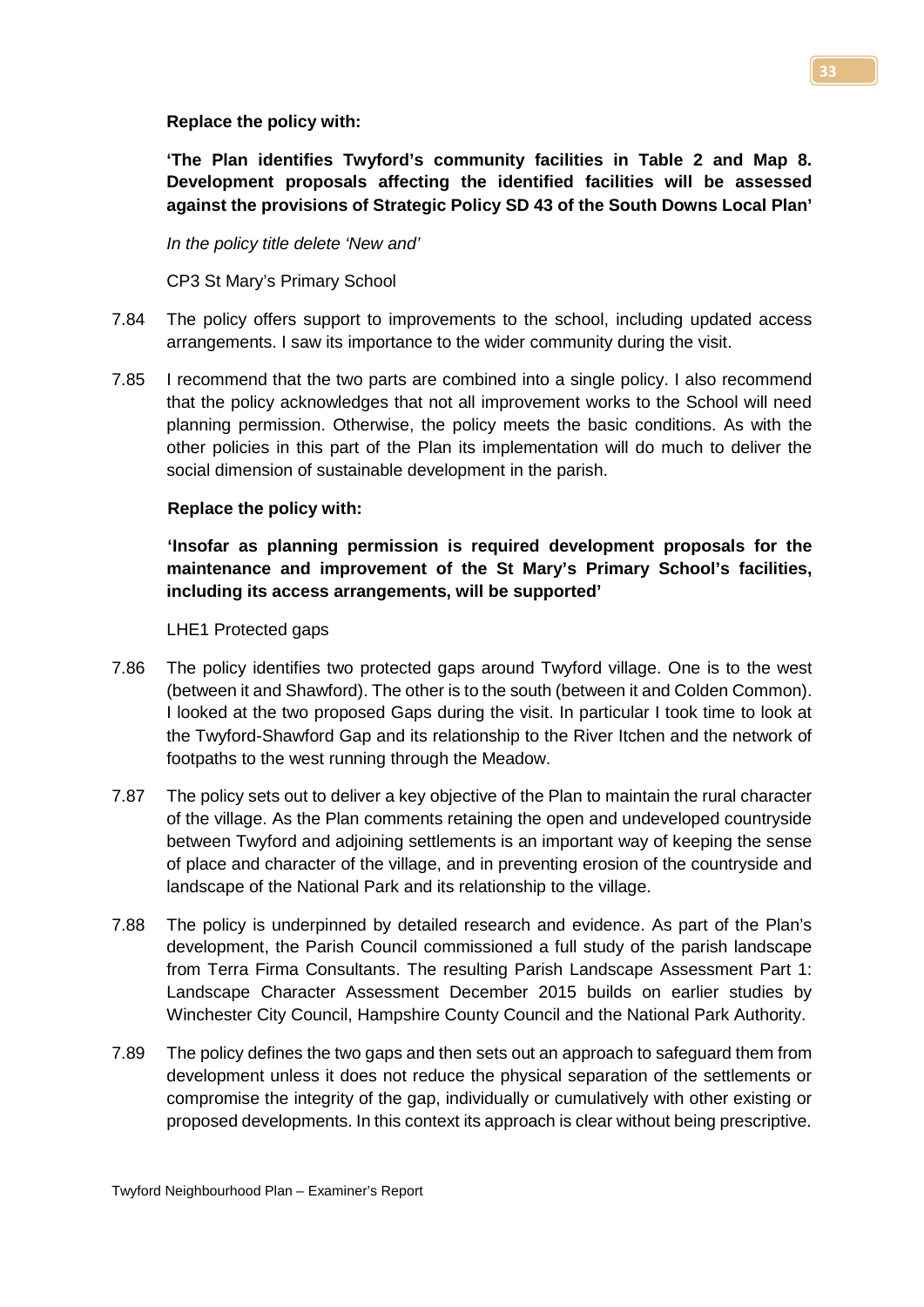7.90 The policy is an excellent local response to this important matter to the longer-term integrity of the parish. Plainly it will play a major part in the delivery of the environmental dimension of sustainable development in the parish. Subject to a detailed modification it meets the basic condition.

### **In the second part of the policy replace 'allowed' with 'supported'**

LHE2 Landscape and views

- 7.91 This policy addresses landscape features and identified views. It is underpinned by the findings of the Character Assessment. In this regard I am satisfied that the features identified are both appropriate and that their identification is evidence-based
- 7.92 The policy has a complicated format in that it both identifies important elements of the local landscape and then seeks to relate them to SDLP policies. This issue is highlighted given the different emphasis and approaches of the policies concerned.
- 7.93 In order to bring the clarity required by the NPPF I recommend that the policy is reconfigured so that it requires that development proposals take account of the features in Table 3. I also recommend that this is achieved in a proportionate way. Finally, I recommend that the supporting text is reconfigured so that it describes the way in which the policy will add value to the purpose of SDLP policies.

### **Replace the policy with:**

**'As appropriate to their scale, nature and location development proposals should take account of Twyford's landscape and the important parish views, landmark features, and designated landscapes identified in Table 3'**

*At the end of the final paragraph of the supporting text add: 'Policy LHE2 adds value to the two South Downs Local Plan policies by identifying a specific series of landscape features in the parish. Development proposals should take account of these features as appropriate to their scale, nature and location'*

LHE3 The historic environment, buildings and archaeology

- 7.94 This policy addresses the rich historic environment in the parish. In particular it identifies locations with significance for archaeology and built heritage. In this context this policy has a similar format to that of Policies CP1 and CP2.
- 7.95 In its response to the clarification note TPC clarified that the purpose of the policy is to identify particular elements of the historic environment in the neighbourhood area. I recommend that the policy is recast in a similar way to that of Policy LHE2 so that, in this case, it requires that development proposals take account of the features shown on Map 10.
- 7.96 Finally I recommend that the supporting text is reconfigured so that it describes the way in which the policy will add value to the purpose of SDLP policies.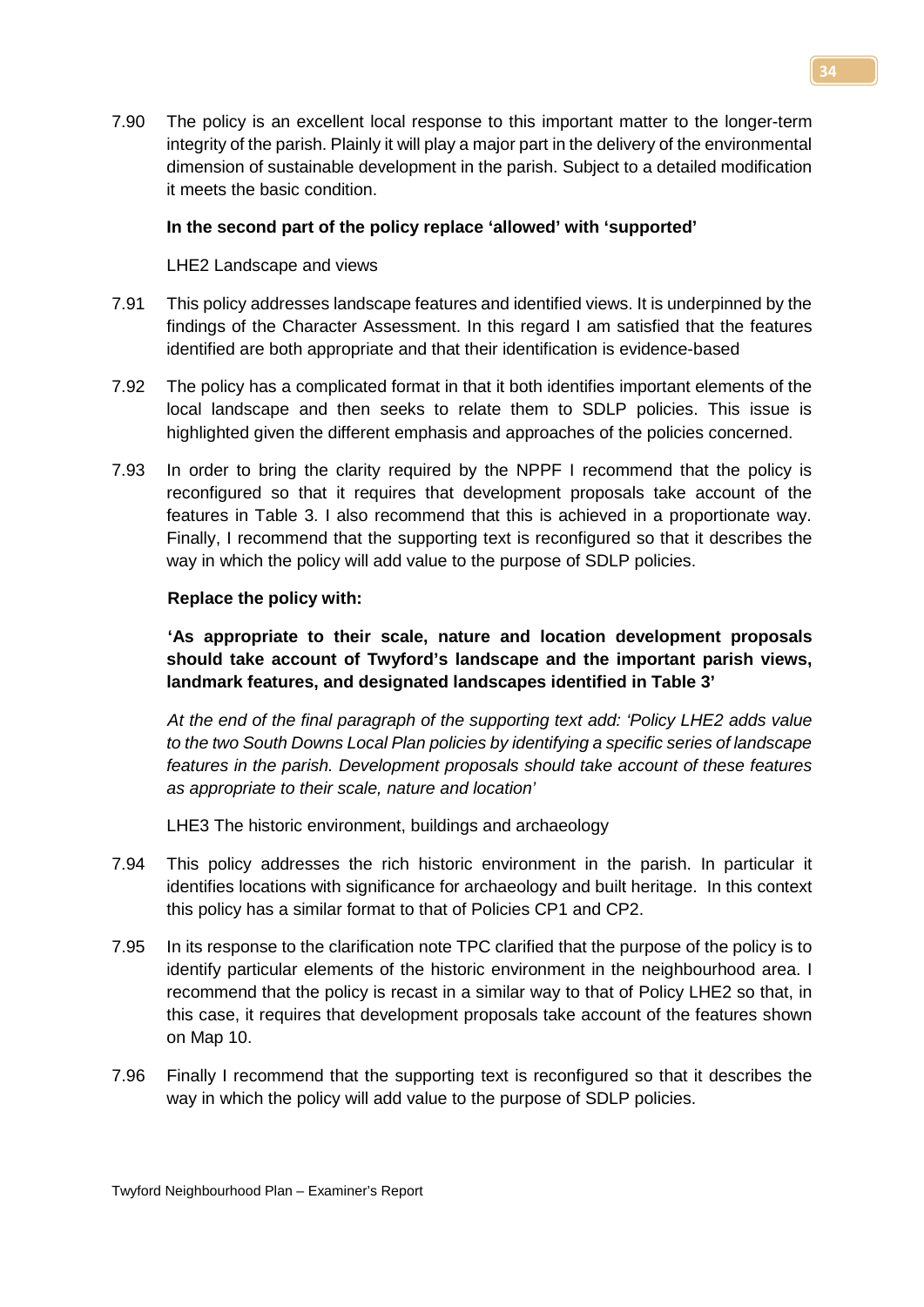**Replace the policy with:** 

**'Development proposals should take account of the following heritage assets in the neighbourhood area and respond positively to their importance**:

- **Areas 1—5 as shown on Map 10 identified as having particular archaeological potential; and**
- **Areas 3—6 as shown on Map 10 containing significant heritage assets'**

*At the end of the final paragraph of supporting text add: 'Policy LHE3 adds value to the South Downs Local Plan Policies SD13/14/16 by identifying a specific series of heritage features of which development proposals should take account'*

LHE4 Twyford Conservation Area

- 7.97 This policy concentrates on the Twyford Conservation Area. It is extensive in nature and incorporates the older parts of the village and the three village fords. It was designated by Winchester City Council with an appraisal of its historical architectural and landscape assets and their significance. It includes a large number of listed buildings. Since then, the significance of the conservation area has been underpinned by a range of studies on the history of Twyford, its archaeology and individual buildings.
- 7.98 The first part of the policy reinforces the protection afforded by the development plan (Strategic Policy SD15 of the SDLP). The second part of the policy comments that TPC will work with SDNPA to produce more detailed advice and guide new development and to work out a programme of enhancement.
- 7.99 Plainly the conservation area is an important part of the character and appearance of the parish. However, the first part adds no distinctive value to the policy approach already captured in the SDLP. In addition, there is no evidence that the character and appearance of the conservation area is not being protected by existing policies. The second part is a clear expression of TPC's ambition to work with SDNPA to produce more detailed advice for the conservation area rather than a policy in its own right. In these circumstances I recommend that the policy is deleted. I also recommend that this aspect of the policy is repositioned to a community action part of the Plan to recognise its importance (and likely benefits) to the wider community.
- 7.100 With detailed modifications I am satisfied that the supporting text can remain in the Plan. Indeed, it provides a broader context to the importance of the conservation area to the parish.

### **Delete the policy**

*Reposition the second part of the policy to a new section in the Plan on Community Actions (as addressed in paragraph 7.153 of this report).* 

*In the supporting text delete 'Policy LHE4' from the initial title*

Twyford Neighbourhood Plan – Examiner's Report *At the end of the third paragraph of the text add: 'Strategic Policy SD15 of the South Downs Local Plan provides a robust policy context against which proposals in the conservation area will be assessed. The Community Actions section of this Plan sets*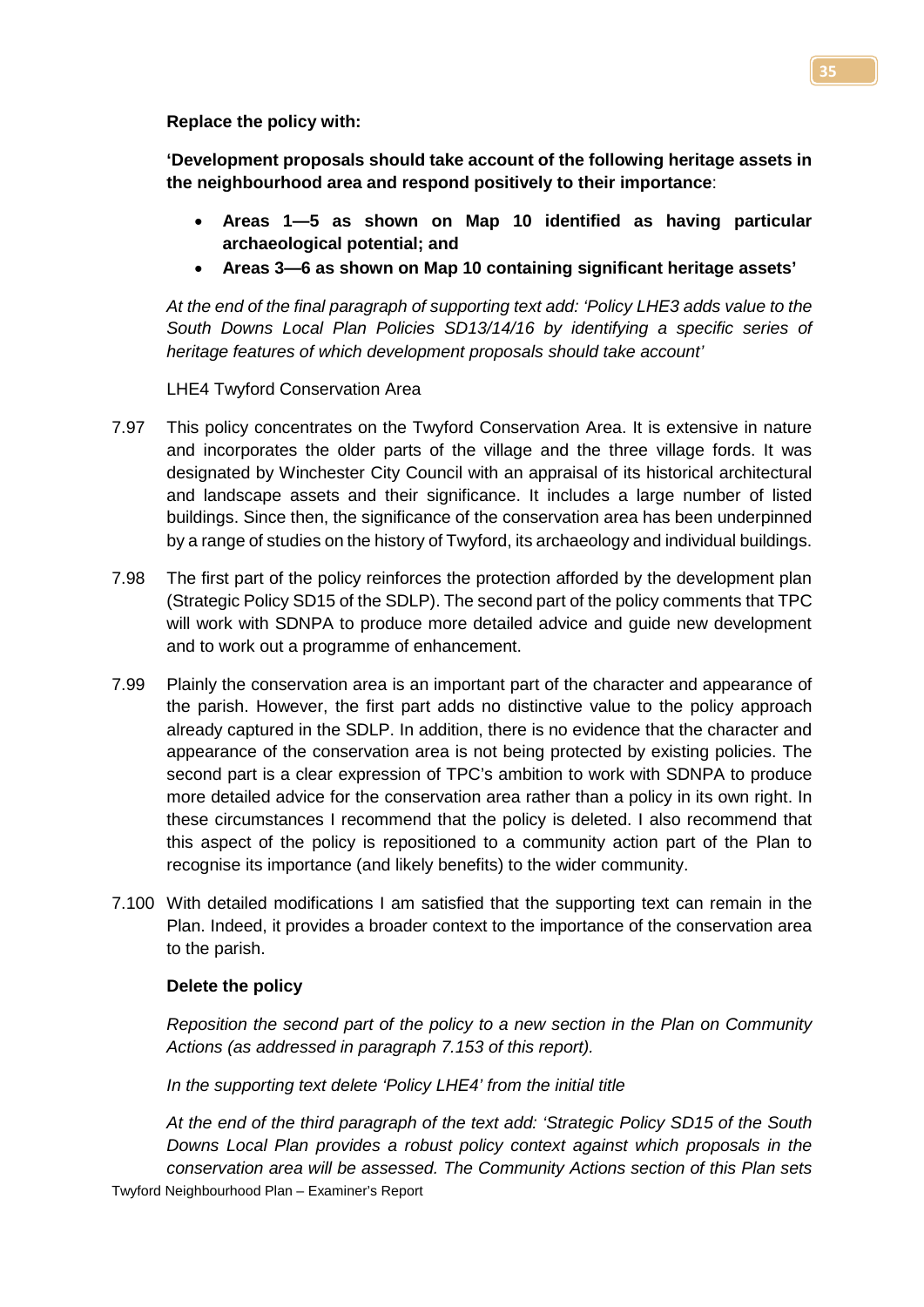*out the Parish Council's intention to work with the SDNPA to produce more detail guidance for new development in the Conservation Area and to inform any required enhancements'*

LHE5 Green Infrastructure

- 7.101 This policy comments about green infrastructure. Its approach reflects that the character of Twyford owes much to its close relationship to the surrounding countryside and to green areas within the village. There are numerous green wildlife corridors and green areas, mostly on private land with no permissive access, such as other fields within the water meadows and fields located between the north and south parts of the village that are also important to the village landscape character. Of particular importance is the flood plain of the Itchen Valley.
- 7.102 The policy has two parts. The first identifies the Itchen Valley Twyford Down and Hockley Golf Course as Green Infrastructure. I am satisfied that the approach taken is both evidence-based and appropriate to the parish. With detailed modifications it meets the basic conditions.
- 7.103 The second sets out a more general approach towards 'other open land'. The Plan comments that this part of the policy has been developed as no formal study has been carried out to identify other key areas of green infrastructure. Until this has been done the Plan contends that all open land will need to be considered for their green infrastructure impact and potential in development proposals. I can understand the approach which TPC has taken on this matter. However, it is not directly underpinned with evidence and adds little if any value to existing policies in the development plan. As such I recommend its deletion. I also recommend consequential modifications to the supporting text.

### **Replace the first part of the policy with:**

**'The Itchen Valley, Twyford Down and Hockley Golf Course (as shown on Map 11) are designated as Green Infrastructure. Any development proposals within these areas will be determined on the basis of the provisions of Policy SD45 of the South Downs Local Plan'**

### **Delete the second part of the policy.**

*Delete the fifth paragraph of supporting text under the Purpose of the Policy heading.*

*At the end of the Purpose of the Policy heading add: 'Policy LHE5 adds value to South Downs Local Plan Policy SD46 by identifying a specific series of green infrastructure of which development proposals should take account'*

LHE6 Local biodiversity, trees and woodlands

7.104 This policy comments more broadly about biodiversity, trees and woodlands. It includes extensive supporting text and translates into three separate elements of the policy.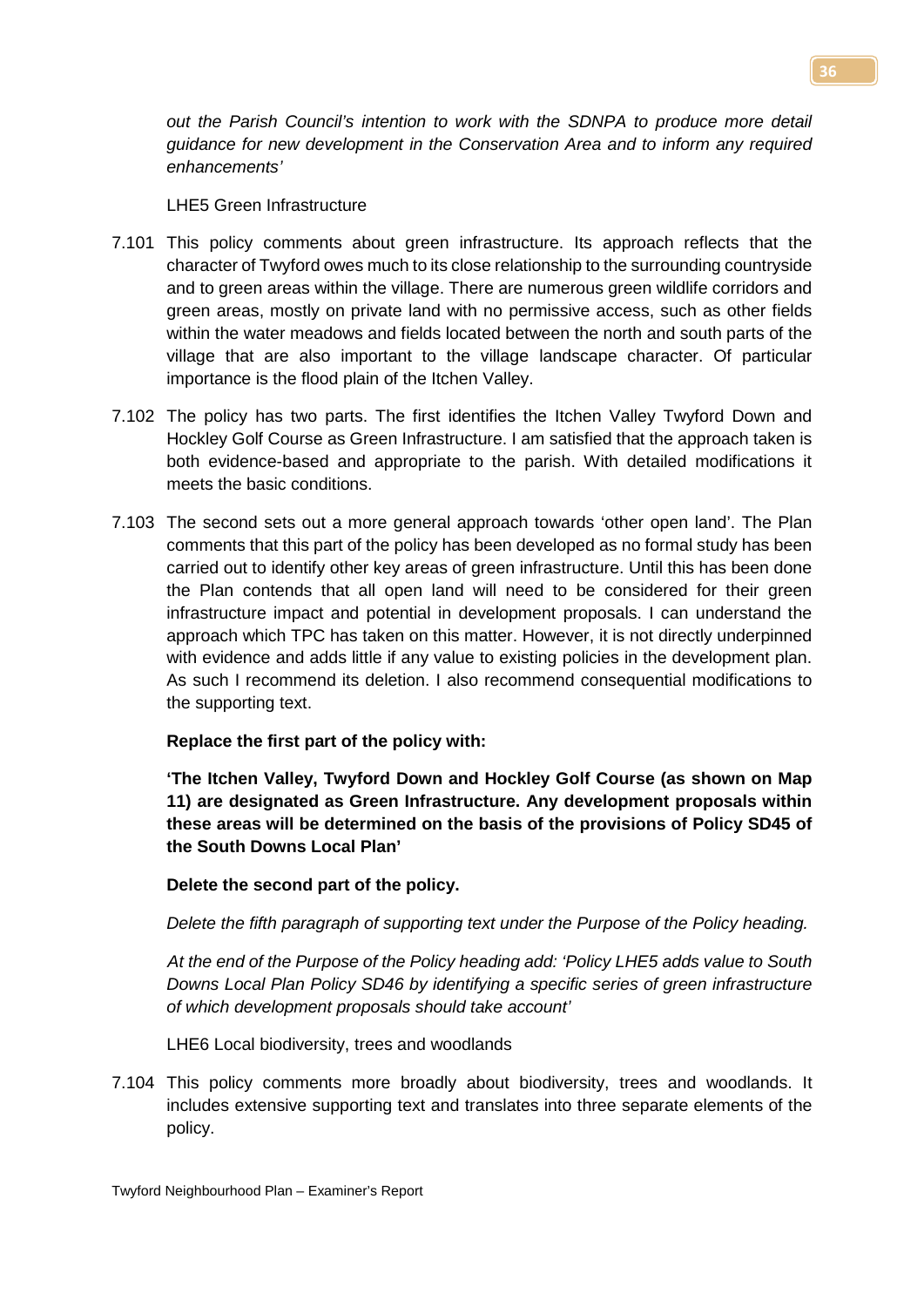- 7.105 The first part of the policy identifies parcels of land with specific protections to which Policy SD9 of the SDLP will apply. Subject to detailed modifications to bring the clarity required by the NPPF it meets the basic conditions.
- 7.106 The second part of the policy comments about TPC's intentions to prepare a cross border policy for the River Itchen SAC with Winchester City Council and the SDNPA. This has the making of an excellent project. However, it is just that rather than a land use policy. I recommend that this aspect of the policy is repositioned to a community action part of the Plan to recognise its importance (and likely benefits) to the wider community.
- 7.107 The third part of the policy seeks to safeguard trees and woodlands. As drafted, it could be considered as either a policy or as a community action. On balance I am satisfied that with modifications it is a community action. As a proposed policy it adds no distinctive local value. I recommend accordingly

**Replace the first part of the policy with:** 

**'Development proposals should conserve and enhance the biodiversity and ecological importance of the sites shown on Map 12 and otherwise comply with the requirements of Strategic Policy SD 9 Biodiversity and Geodiversity of the South Downs Local Plan'**

**Delete the second and third parts of the policy.**

*Reposition the second and third part of the policy to a new section in the Plan on community actions (as addressed in paragraph 7.153 of this report).* 

*At the end of the final paragraph of supporting text under the biodiversity heading add: 'This matter is set out in the Community Actions section of the Plan'*

LHE7 Dark Night Skies

- 7.108 This part of the Plan draws attention to the Dark Skies approach taken by the SDNPA in general, and in policies in the SDLP in particular.
- 7.109 Whilst it is appropriate for the Plan to address this matter it does not include a policy despite the heading of the section. I recommend that the title of the section is modified accordingly. As the text comments this important matter is already satisfactorily addressed in Policy SD8 in the SDLP. I recommend modifications to correct errors in the text.

*In the supporting text delete LHE7 from the initial title*

*In the second paragraph of the supporting text replace SD9 with SD8.* 

WE1 Flood risk management

7.110 As the Plan comments Twyford Parish's water environment is a key component of its natural beauty and role in the South Downs landscape. However, this results in periodic flooding.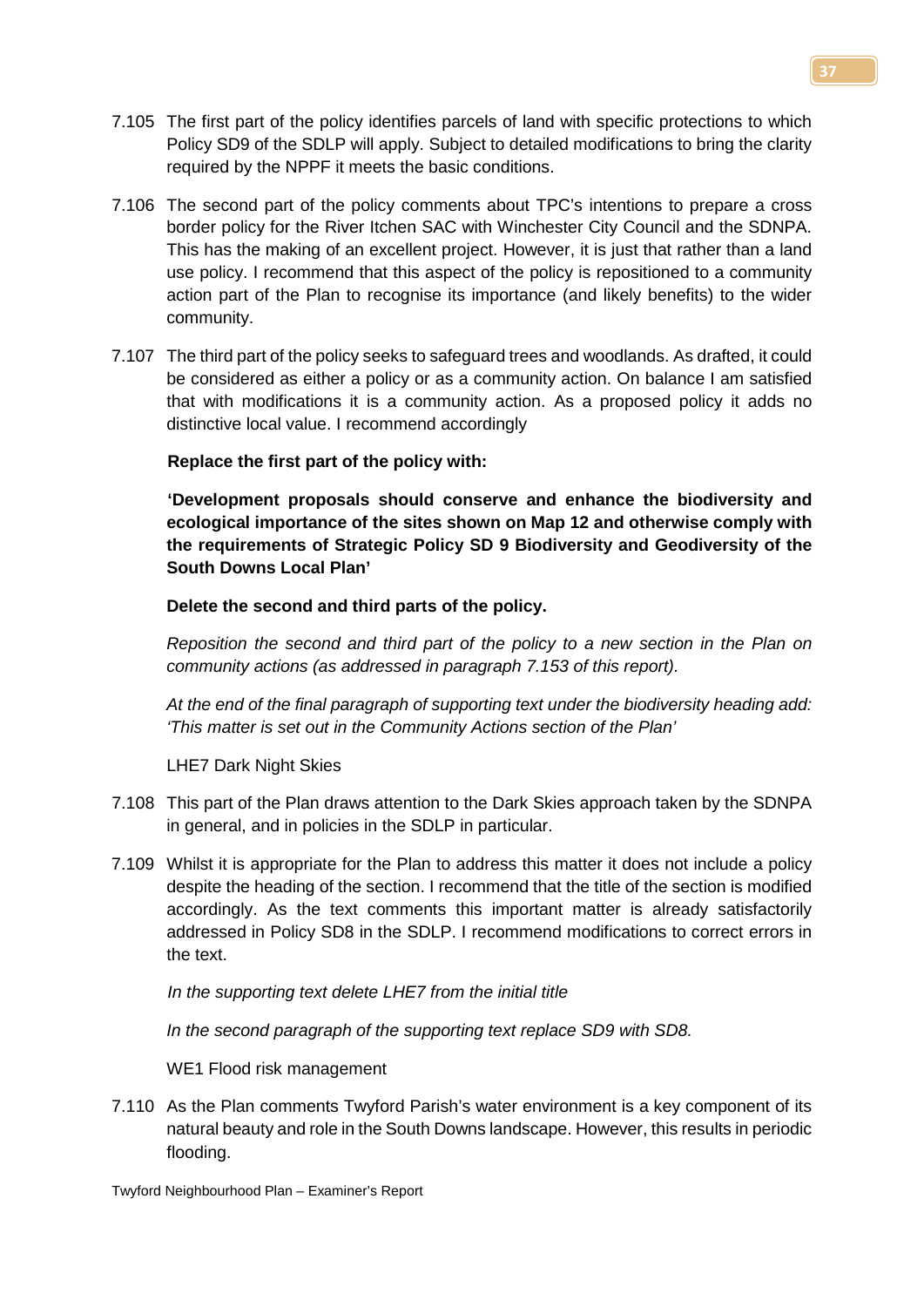- 7.111 The policy and the associated supporting text have a hybrid format. They partly comment about general flood risk management and flooding issues in the village and partly about an emerging flood mitigation scheme to the east of the B3355 involving TPC, Hampshire County Council (HCC) in its capacity as the Land Drainage Authority and the Environment Agency. A separate element of the policy comments that the scheme should be delivered in parallel with the development of the housing allocation identified in the Plan.
- 7.112 Plainly the interrelationship between these matters is an important issue for the neighbourhood area. In its response to the clarification note TPC commented about the progress that has been achieved on the flood mitigation scheme. HCC have agreed that TPC can take the lead in preparing the scheme and securing the finance. TPC have now largely done so in cooperation with the relevant land owners. This policy overlaps with the provisions of Policies HN2 and DB1. Given that Policy DB1 already comments about the relationship between the housing development and the implementation of the flood management works there is no need for Policy WE1 to address this particular matter.
- 7.113 As submitted the policy has a complicated format. I recommend modifications so that it takes on a simpler format. In doing so it provides a more general context to ensure that development does not cause flooding issue, safeguards the land identified for the emerging flood mitigation works and directly relates those works to the proposed housing allocation off Hazeley Road.

### **Replace the policy with:**

**'Proposed developments should demonstrate how they can be accommodated within the water environment of the neighbourhood area and that they will not contribute directly or indirectly to surface water runoff or flooding.**

**Development proposals for the implementation of flood defence works to the east of the B3355 off Hazeley Road will be supported where they respect the nature of their immediate environment and the amenity of residential properties in the immediate locality.** 

**Development proposals which would directly or indirectly conflict with the land safeguarded for flood mitigation works on Map 3 will not be supported'** 

*Include an additional paragraph of supporting text at the end of the Purpose of the Policy section to read:*

*'Policy WE1 addresses these various matters in the round. It provides a more general context to ensure that development does not cause flooding issues, safeguards the land identified for the emerging flood mitigation works and directly relate those works to the proposed housing allocation off Hazeley Road. Policy DB1 of the Plan comments about the relationship between the housing development and the implementation of the flood management works'*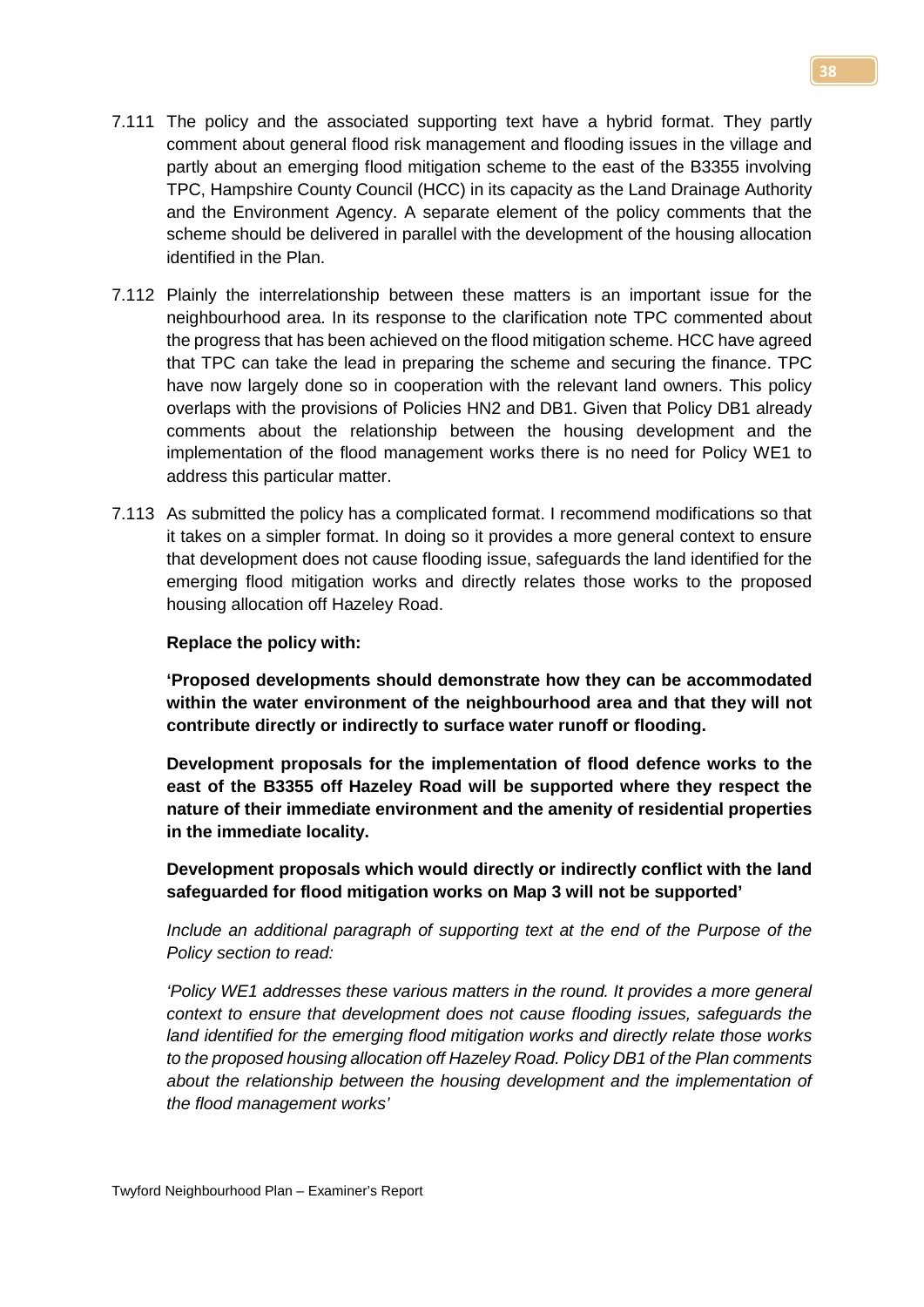WE2 Foul Sewerage including surcharging

7.114 This policy comments about foul sewerage. It reflects recent incidents of flooding. As submitted the policy is more about process requirements. The history to the policy was explained in the TPC's responses to the clarification. I recommend that the policy is replaced with an alternative version which sets out TPC's ambitions on this matter. The recommended modification is a variation of TPC's suggested policy. I also recommend that a modified version of the submitted policy is repositioned into the supporting text to provide a context for the replacement policy.

### **Replace the policy with:**

**'Development proposals should be designed to ensure that additional foul sewage does not have an unacceptable impact on residential amenity or the natural environment The designs of such proposals should take into account their cumulative impact with other developments and any potential mitigation measures including the surcharging of the existing system'**

*At the end of the Purpose of the Policy supporting text add: 'Policy WE2 addresses this important matter. Planning applications should be accompanied a drainage plan to show that the drainage associated with the site will either utilise an existing foul sewer for mains drain only at the nearest point of capacity or will be dealt with by a small package treatment plant (or similar). Details of the proposed means of surface run off disposal to be in accordance with Part H3 of the Building Renovations Hierarchy as well as acceptable discharge points, rates and volumes to be agreed by the lead Local Flood Authority, in consultation with Southern Water'*

MA1 Walking and cycling

- 7.115 This policy addresses TPC's view that there is a need to maintain and improve the walking and cycling network to enhance connections across the village and particularly to the village centre and the school and also to enhance opportunities for recreation and enjoyment of the countryside. It has two related parts. The first comments about the extension and improvement of rights of way. The second comments about TPC's anticipation of collaborative work to improve cycle access along the B3335/B3354 axis.
- 7.116 As TPC comments in its response to the clarification note the various measures are important to the local community. Nevertheless, they are proposals rather than land use policies. I recommend that the policy is repositioned to a community action part of the Plan to recognise its importance (and likely benefits) to the wider community.
- 7.117 With detailed modifications I am satisfied that the supporting text can remain in the Plan. Indeed, it provides a broader context to the importance of these matters to the parish

#### **Delete the policy**

*Reposition the first and second parts of the policy to a new section in the Plan on community actions (as addressed in paragraph 7.153 of this report).* 

Twyford Neighbourhood Plan – Examiner's Report *In the supporting text delete 'Policy MA1' from the initial title*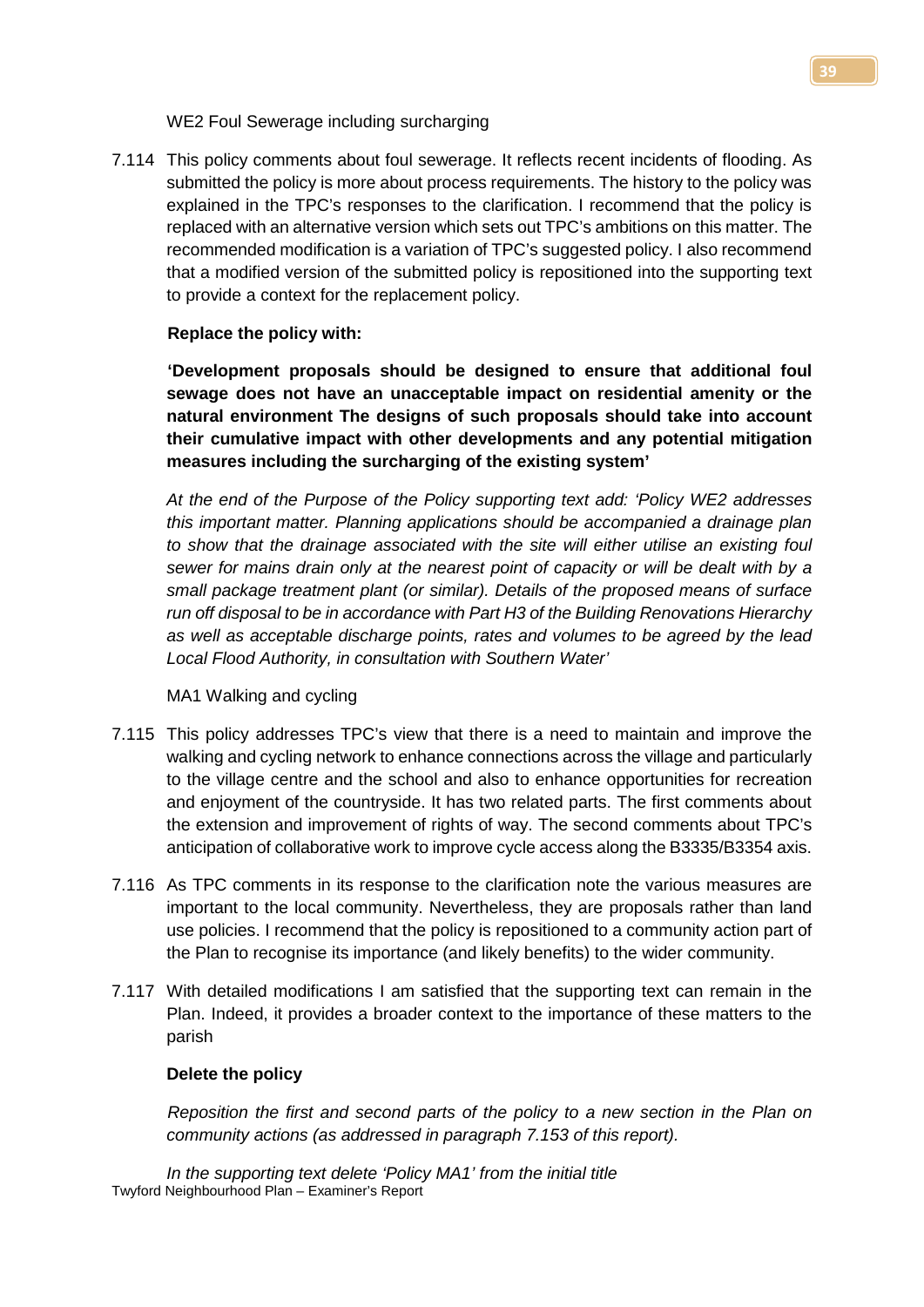**40**

*Before the first paragraph of supporting text insert: 'The development of the Plan has identified a series of access improvements in relation to rights of way and cycle routes which would be on benefit to local people. In this context a series of access improvements are included in the community actions sections of the Plan'*

*Replace the text in the Relationship with SDLP section with: 'The community actions relating to this matter seek to deliver several of the key objectives of the South Downs Local Plan'*

MA2 Parking

- 7.118 This policy reaffirms the importance of Policy SD22 of the SDLP. Thereafter it proposes three bespoke strands of parking related policies in the parish.
- 7.119 SDNPA suggests that the policy adds no value either to existing development plan policies or to the allocation of the housing site in the plan (Policies HN2 and DB1). In its response to the clarification note TPC sets out its approach to the matter in general terms. I have considered all the information very carefully. On the balance of the evidence, I recommend that the policy is deleted. Since the Plan was submitted SDNPA has adopted its own Supplementary Planning Guidance on this matter. Similarly, I am satisfied that the parking arrangements for the proposed housing allocation in the Plan are satisfactorily addressed elsewhere in the Plan.

# **Delete the policy**

# *Delete the supporting text*

MA3 Minor traffic management improvements

- 7.120 This policy seeks to safeguard the safety of the local highway network. As part of this ambition, it proposes that minor roads should be safeguarded from excessive speeds and that it will apply pressure on HCC to introduce management measures for minor roads to prevent HGV use.
- 7.121 I saw the impact of some of these issues first hand during my visit. Nevertheless, the matters raised in the first and second parts of the policy are highways issues rather than land use matters. I recommend that this aspect of the policy is deleted and repositioned to a community action part of the Plan to recognise its importance (and likely benefits) to the wider community.
- 7.122 The third part of the policy comments about the need for new developments to mitigate their effects on the road network. I recommend that the policy acknowledges that some development may be able to be comfortably incorporated into the network. I also recommend that the policy is applied in a proportionate way. Otherwise, it meets the basic conditions.
- 7.123 I recommend consequential modifications to the supporting text.

# **Delete the first and second parts of the policy.**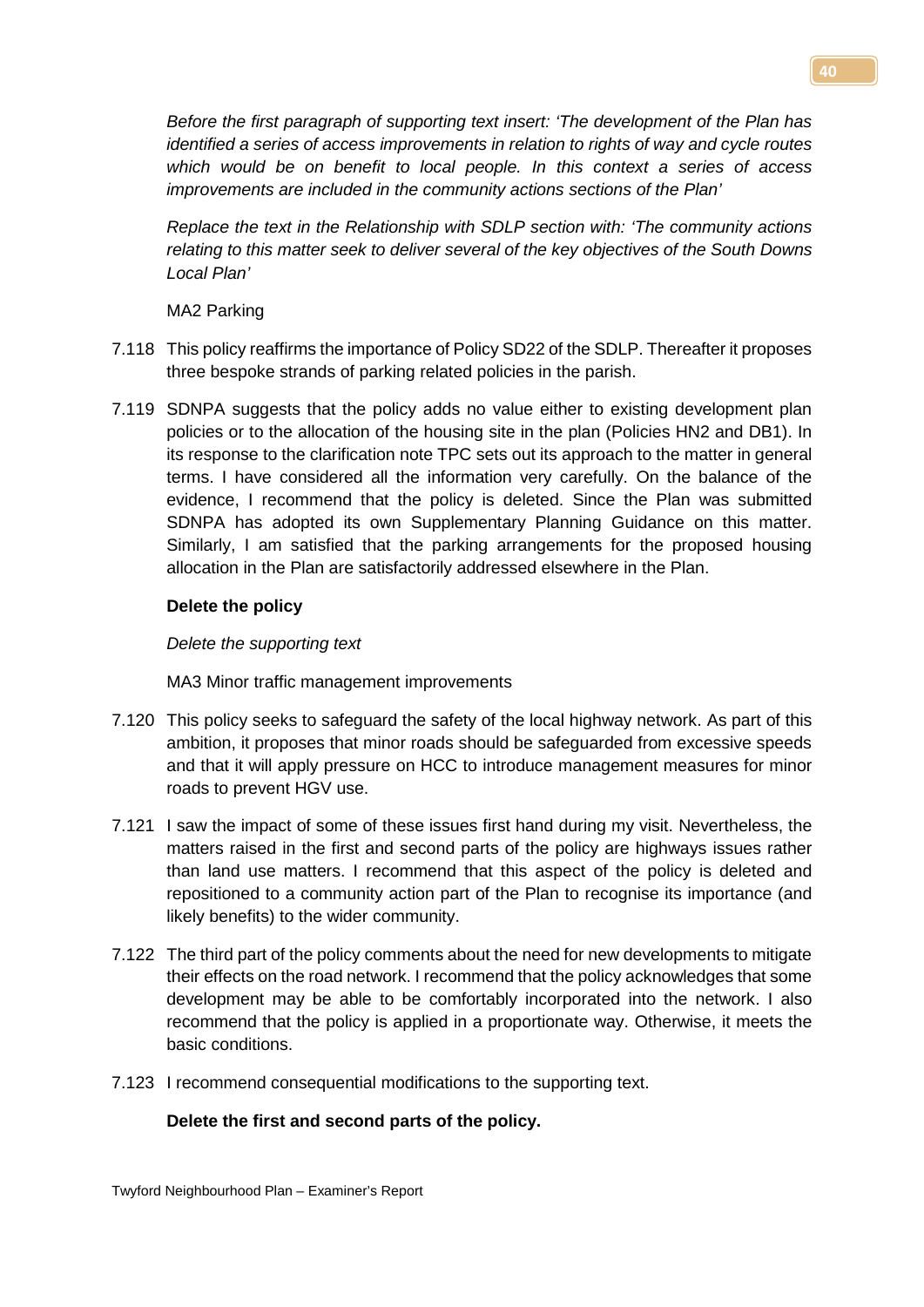**Replace the third part of the policy with:** 

**'As appropriate to their scale, nature and location development proposals should incorporate any required measures to mitigate the impact of additional traffic and movement created by the development concerned'**

*Reposition the first and second parts of the policy to a new section in the Plan on community actions (as addressed in paragraph 7.153 of this report).*

*At the end of the sixth paragraph of the supporting text add: 'This matter is set out in the Community Actions section of the Plan'*

*Replace the second paragraph of supporting text with: 'Excessive speed and on-street parking reduce the amenity and safety within the village and are controlled by the Highway Authority. Moreover Twyford, in its role as 'gateway' to the National Park, needs to protect its minor roads from unwanted parking by visitors. In this context a series of traffic management measures are included in the community actions section of the Plan'*

*Replace the text in the Relationship to the SDLP and other policies with: 'Policy MA3 seeks to supplement the approach in national policy and within the wider development plan'*

MA4 Northfields/Hazeley Enterprise Park

- 7.124 This policy supports the principle of a new access road from the B3335 into the Northfields/Hazeley Enterprise Park. As the supporting text comments 'Traffic to and from Northfields Farm /Hazeley Enterprise Park has to use Hazeley Road for access. There is an existing Traffic Regulation Order prohibiting large goods vehicles over 7.5 tonnes from using the western section of Hazeley Road between the Northfields access and the crossroads in the middle of the village. This is not always complied with and large vehicles continue to make the tight turn across the front of the General Stores/ Post Office and use the narrow section of Hazeley Road that has numerous parked cars between the Post Office and Parish Hall car park. The owner of Northfields/Hazeley Enterprise Park has also erected signs advising all large goods vehicles to turn left out of the access and has installed a monitoring system. The formation of a new direct link from the bottom of Whites Hill into Northfields Farm/Hazeley Enterprise Park would provide environmental benefits to the village and reinforce the existing weight restriction along the village end of Hazeley Road'
- 7.125 In its response to the clarification note TPC clarified its intentions that the policy was intended to be a land use policy rather than a community action. In this context I recommend that its wording is modified accordingly. I also recommend that the policy acknowledges that the delivery of the road needs to be sensitively addressed. Otherwise, it meets the basic conditions and has the potential to make a significant contribution to the delivery of the environmental dimension of sustainable development in the parish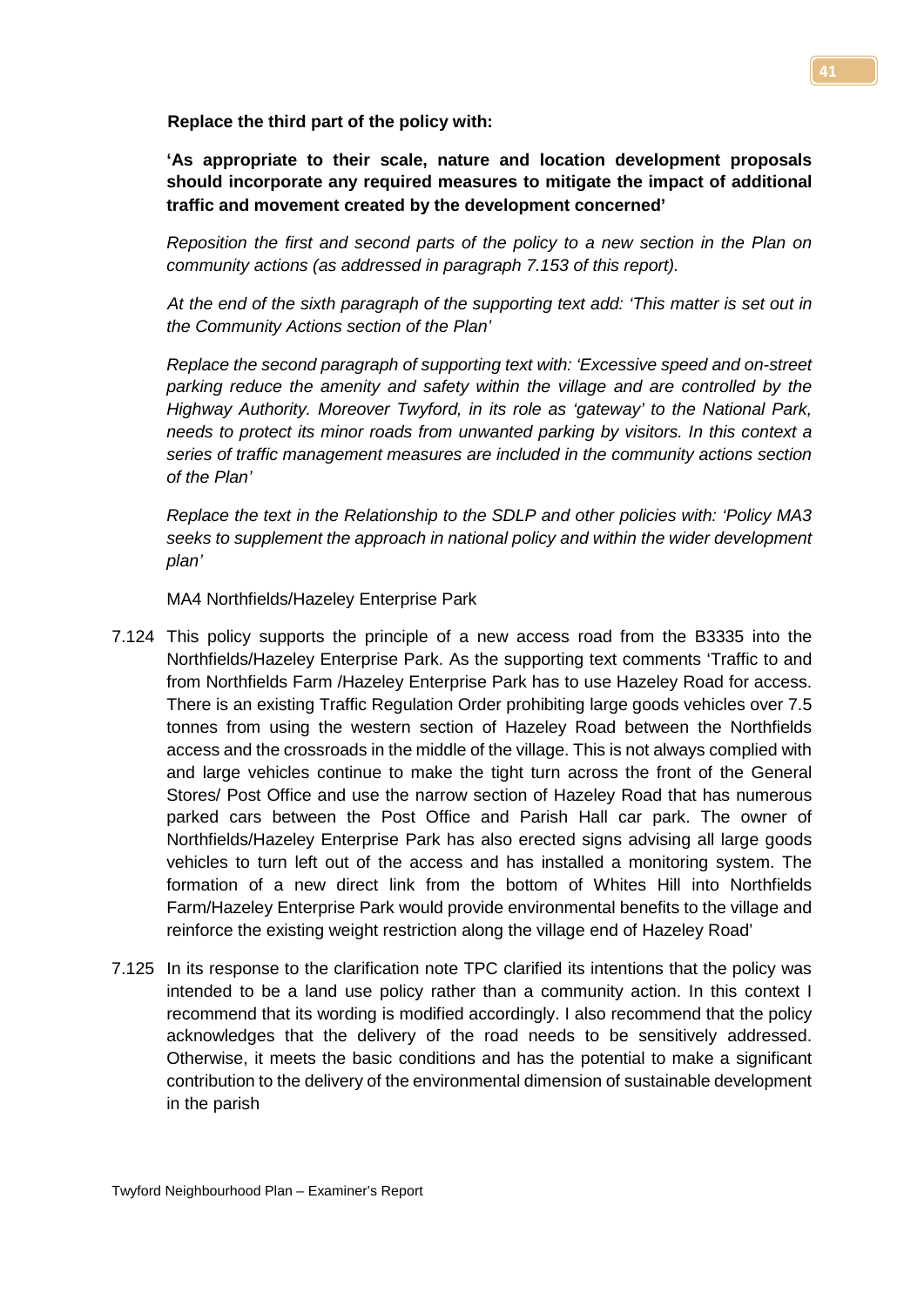**Replace the policy with:** 

**'Proposals for a new highway access from B3335 Whites Hill into Northfields Farm/Hazeley Enterprise Park (as shown diagrammatically on Map 6) will be supported where they respond positively to the landscape setting of the neighbourhood area'**

*At the end of the Purpose of the Policy supporting text add a further paragraph to read: 'Policy MA4 sets the context for the delivery of this important element of infrastructure. Any such proposal should be carefully designed and aligned to address any potential impacts on the quality of the local landscape'* 

MA5 Transport in the Parish

- 7.126 This policy proposes a package of transport improvements in Twyford village. In summary they include pedestrian movements, cycle routes, general traffic management and public transport matters.
- 7.127 As TPC comments in its response to the clarification note the various measures are important to the local community. Nevertheless, they are proposals rather than policies. I recommend that the policy is repositioned to a community actions part of the Plan to recognise its importance (and likely benefits) to the wider community.
- 7.128 With detailed modifications I am satisfied that the supporting text can remain in the Plan. Indeed, it provides a broader context to the importance of these matters to the parish.

#### **Delete the policy**

*Reposition the first and second parts of the policy to a new section in the Plan on community actions (as addressed in paragraph 7.153 of this report).* 

*In the supporting text delete 'Policy MA5' from the initial title.*

*Replace the first paragraph of supporting text with: 'The development of the Plan has identified a series of transport improvements which would be of benefit to local people. They address pedestrian and cycle movements, general traffic management issues and public transport initiatives. In this context a series of traffic management measures are included in the community actions section of the Plan'*

*Replace the text in the Relationship with SDLP section with: 'The community actions relating to this matter seek to deliver several of the key objectives of the South Downs Local Plan'*

MA6 Historic Rural Roads

7.129 As clarified in TPC's response to the clarification note this policy identifies a series of historic rural roads which will be protected under the terms included in Policy SD21 of the SDLP.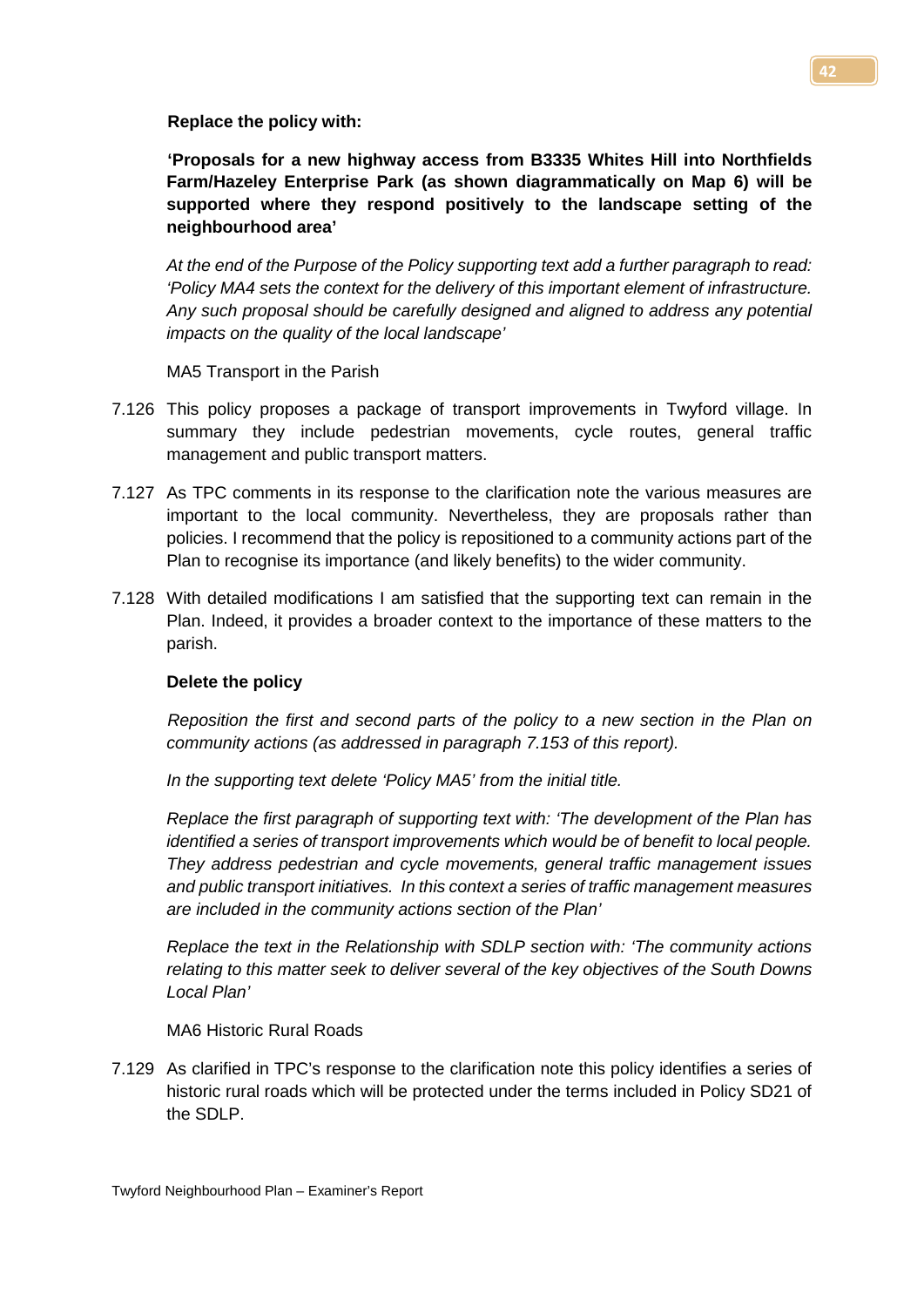7.130 I recommend that the policy is inserted within a policy box and modified so that its purpose is clear. Otherwise, it meets the basic conditions.

## **Replace the first part of the policy with:**

**'The Plan identifies the following historic rural roads which will be safeguarded in accordance with policy SD 21.2'**

**[thereafter include the list from the submitted policy].**

# **Insert the policy into a policy box.**

SS1 Micro generation and renewable energy

7.131 This policy offers support for renewable energy schemes (other than free standing wind turbines and solar arrays). It seeks to refine the approach in Policy SD51 of the SDLP. The policy is more restrictive than the approach in Policy SD51 in respect of freestanding solar arrays and wind turbines. TPC considers that they are obtrusive by their nature. The limitation on the free-standing proposals derives from the Plan's analysis of the extra sensitivity of the Twyford landscape for a series of reasons as set out in the response to the clarification note. I have considered them carefully. However, I am not satisfied that they are either so important or evidence-based as to warrant an approach which is not in general conformity with the SDLP. In these circumstances I recommend the deletion of both the policy and the supporting text.

# **Delete the policy**

*Delete the supporting text*

SS2 Sustainable and adaptable buildings

- 7.132 This part of the Plan draws attention to the importance of all new buildings incorporating sustainable design features. It signposts the reader to Policy SD48 of the SDLP.
- 7.133 Whilst it is appropriate for the Plan to address this matter it does not include a policy despite the heading of the section. I recommend that the title of the section is modified accordingly. As the text comments this important matter is already satisfactorily addressed in Policy SD48 in the SDLP.

*In the supporting text delete 'Policy SS2' from the initial title*

PO1 Pollution and Contaminated land

- 7.134 The policy identifies a series of pollution sources in the parish. It then comments that developments which would be affected by such sources of pollution should assess and mitigate their effects. The policy makes reference to the approach taken in Policy SD54 of the SDLP.
- Twyford Neighbourhood Plan Examiner's Report 7.135 The submitted Plan has approached the matter in a different way to that Policy SD54 of the SDLP. The former looks to ensure that new development proposals are not affected by existing sources of pollution. The latter looks to ensure that new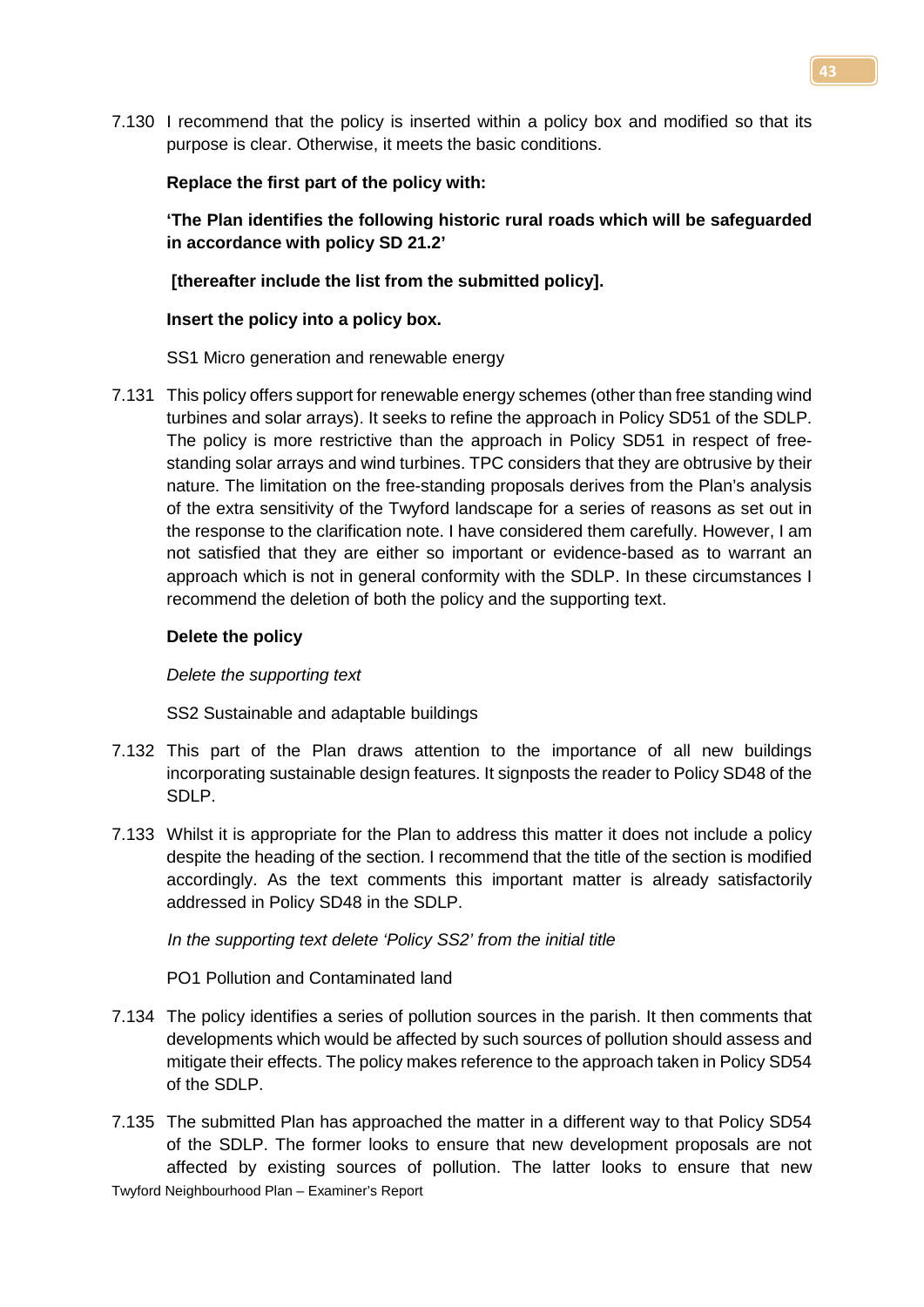development proposals do not cause unacceptable harm to the local environment and, where necessary to introduce mitigation measures.

7.136 In order to remedy this matter I recommend that the policy is recast so that it more closely relates to the character and appearance of the neighbourhood area.

### **Replace the policy with:**

**'Development proposals should demonstrate that their levels of air, noise, vibration, light, water, odour or other pollutants do not have an unacceptable impact on people and the natural environment now or in the foreseeable future, taking into account cumulative impacts and any mitigation. In particular development proposals should demonstrate that they do not contribute to existing pollution levels in the neighbourhood area.**

**Where necessary development proposals should quantify any additional nitrate emissions and mitigate their potential effects on the Solent SPA.'**

DE1 Design

- 7.137 The policy comments that development proposals should take account of the distinctive village character and be informed by the Twyford Village Character Assessment, the Twyford Parish Landscape Assessment and the Conservation Area Appraisal, and to accord with Policies SD4 and SD5 of the SDLP.
- 7.138 The policy is underpinned by extensive supporting text which sets out the various existing assessments and the Terra Firma study produced as part of the preparation of the Plan. Whilst the Plan was prepared and submitted before the 2021 version of the NPPF was published it is underpinned by a range of assessments and detailed studies as highlighted in paragraph 129 of that version of the NPPF.
- 7.139 I recommend that the policy is modified so that it brings the clarity required by the NPPF. In doing so I recommend that it takes account of the scale and the nature of the development proposal. Finally, I recommend that the policy sets out the implications of development proposals not taking the approach as specified in the policy. The approach taken in the second part of the recommended modification to the policy takes account of the contents of paragraph 134 of the NPPF.
- 7.140 I also recommend consequential modifications to the supporting text.

#### **Replace the policy with:**

**'Development proposals should respond positively to the distinctive character of Twyford and, as appropriate to their scale, nature and location, be informed by the Twyford Village Character Assessment, the Twyford Parish Landscape Assessment and the Conservation Area Appraisal.**

**Development proposals which do not respect the character and appearance of the neighbourhood area will not be supported'**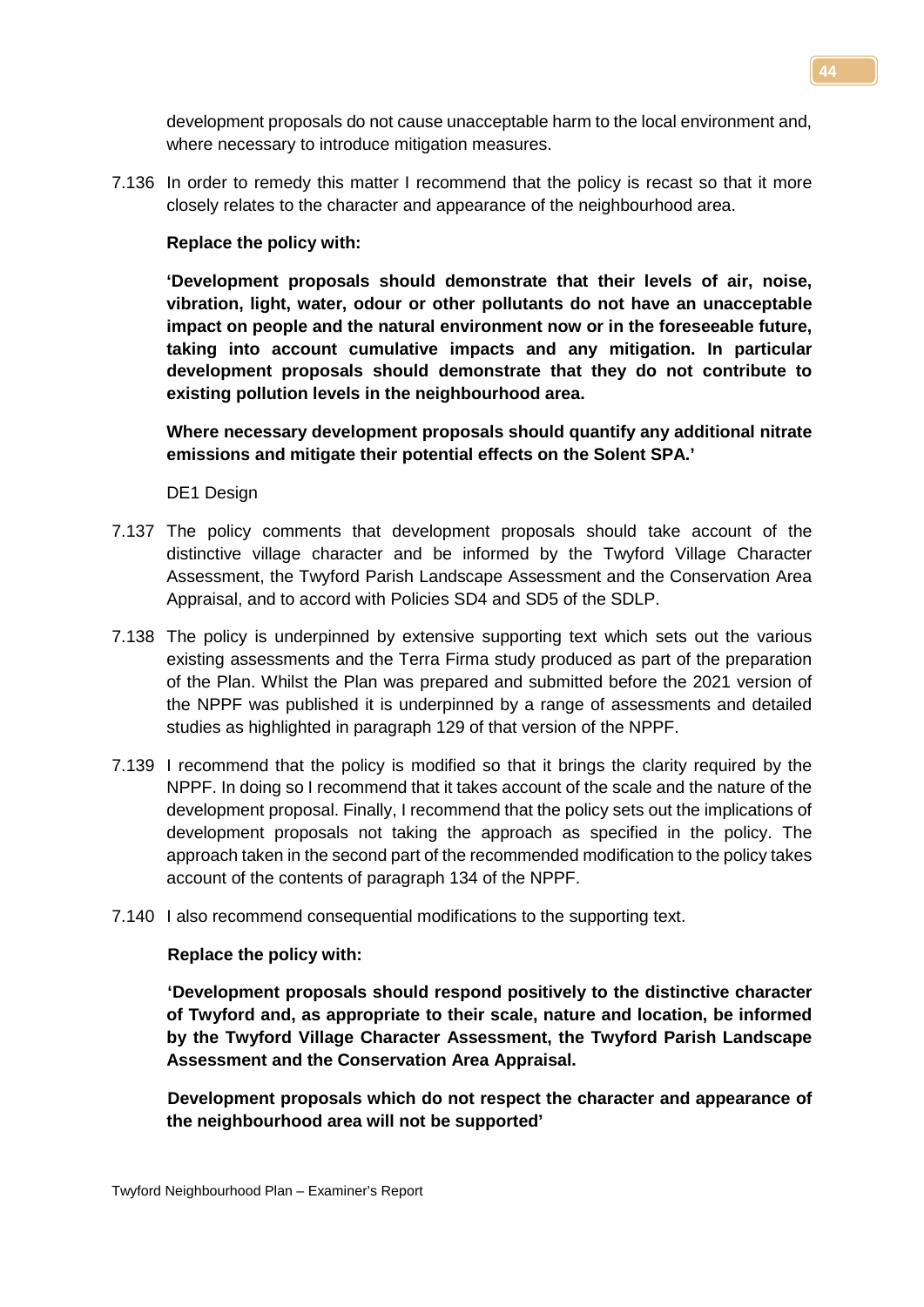*At the end of the final paragraph of supporting text (under the Relationship with SDLP policies heading) add: 'Policy DE1 brings a local dimension to this important strategic approach'*

IDC1 Infrastructure

- 7.141 This policy comments about the Parish Council's views about the levels of infrastructure in the parish and the way in which they meet its existing and growing population. It identifies seven areas where there is a deficiency in the current provision.
- 7.142 The resulting policy has been designed to complement the approach taken in Strategic Policy SD42 of the SDLP. It has two parts. The first requires that new development proposals assess their impact on the identified infrastructure deficiencies. The second offers support for works which are designed to resolve the identified infrastructure deficiencies. I saw some of the traffic and highways issues first-hand during the visit.
- 7.143 In general terms the policy is well-considered. In particular it identifies local infrastructure deficiencies which are not challenged in the representations. I recommend detailed modifications to the policy so that it has the clarity required by the NPPF. In particular the modifications relate the policy approach more fully to the development management process, comment about the acceptability or otherwise of any harm and clarify the extent and nature of the first part the policy.
- 7.144 Part of the first element of the policy and its second part comment about circumstances where broader infrastructure improvements come forward. It is anticipated that this may arise from public bodies and/or statutory agencies. In this context I recommend that the policy is restructured so that the potential need for developers to take account of improvements to infrastructure undertaken by the public sector agencies follows on after the general expression of policy support for such works. The implementation of the policy will do much to promote the social and environmental dimensions of sustainable development.

**Replace the first part of the policy with:**

**'As appropriate to their scale and nature development proposals should assess their impact on the current infrastructure deficiencies listed as 1—7 above, and ensure that no unacceptable harm is caused to the matters which are relevant to the proposal or that any harm can be mitigated in an appropriate fashion.**

**Proposals for the provision of new and improved utilities and other infrastructure to address the matters set out in 1 -7 above will be supported.**

**Where a scheme of mitigation of any infrastructure deficiency is being taken forward by a public body and/or a statutory agency, development proposals should be designed to take account of and be complementary to the implementation of those works'**

*Replace the paragraph of supporting text beginning with 'The deficiencies…' with 'Policy IDC1 provides a context within which these issues can be managed. It*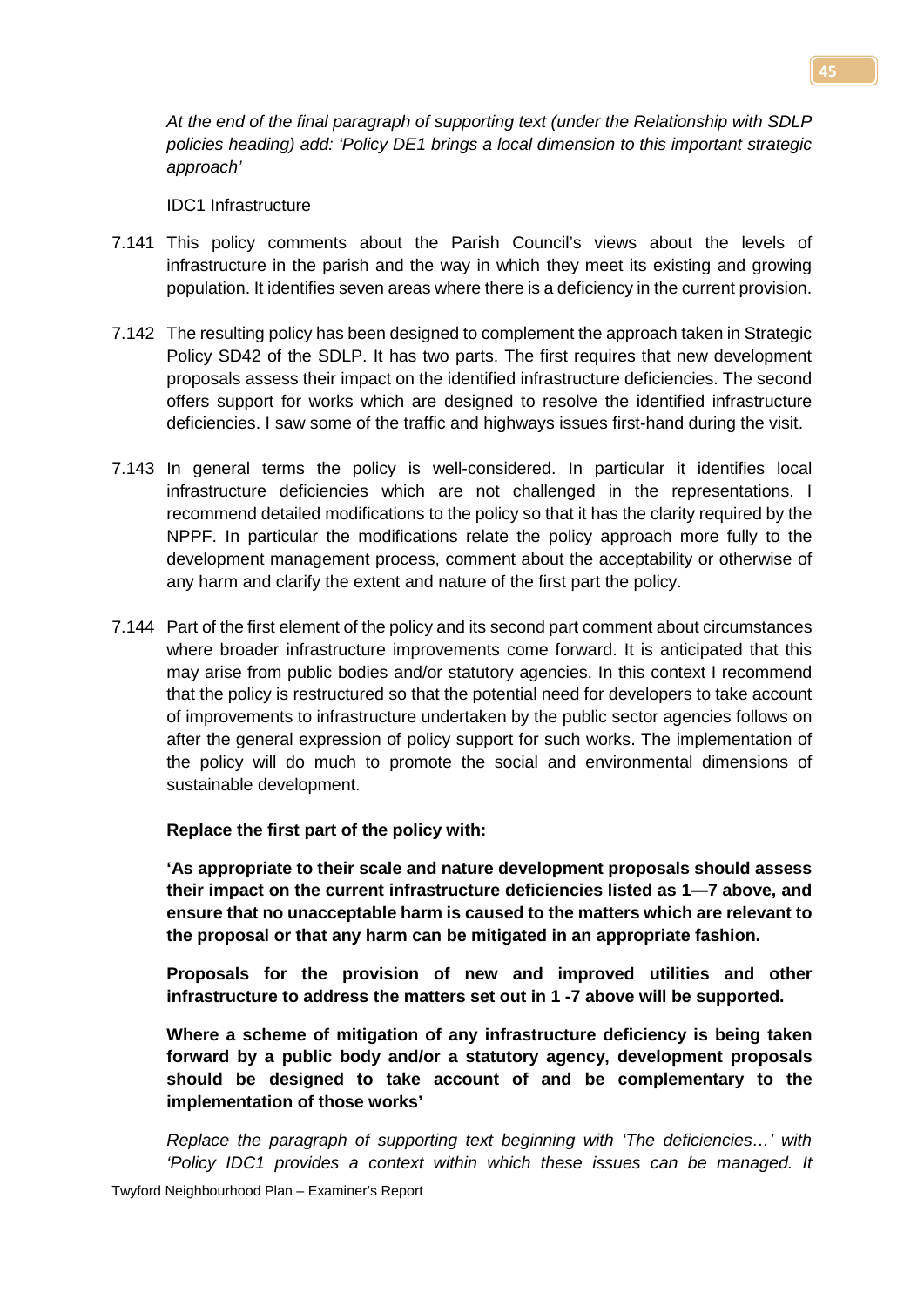*addresses the need for development proposals to take account of the identified deficiencies in infrastructure, offers support to the delivery of infrastructure improvement works and sets out a requirement for other development proposals to be complementary to such works'*

DB1 Land allocation by the Village Hall

- 7.145 The policy provides detailed guidance for the development of the allocated site in the Plan (as already identified in Policy HN2). In particular it comments about the following five matters:
	- landscape impact;
	- access and the village centre:
	- flooding;
	- foul sewerage; and
	- dwelling sizes and mix.
- 7.146 This policy incorporates an excellent approach towards the need for a development brief. In many cases the policy provides the detailed outcome of the assessment of the effect of the allocation of the site as included in the SA. In overall terms it provides assurance to all concerned that the various mitigation measures have been captured into a policy context. It makes specific reference to the flood mitigation scheme off Hazeley Road and as described in further detail in Policy WE1.
- 7.147 In particular the policy positively addresses the way in which the development of the site needs to deliver the community's wider ambitions to incorporate a well-designed housing scheme adjacent to the social and community facilities in the village. This will result in a high level of sustainability. It is a very good example of how a community has identified and promoted a housing site both to satisfy the strategic housing needs of the parish and reinforcing its social and community well-being at the same time.
- 7.148 I recommend modifications to both the policy and to the supporting text to address the helpful comments from Historic England on the policy. I have based the recommended modifications on the very helpful responses from TPC to the clarification note.
- 7.149 Criterion i) addresses design matters. It sets out to ensure that the eventual development of the site takes account of the various elements of consultancy work which have informed the promotion of the site within the Plan. As the supporting text comments 'The Parish Council recognizes that this is a sensitive site; it has taken extensive advice on the landscape impact of development on the site, both from Terra Firma Landscape Architects and from Urban Design Planners, Spindrift on layout and design, and from photomontages of the Spindrift layout. As a result, the development area has been limited in its extent and also excludes the tree clump in the centre of the site; this is to be kept as a major feature of the village centre. Further planting will also be required along the line of Hazeley Road.'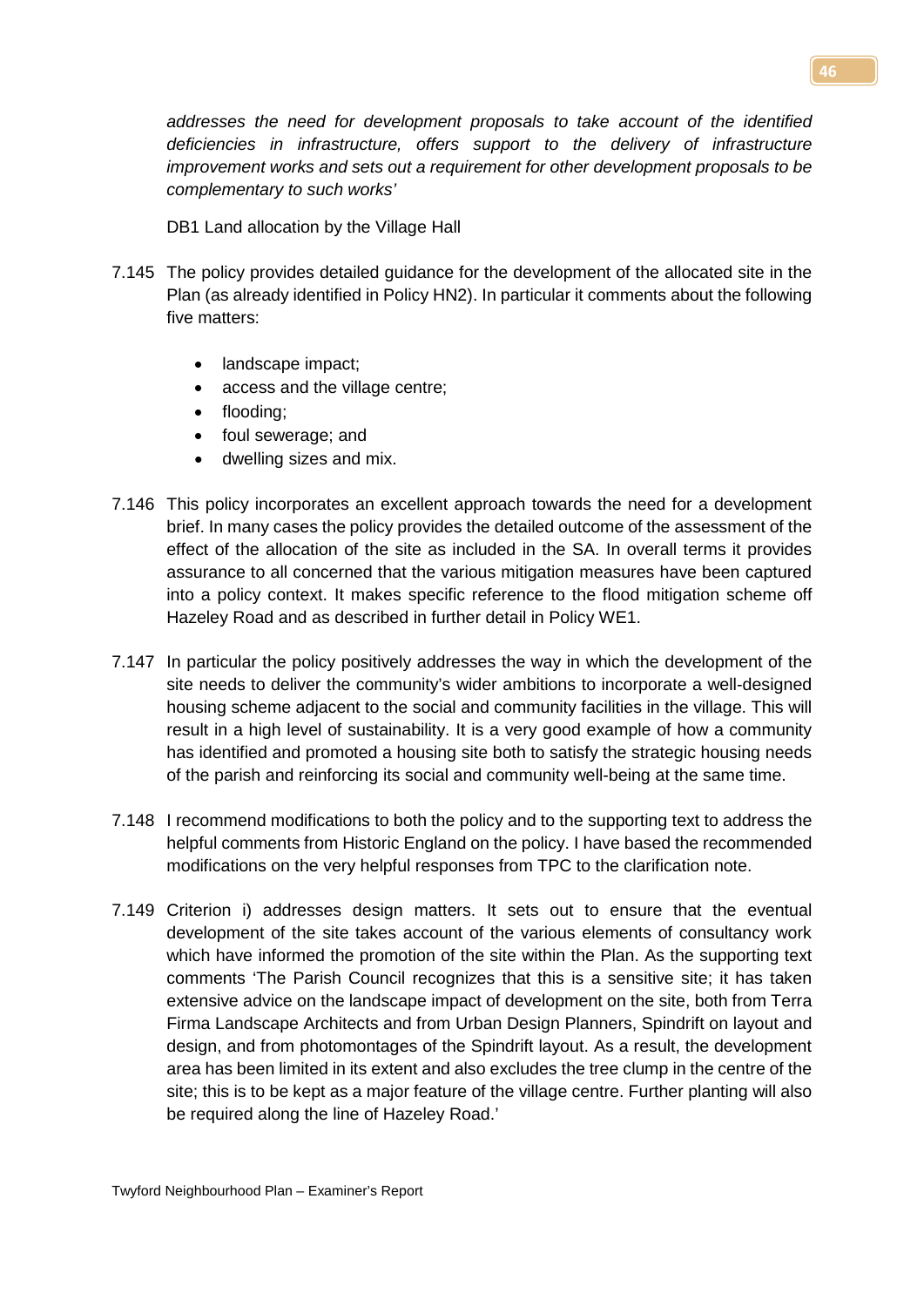7.150 Whilst the Plan was prepared and submitted before the NPPF 2021 was published, the approach taken in this policy is underpinned by a range of assessments and detailed studies as highlighted in paragraph 129 of that version of the NPPF. Nevertheless, as submitted, this part of the policy is overly-complicated. I recommend modifications to remedy this matter and to bring the clarity required by the NPPF. I also recommend detailed modifications to other criteria so that they naturally flow from the opening part of the policy.

# **In criterion e) replace 'preparation' with 'delivery'**

**Replace criterion i) with: 'A design which responds positively to the surgery and the parish hall, which follows the principles of the layout (shown on Map 15) unless there are clear advantages of an alternative layout and otherwise accords with the provisions of Policy DE1 of the Plan'**

### **In j) replace 'Management' with 'The management'**

# **In l) delete 'must be provided'**

*Replace the opening element of supporting text with: 'Site 26 is the principal site for allocation of new houses in the Plan. It will provide 20 houses (see Policy HN2) of which 10 are to be affordable (see Policy HN3). The scheme will also deliver additional car parking (see Policy MA2)'*

*In the supporting text insert an additional overarching matter (between numbers 1 and 2 in the submitted Plan to read:*

### *'Conservation Area:*

*The north western corner of the site is within the Twyford Conservation Area The principal feature of conservation importance is the clump of eleven mature beech and Scot's pine which is on high land and widely visible, three of which are within the conservation area. The trees are to be retained as part of the whole clump both as a feature of importance and to preserve views into the Conservation Area and across the new development. The tree clump is now subject to a TPO clump and its future management is to be secured by its incorporation as public open space within the wider proposal (and eventually to be dedicated to the Parish Council). A Heritage Statement will be required for the development of the site in accordance with South Downs Local Plan policies SD12 and SD15'*

DB2 Housing allocation at Stacey's Garage

- 7.151 This policy provides details for the development of Stacey's Garage. It is not specifically an allocated site as it lies within the settlement boundary. The condition of the site is at odds with the otherwise well-maintained conservation area. Its appearance detracts from character and appearance.
- Twyford Neighbourhood Plan Examiner's Report 7.152 I recommend that the policy is reconfigured so that it properly captures the two criteria included in the second part of the policy. I also recommend that the criteria are expanded so that they address the need to secure high-quality design in the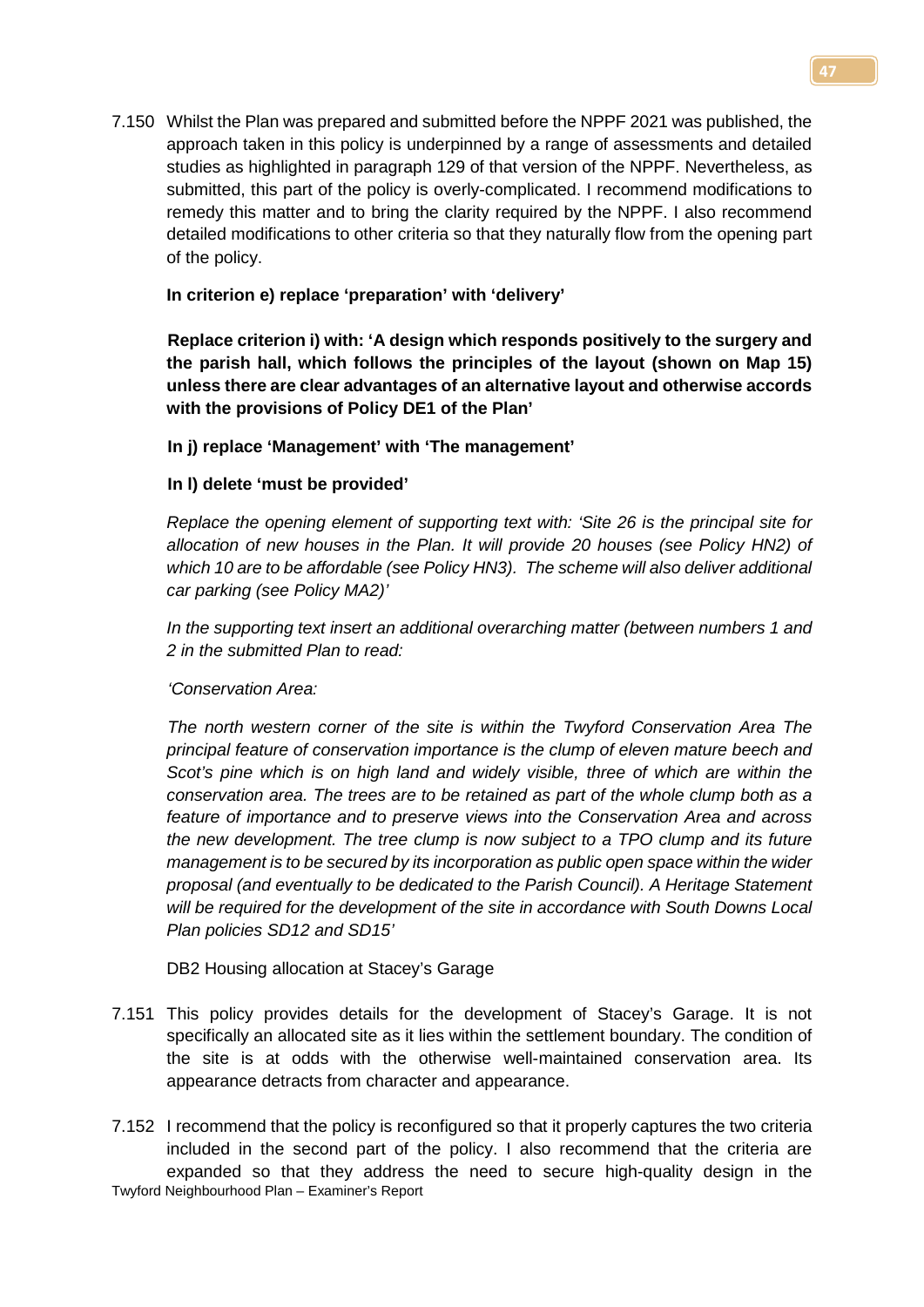Conservation Area. This will address the representation made by Historic England on the policy.

**Replace the policy with:**

**'Proposals for the redevelopment of Stacey's Garage (as shown on Map 5) for other purposes including housing will be supported subject to the following criteria:**

- **their design responds positively to the character and the appearance of the village in general and its immediate locality in particular;**
- **their design conserves or enhances the character and appearance of the Twyford Conservation Area;**
- **any contamination issues are identified and positively addressed;**
- **appropriate vehicular access is provided; and**
- **safe and convenient facilities for pedestrian movement along the High Street frontage are provided'**

*At the end of the first paragraph of supporting text add: 'Policy DB2 provides a positive context for the potential redevelopment of the site. It identifies an important set of criteria which include a requirement to conserve or enhance the character of the conservation area'*

Community Actions

7.153 Elsewhere in this report I have recommended that policies are deleted from the main part of the Plan and are repositioned into a Community Actions Section. I set out below the wording of the initial part of such a section. Thereafter it should list the community actions.

*Add a new section to the Plan to read as follows:*

*'5 Community Actions*

*The bulk of the Plan has included land use Policies. They will form part of the development plan in the event that the Plan is 'made' after a public referendum.* 

*This Section comments about a series of community actions. They are issues where the residents of the parish have expressed a strong view about the issue concerned during the plan making process but which are not land use-based matters. In some cases, they overlap with or complement land use policies in the Plan.* 

*Community actions will not form part of the development plan in the event that the Plan is made. However, they may form the basis of actions which the Parish Council will pursue within the Plan period either in its own right or with other agencies.* 

*Thereafter incorporate the following submitted policies as Community Actions (with their own numbering sequence which is distinctive from the policies)'*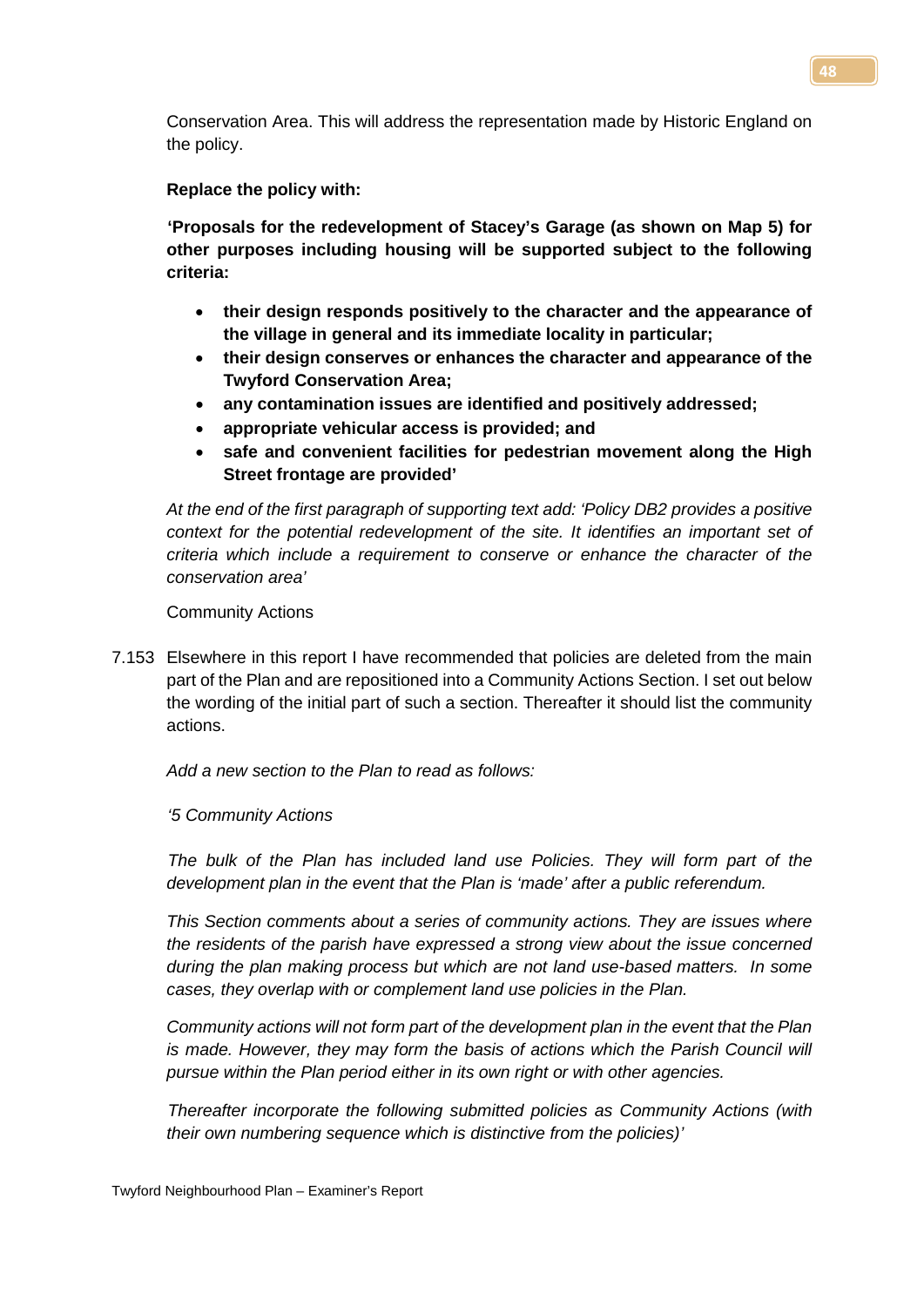*ST2, LHE4, LHE6.2, LHE6.3, MA1, MA3.1, MA3.2, MA5,*

Implementation and Monitoring of the Plan

- 7.154 Section 4 of the Plan addresses the important matters of the implementation and the monitoring of the Plan. They do so to good effect.
- 7.155 I recommend the inclusion of two additional paragraphs to this part of the Plan. The first comments about the way in which the Parish Council would monitor the effectiveness of the series of community actions which have arisen as part of the examination process. The second comments about the importance of monitoring the delivery of the allocated site and, if necessary, to review the Plan in the event that it does not come forward. In these circumstances the Plan would not deliver the strategic housing required for the parish as set out in the SDLP.

*At the end of Section 4 add two new paragraphs to read as follows:*

*'The Parish Council will monitor the effectiveness of its delivery of the Community Actions set out in Section 5 of this report.* 

*In addition, the Parish Council will monitor the delivery of the allocated site (as set out in Policies HN2 and DB1 of this Plan). Where necessary it will liaise with the South Downs National Park Authority, the landowner and statutory agencies to understand any delays in the determination of planning applications and subsequent construction. In the event that progress is not made the Parish Council will assess the need or otherwise for the Plan to be reviewed to ensure the strategic housing required for the parish as set out in the Local Plan is delivered in a timely fashion within the Plan period'*

Other matters – General

- 7.156 This report has recommended a series of modifications both to the policies and to the text in the submitted Plan. Where consequential changes to the text are required directly as a result of my recommended modification to the policy concerned, I have highlighted them in this report. However other changes to the general text may be required elsewhere in the Plan as a result of the recommended modifications to the policies. It will be appropriate for SDNPA and the Parish Council to have the flexibility to make any necessary consequential changes and factual updates to the general text. I recommend accordingly.
- 7.157 This report has recommended that some policies are deleted and that others become community actions. This will have an inevitable effect on the policy numbering sequence in the Plan. In these circumstances it would be appropriate for TPC to renumber the policies which remain in the Plan as it sees fit.

*Modification of general text (where necessary) and policy numbering to achieve consistency with the modified policies.*